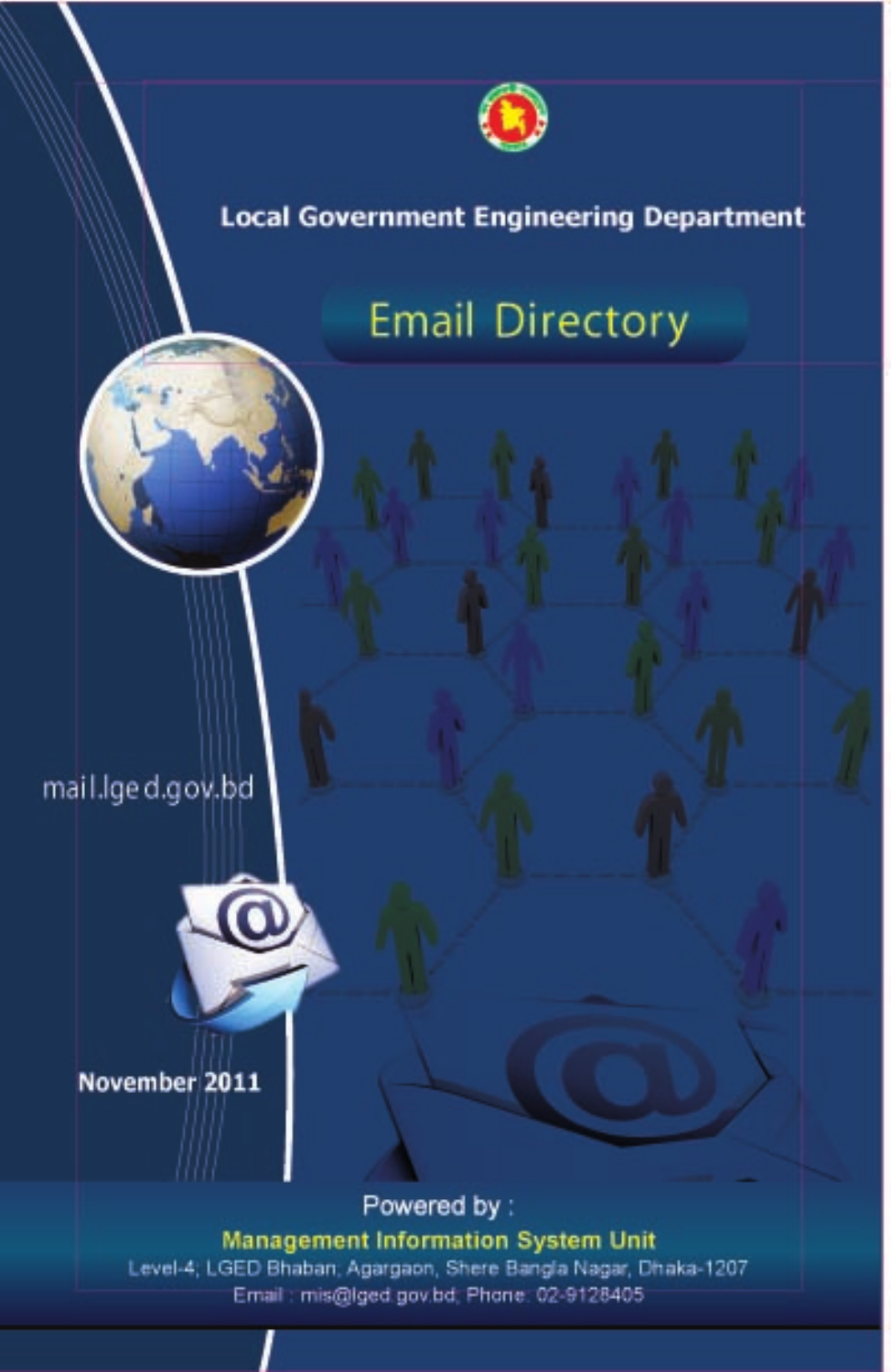|                   | Index                              |           |
|-------------------|------------------------------------|-----------|
| Subject           |                                    | Page No   |
|                   |                                    |           |
| <b>User Guide</b> |                                    |           |
|                   | 1. About LGED Web Mail             | 01        |
|                   | 2. How to Login Web Mail           | $_{01}$   |
|                   | 3. Main Interface of LGED Web Mail | 02        |
|                   | 4. FAQ (Frequently Ask Question)   | $05 - 07$ |
| A. LGED HO        | 1. Chief Engineer                  | 08        |
|                   |                                    |           |
|                   | 2. Additional Chief Engineers      | 08        |
|                   | 3. Superintending Engineers        | 08        |
|                   | 4. Project Directors               | $09 - 17$ |
|                   | 5. Units of LGED                   | 17        |
|                   | 6. Common Mail                     | 17        |
| 7. Group Mail     |                                    | 18        |
|                   | <b>B. LGED Regional Offices</b>    | $19 - 20$ |
|                   | C. LGED District Offices           | $20 - 60$ |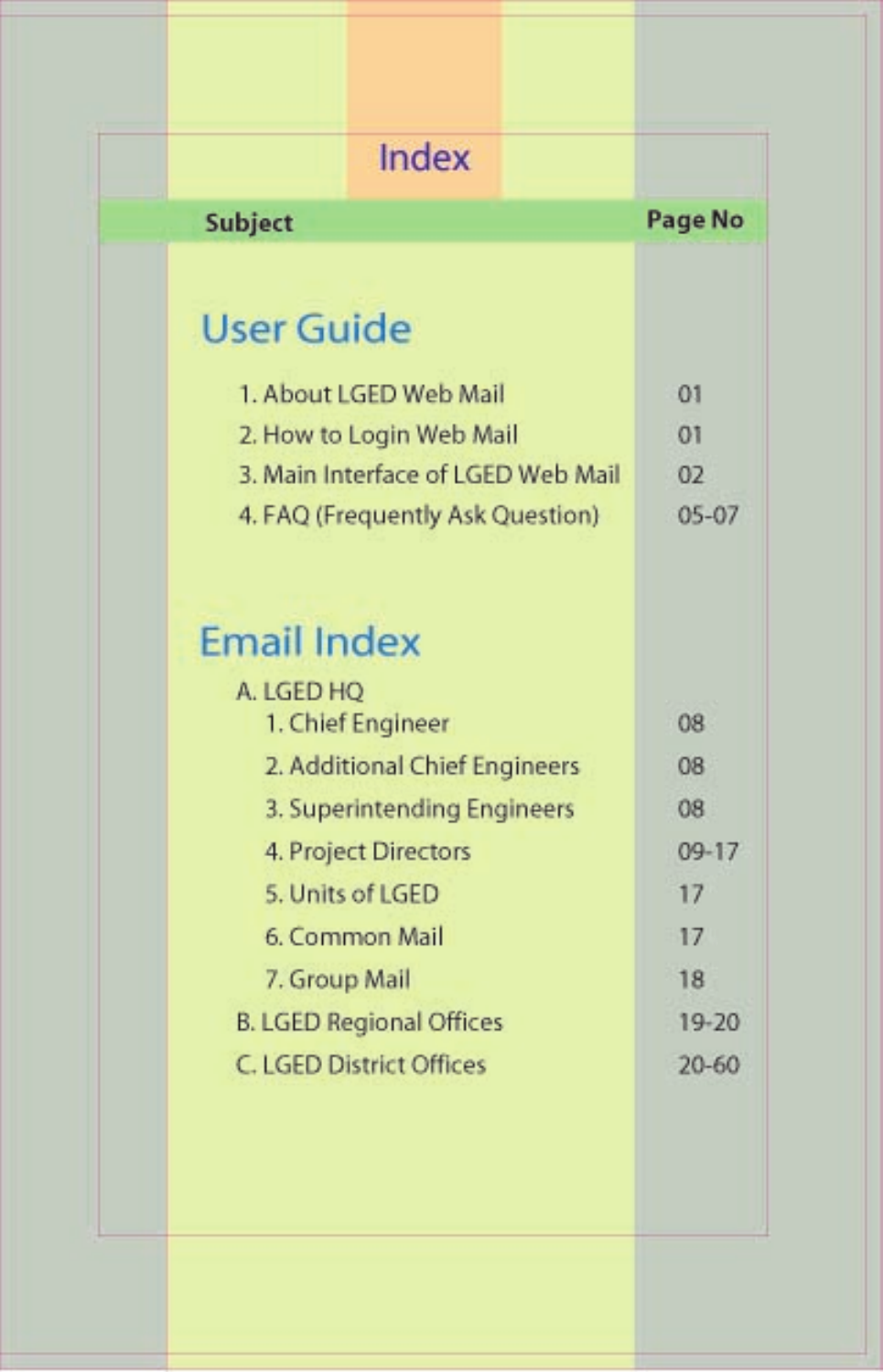# **1. About LGED Web Mail**

LGED Webmail is an interface to your email system through the web. It has all functionality you would expect from a modern email, including email support, address book, folder manipulation, message searching and spell checking. Unlike other webmail clients, its user interface is very much user friendly.

# 2. How to Login Web Mail:

1. Double click on internet browser like Mozilla Firefox, Opera or Internet Explorer available on your desktop.



2. Write mail.lged.gov.bd in address bar of internet browser and then press enter.



The site shows the Login Screen. Simply type your Username provided by MIS unit and Password: Iged. Then click on Login Button.

Note : Please change your password just after login by password lged. To change password follow page 5.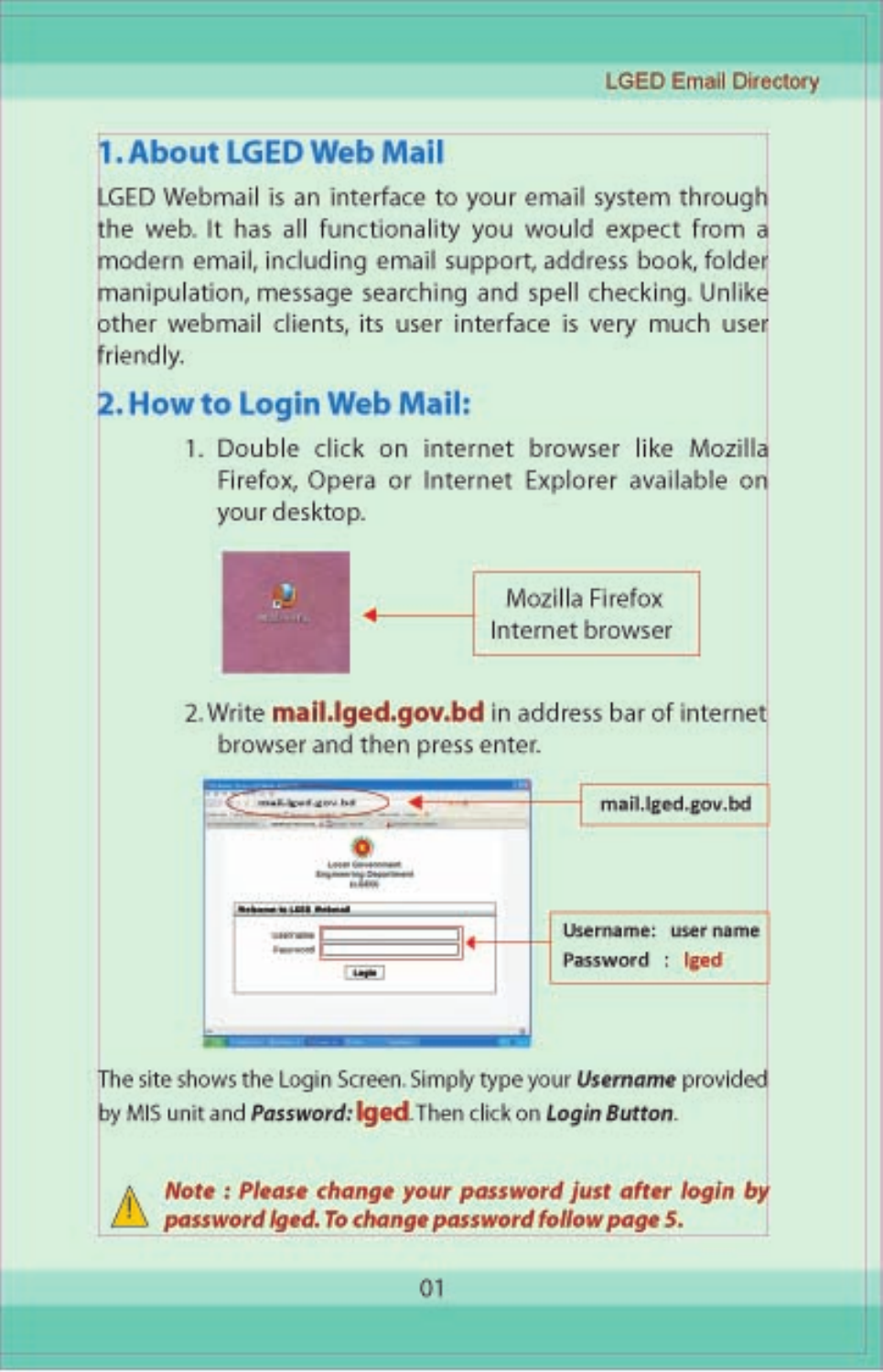| 연장님선비                                                                                                      |                                                                                                                                                                                                             | Address these<br>12                                                                                                                                              | Personal Settings                                                                                             | Legislat                                                     |
|------------------------------------------------------------------------------------------------------------|-------------------------------------------------------------------------------------------------------------------------------------------------------------------------------------------------------------|------------------------------------------------------------------------------------------------------------------------------------------------------------------|---------------------------------------------------------------------------------------------------------------|--------------------------------------------------------------|
|                                                                                                            | 75660                                                                                                                                                                                                       | ۵                                                                                                                                                                |                                                                                                               |                                                              |
| Falklass                                                                                                   | <b>Saik kich</b>                                                                                                                                                                                            | <b>Annalisa</b>                                                                                                                                                  |                                                                                                               | <b>Man</b>                                                   |
| 1 Information<br><b>Deaths</b><br>3448<br>3.4%<br>TVAIR-<br><b>Flashing Light (23)</b><br>Newbook CIO<br>- | Assess provided to send excells to<br>٠<br>armial centre qualifying<br>٠<br>Playak Pack A look at the pressidence<br>÷<br>fishwankon dogu kok<br>[36.19.3006] Pleating Parker<br>liable rearnes report 2006 | <b>Rossicules Davis</b><br><b>Exhains read</b><br><b>Bigollouise Diemiei</b><br><b>Buchtube Dinew</b><br><b>Eastcobe Dress</b><br><b>Rissalviche Engin</b><br>4. | liat Elsi3<br>Tues 84134<br><b>Triality Clk 36</b><br><b>Booke Oklah</b><br>Today 06:67<br><b>Teday Ok 89</b> | <b>GBLB</b><br>36 kB<br>32,30 W.<br>$+9+8$<br>299 8<br>297.8 |
| Politat: Excessor stone-                                                                                   | select: AB invest note<br><b>ISBN 12060001-8101-0011</b>                                                                                                                                                    |                                                                                                                                                                  | ٠                                                                                                             | Newspect View of 6                                           |

The above screen consists of four main parts. We will now have a closer look at each of them.

- · The folder list (1)
- The action bar (2)
- The application bar (3)
- $\bullet$  The message list (4)

# 3.1 The folder list (1)

The menu at the left hand side of the screen shows all the mail folders in your email account.

You will always find the first two items:



. Inbox (this is where new emails arrive, by default);

Sent (messages sent by yourself are stored there).

To open a folder, you have to click on it once. Its message list will appear shortly after.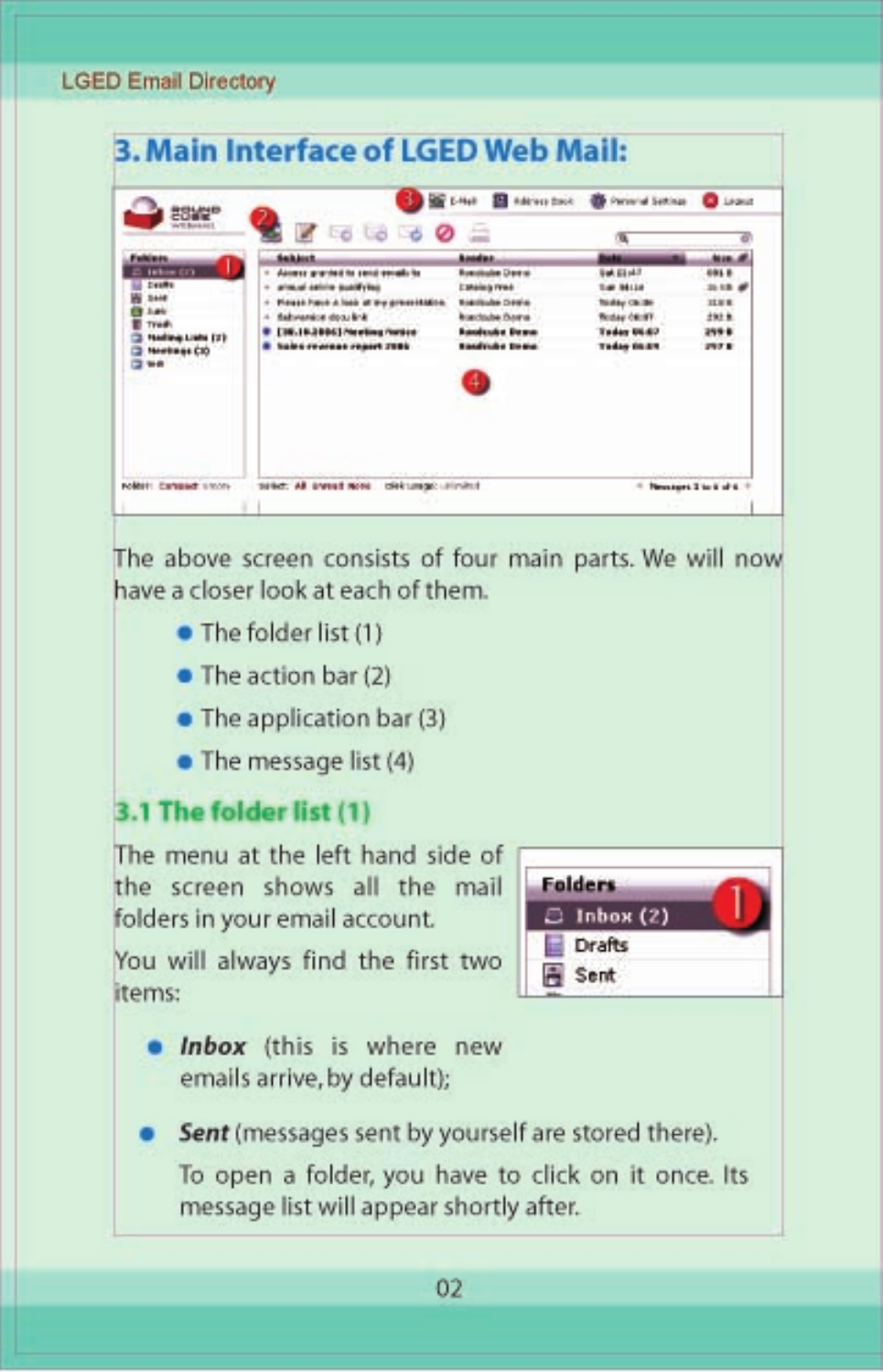

This part of the screen contains a number of icons that allow you to perform different actions, depending on what is being shown in the main part of the window (4). The 6 icons have the following functions, from left to right:

- Refresh Folder: checks for new messages in the current folder
- Compose: creates a new email message
- Reply: creates a new message in reply to the currently selected one; it will be addressed to the sender of the selected message only.
- Reply to all: similar to Reply, but the reply will not only be addressed to the sender of the selected message but also to all of its recipients. This makes sense if the message was sent to a group of people and you want all of them to receive your answer.
- Forward Message: forwards the currently selected message to another person
- Delete: delete the currently selected message(s), that is, move them to Trash

Note: Soft copy of the email directory is available at www.lged.gov.bd/downloadforms.aspx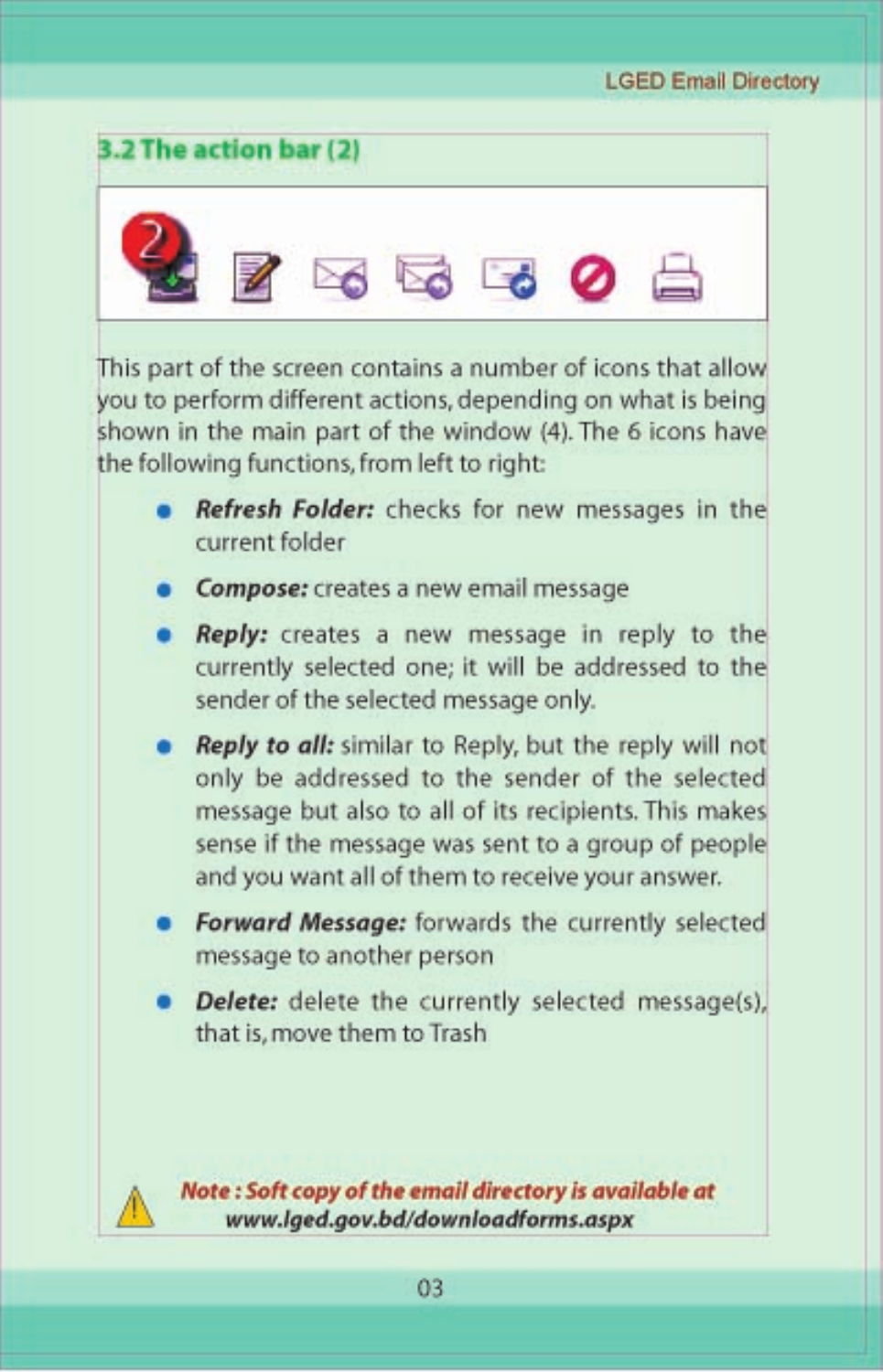

The three icons at the top right of the screen give you access to different applications which are part of Webmail. Obviously, this includes the E-Mail component that you have just been looking at.

- Address Book where all LGED personnel mail address is listed.
- Personal Settings button gives you access to a number of options that allow you to customize webmail according to your needs.
- Logout button terminates your webmail session. You should always logout after using webmail to make sure that nobody else using the same computer will be able to access your email.

# 3.4 The message list (4)

| Subject.                                 | Sender.               | Date               | Stee, of |
|------------------------------------------|-----------------------|--------------------|----------|
| - Aveess granted to send emails to       | <b>Rondoube Demo.</b> | Sat 21:47          | 881 B    |
| · armual unline qualifying               | Catalog Free          | Sun D6:54          | 16 KB @  |
| + Flease have a look at my presentation. | Rondoube Demo:        | Today 06106        | 318 B    |
| · Subversion docu link                   | Rondcube Demo         | <b>Today 06:07</b> | 292 B    |
| <b>C38.10.2006] Meeting Notice</b>       | <b>Rendcube Dema</b>  | <b>Teday 06:07</b> | 299 B    |
| Sales revenue report 2006                | <b>Rondcube Demo</b>  | Teday 86:09        | 297 B    |

This part of the screen is displaying the list of all messages in the folder. To view a message, you have to double-click on it. You can also select a message by clicking on it once and then perform some action on it using one of the buttons in the action bar.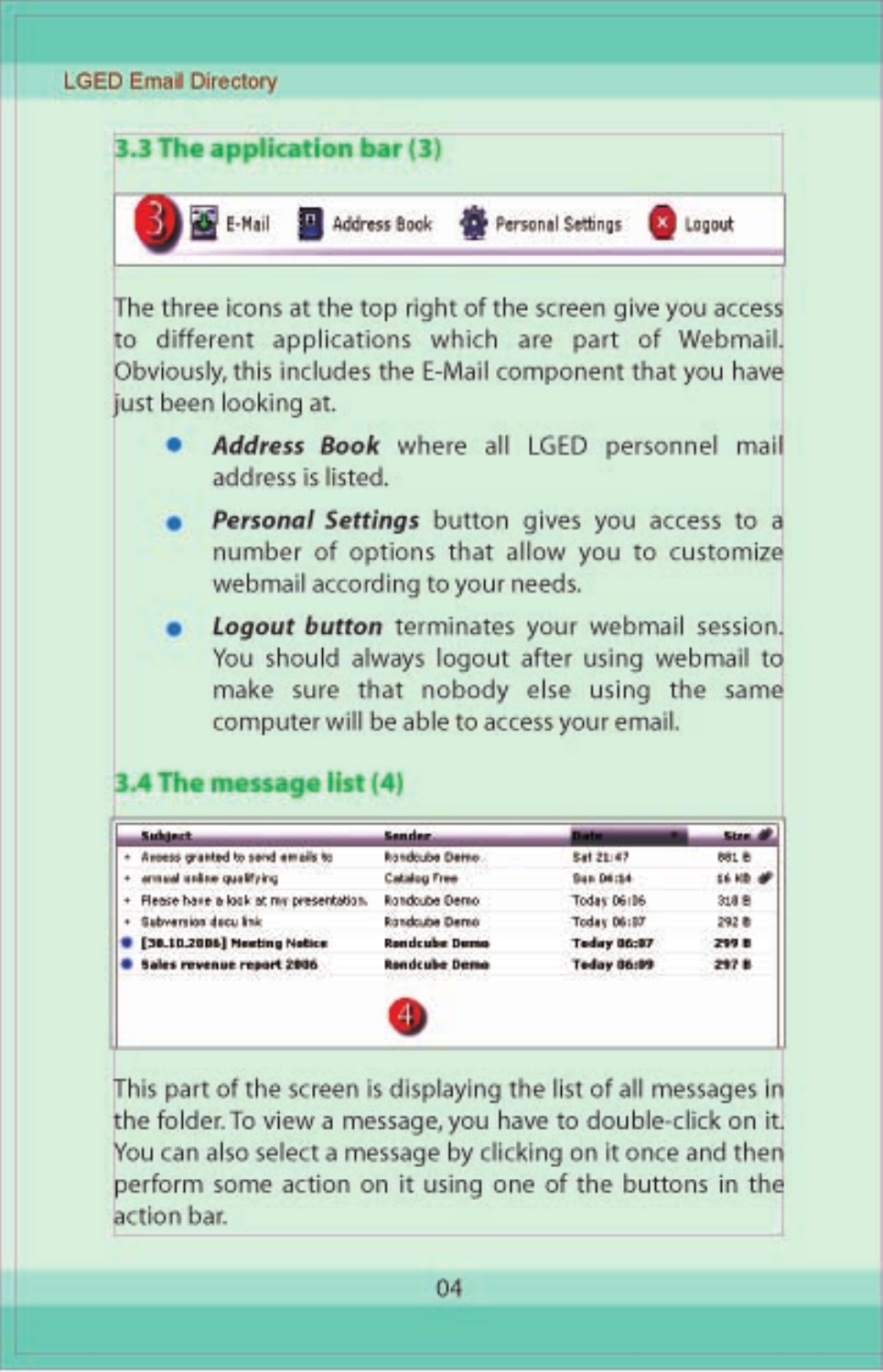### **LGED Email Directory**

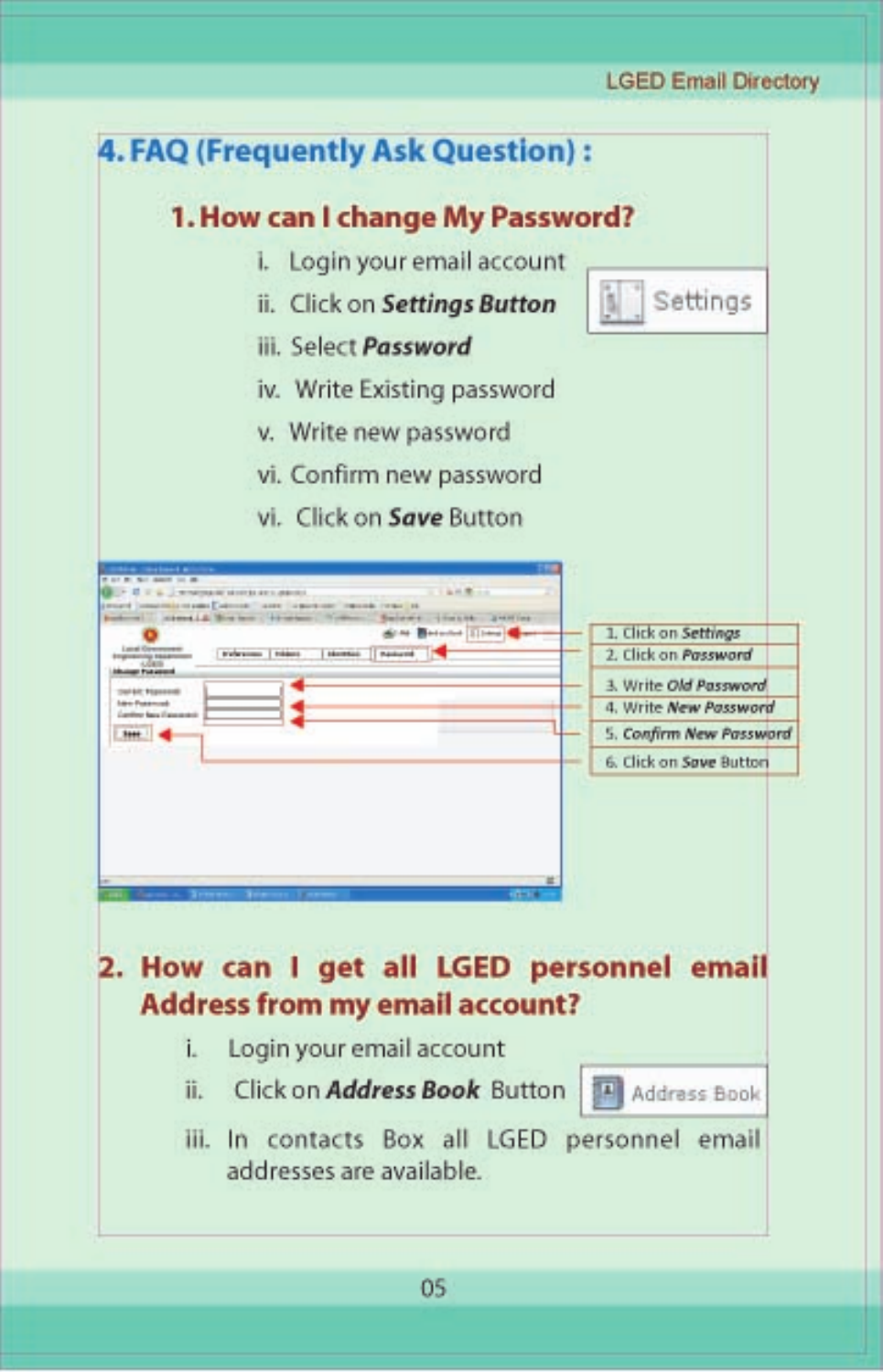

06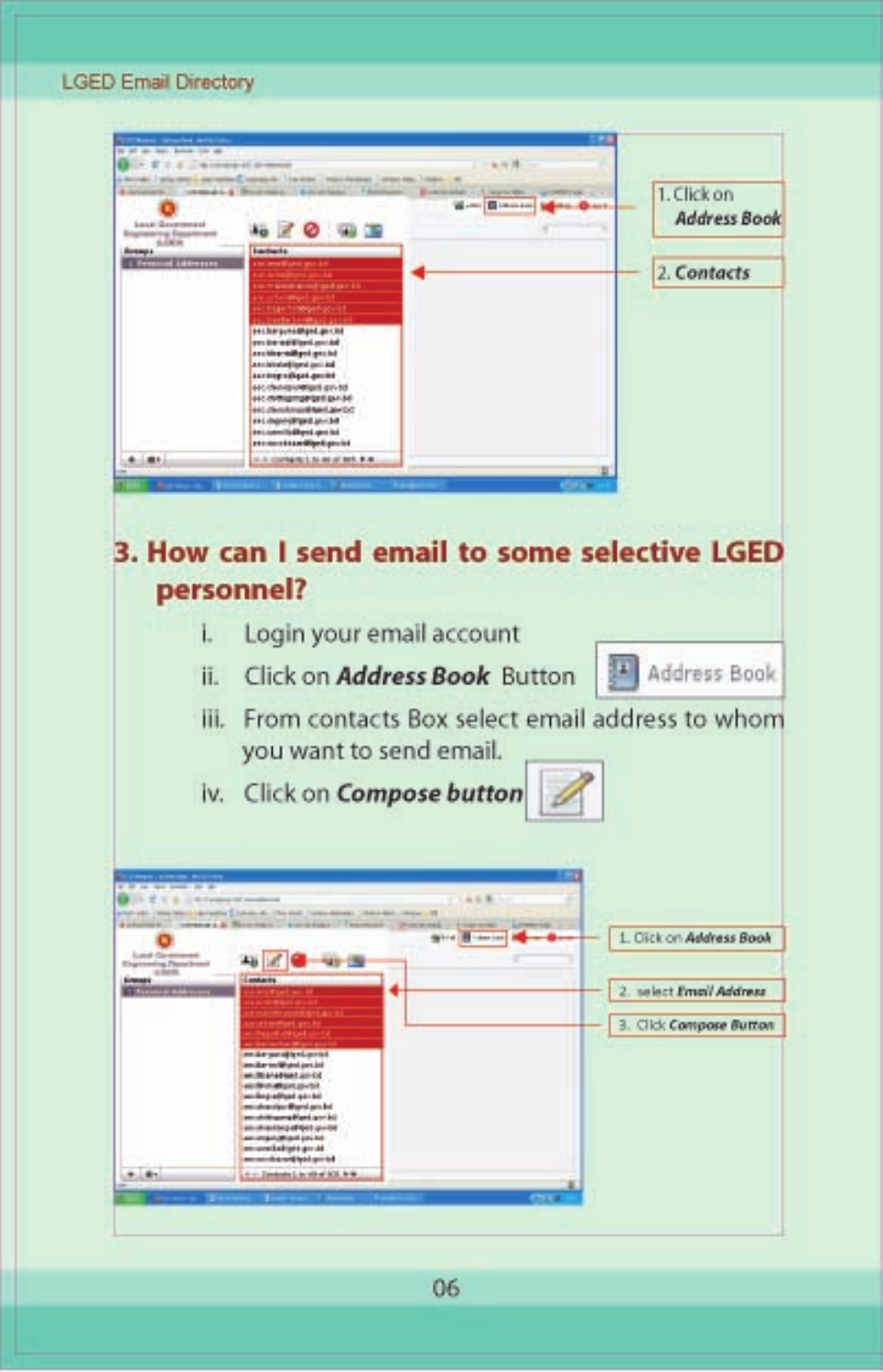### **LGED Email Directory**



07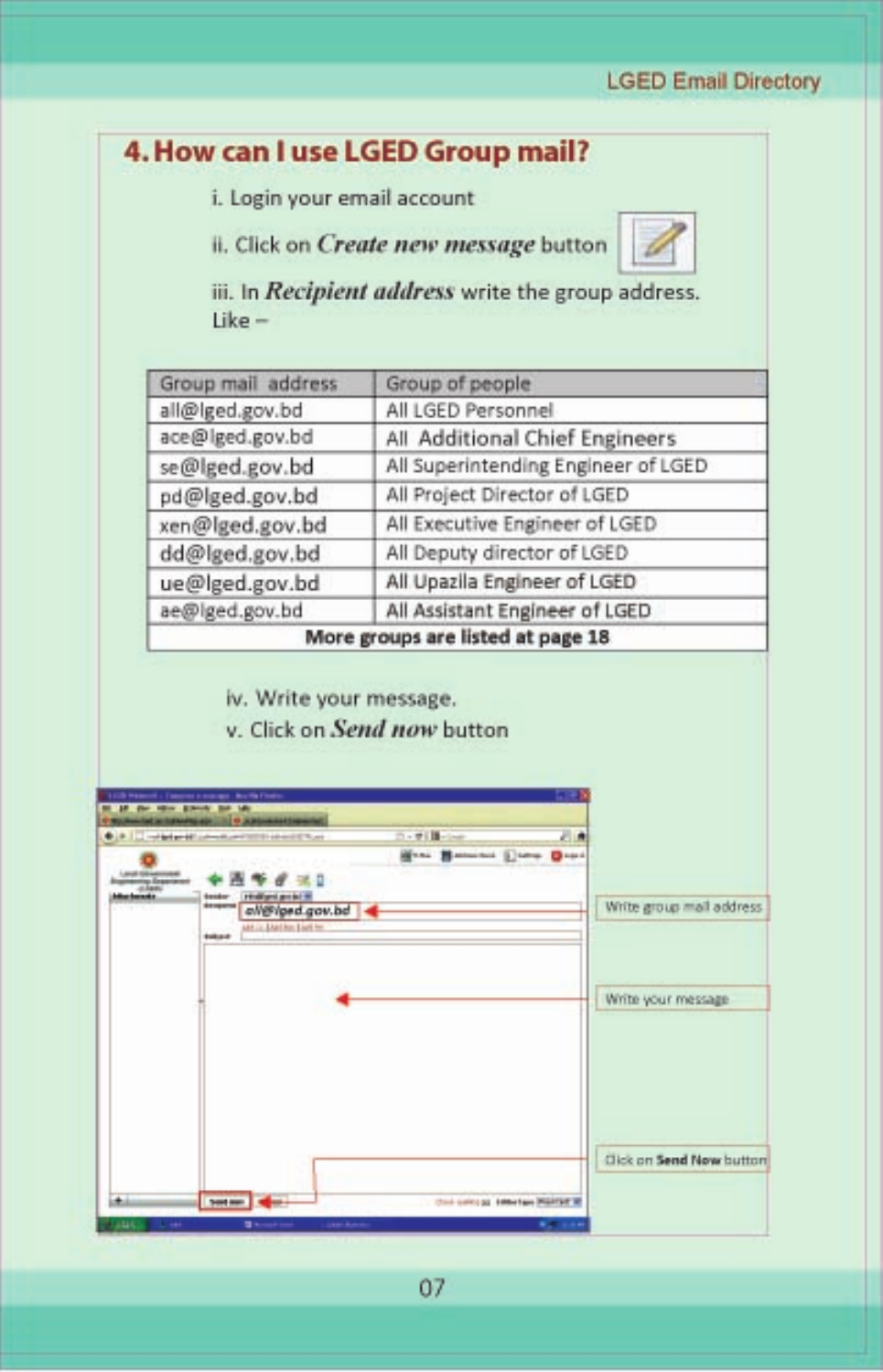### **A. LGED HQ**

### **1. Chief Engineer**

| <b>SLN</b> | Office  | Designation            | <b>Email Address</b> |
|------------|---------|------------------------|----------------------|
|            | LGED HQ | Chief Engineer         | ce@lged.gov.bd       |
|            | LGED HQ | <b>Assistant Chief</b> | asst.ce@lged.gov.bd  |
|            |         | Engineer               |                      |

### **2. Additional Chief Engineers**

| <b>SLN</b>    | Office  | Designation          | <b>Email Address</b>        |
|---------------|---------|----------------------|-----------------------------|
| 1             | LGED HQ | Addl. Chief Engineer | ace.imp@lged.gov.bd         |
|               |         | (Implementation)     |                             |
| $\mathcal{P}$ | LGED HQ | Addl. Chief Engineer | ace.iwrm@lged.gov.bd        |
|               |         | (IWRM)               |                             |
| 3             | LGED HQ | Addl. Chief Engineer | ace.maintenance@lged.gov.bd |
|               |         | (Maintenance)        |                             |
| 4             | LGED HQ | Addl. Chief Engineer | ace.urban@lged.gov.bd       |
|               |         | (Urban)              |                             |

### **3. Superintending Engineers**

| <b>SLN</b>     | Office                                       | Designation                                    | <b>Email Address</b>       |
|----------------|----------------------------------------------|------------------------------------------------|----------------------------|
| 1              | LGED HQ                                      | Superintending<br>Engineer<br>(Administration) | se.admin@lged.gov.bd       |
| $\overline{2}$ | LGED HQ                                      | Superintending<br>Engineer (Design)            | se.design@lged.gov.bd      |
| 3              | LGED HQ<br>Superintending<br>Engineer (IWRM) |                                                | se.iwrm@lged.gov.bd        |
| 4              | LGED HQ                                      | Superintending<br>Engineer<br>(Maintenance)    | se.maintenance@lged.gov.bd |
| 5              | LGED HQ                                      | Superintending<br>Engineer (Planning)          | se.planning@lged.gov.bd    |
| 6              | LGED HQ                                      | Superintending<br>Engineer (PME)               | se.pme@lged.gov.bd         |
| 7              | LGED HQ                                      | Superintending<br>Engineer (Training)          | se.training@lged.gov.bd    |
| 8              | LGED HQ                                      | Superintending<br>Engineer (Urban)             | se.urban@lged.gov.bd       |

### LGED Email Directory **LGED** Email Directory

### **4. Project Directors**

|                | <b>TIVICUL DIFECIUIS</b>      |             |                        |
|----------------|-------------------------------|-------------|------------------------|
| <b>SLN</b>     | Project name                  | Designation | <b>Email Address</b>   |
| $\mathbf{1}$   | Rehabilitation of Aila        | Project     | pd.aila@lged.gov.bd    |
|                | affected<br>Rural             | Director    |                        |
|                | Infrastructure Project.       |             |                        |
| $\overline{2}$ | Improvement of                | Project     | pd.aproach@lged.gov.bd |
|                | Approach Roads for            | Director    |                        |
|                | <b>Bridge/Culverts</b>        |             |                        |
|                | Project.                      |             |                        |
| 3              | Community<br><b>Based</b>     | Project     | pd.cbrmp@lged.gov.bd   |
|                | Resource                      | Director    |                        |
|                | Management Project.           |             |                        |
| $\overline{4}$ | Development<br>Char           | Project     | pd.cdsp@lged.gov.bd    |
|                | Settlement<br>and             | Director    |                        |
|                | Project-IV.                   |             |                        |
| 5              | <b>Chittagong Hill Tracts</b> | Project     | pd.cht@lged.gov.bd     |
|                | Development                   | Director    |                        |
|                | Project - II                  |             |                        |
| 6              | City<br>Region                | Project     | pd.crdp@lged.gov.bd    |
|                | <b>Development Project</b>    | Director    |                        |
| $\overline{7}$ | <b>District</b><br>Towns      | Project     | pd.dtidp@lged.gov.bd   |
|                | Infrastructure                | Director    |                        |
|                | Development Project.          |             |                        |
| 8              | 2007<br>Emergency             | Project     | pd.ecrrp@lged.gov.bd   |
|                | Cyclone<br>Recovery           | Director    |                        |
|                | and<br>Restoration            |             |                        |
|                | Project (ECRRP)               |             |                        |
| 9              | Enhancing                     | Project     | pd.ercp@lged.gov.bd    |
|                | Resilience<br>under           | Director    |                        |
|                | Bangladesh Country            |             |                        |
|                | Program                       |             |                        |
| 10             | of<br>Construction            | Project     | pd.flyover-            |
|                | Missing<br>of<br>Loop         | Director    | khilgaon@lged.gov.bd   |
|                | Khilgaon Flyover (At          |             |                        |
|                | the end of Saidabad).         |             |                        |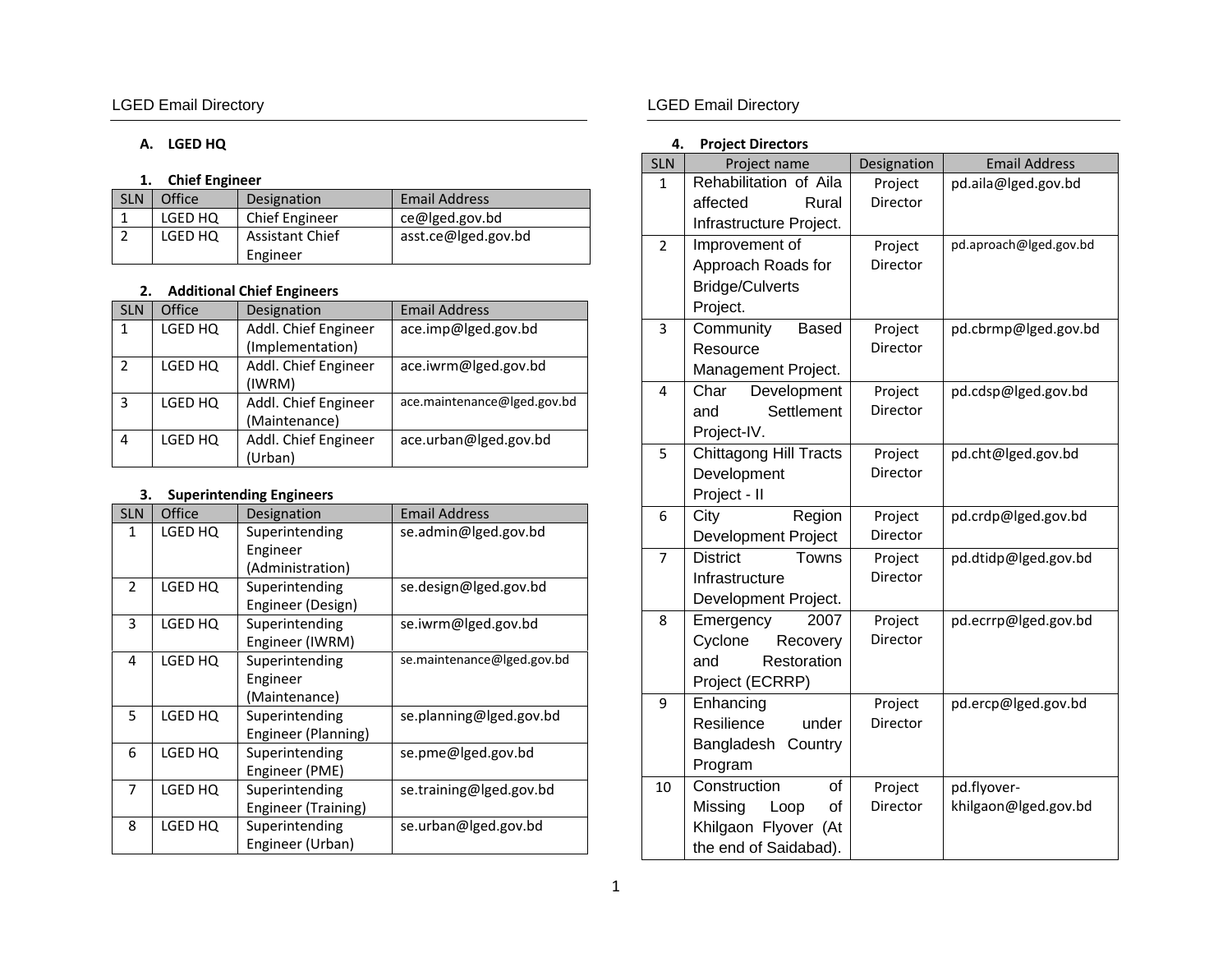| <b>SLN</b> | Project name                                               | Designation         | <b>Email Address</b> |
|------------|------------------------------------------------------------|---------------------|----------------------|
| 11         | Construction<br>of                                         | Project             | pd.flyover-          |
|            | Flyover<br><b>Bridge</b><br>in                             | Director            | mogbazar@lged.gov.bd |
|            | City<br>Dhaka                                              |                     |                      |
|            | (Mogbazar-Mouchak                                          |                     |                      |
|            | (Integrated) Flyover).                                     |                     |                      |
| 12         | <b>Greater Barisal</b>                                     | Project             | pd.gbp@lged.gov.bd   |
|            | <b>District Rural</b>                                      | Director            |                      |
|            | Communication &                                            |                     |                      |
|            | Hat-Bazar                                                  |                     |                      |
|            | Infrastructure                                             |                     |                      |
|            | Development Project.                                       |                     |                      |
| 13         | Union<br>Connecting                                        | Project             | pd.gccp@lged.gov.bd  |
|            | Road & Infrastructure                                      | Director            |                      |
|            | Development Project:                                       |                     |                      |
|            | Greater<br>Chittagong                                      |                     |                      |
|            | (Chittagong<br>&                                           |                     |                      |
|            | Cox'sbazar) District.                                      |                     |                      |
| 14         | Union<br>Connecting                                        | Project             | pd.gcp1@lged.gov.bd  |
|            | &<br>Road<br>Other                                         | Director            |                      |
|            | Infrastructure                                             |                     |                      |
|            | Development Project:                                       |                     |                      |
|            | Comilla<br>Greater                                         |                     |                      |
|            | <b>District</b><br>(Comilla,                               |                     |                      |
|            | Chandpur & B-Baria<br>District) (1 <sup>st</sup> Revised). |                     |                      |
| 15         | Comilla<br>Greater                                         |                     |                      |
|            | Infrastructure<br>Rural                                    | Project<br>Director | pd.gcp2@lged.gov.bd  |
|            | Development Project.                                       |                     |                      |
| 16         | Union Road & Other                                         | Project             | pd.gdp1@lged.gov.bd  |
|            | Infrastructure                                             | Director            |                      |
|            | Development Project:                                       |                     |                      |
|            | Dhaka, Narayangonj,                                        |                     |                      |
|            | Munshigonj, Gazipur,                                       |                     |                      |
|            | Narshingdi<br>&                                            |                     |                      |
|            | Manikgonj District.                                        |                     |                      |

| <b>SLN</b> | Project name                                                                                                                         | Designation         | <b>Email Address</b> |
|------------|--------------------------------------------------------------------------------------------------------------------------------------|---------------------|----------------------|
| 17         | Rural<br>Infrastructure<br>Development Project:<br>Dhaka,<br>Greater<br>Tangail<br>&<br>Kishoreganj districts.                       | Project<br>Director | pd.gdtk@lged.gov.bd  |
| 18         | <b>Greater Faridpur</b><br><b>Rural Infrastructure</b><br>Development Project.                                                       | Project<br>Director | pd.gfp@lged.gov.bd   |
| 19         | <b>Greater Faridpur</b><br><b>Rural Infrastructure</b><br>Development<br>P3roject (2nd<br>Phase).                                    | Project<br>Director | pd.gfp2@lged.gov.bd  |
| 20         | Union Road & Other<br>Infrastructure<br>Development Project:<br>Greater Jessore<br>&<br>Kushtia<br><b>District</b><br>Project.       | Project<br>Director | pd.gjkp@lged.gov.bd  |
| 21         | Jessore<br>Greater<br>District Infrastructure<br>Development Project.<br>(Jessore, Jhenaida,<br>&<br>Narail<br>Magura<br>districts). | Project<br>Director | pd.gjp@lged.gov.bd   |
| 22         | Union Infrastructure<br>Development<br>(Khulna, Bagerhat &<br>Sathkhira<br>District)<br>Project.                                     | Project<br>Director | pd.gkp@lged.gov.bd   |
| 23         | <b>Union Connecting</b><br>Road Infrastructure<br><b>Development Project:</b><br><b>Greater Mymensingh</b><br>District.              | Project<br>Director | pd.gmp@lged.gov.bd   |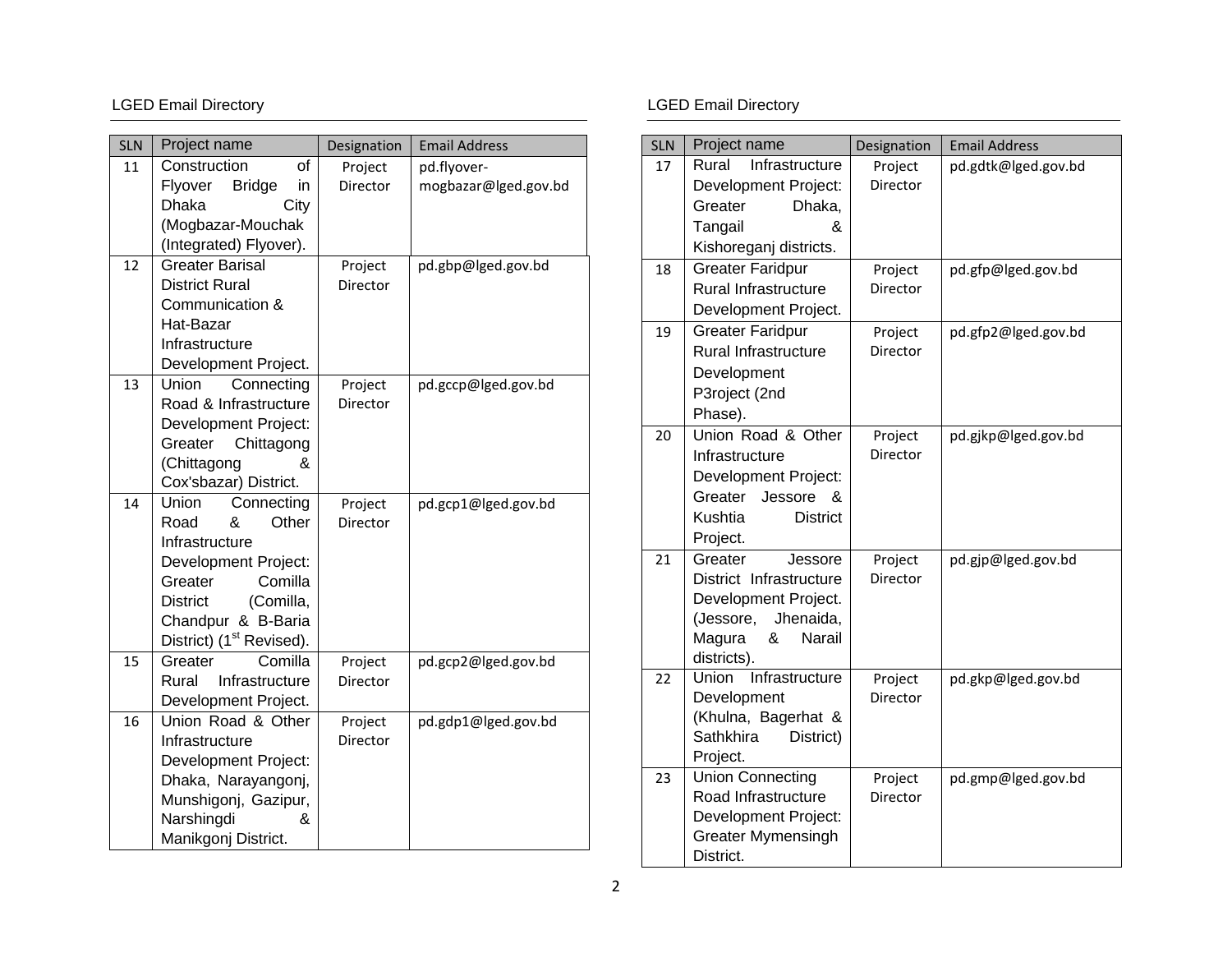| <b>SLN</b> | Project name                                  | Designation         | <b>Email Address</b>   |
|------------|-----------------------------------------------|---------------------|------------------------|
| 24         | Noakhali<br>Greater                           | Project             | pd.gnp@lged.gov.bd     |
|            | Rural<br>Infrastructure                       | Director            |                        |
|            | Development Project.                          |                     |                        |
| 25         | Union<br>Connecting                           | Project             | pd.gpbrp@lged.gov.bd   |
|            | Road<br>and                                   | Director            |                        |
|            | Infrastructure                                |                     |                        |
|            | Development Project                           |                     |                        |
|            | (Greater<br>Bogra,                            |                     |                        |
|            | Rajshahi<br>&<br>Pbana                        |                     |                        |
|            | Districts).                                   |                     |                        |
| 26         | Rajshahi<br>Greater                           | Project             | pd.grdirdp@lged.gov.bd |
|            | Division<br>Integrated                        | Director            |                        |
|            | Development<br>Rural                          |                     |                        |
|            | Project (1 <sup>st</sup> Revised).            |                     |                        |
| 27         | Greater<br>Rangpur-                           | Project             | pd.grdp2@lged.gov.bd   |
|            | <b>Districts</b><br>Dinajpur                  | Director            |                        |
|            | Rural                                         |                     |                        |
|            | Communication<br>&                            |                     |                        |
|            | Infrastructure<br>other                       |                     |                        |
|            | Development Project.<br>Important<br>Nineteen |                     |                        |
| 28         | Pourashavas                                   | Project<br>Director | pd.inpidp@lged.gov.bd  |
|            | Infrastructure                                |                     |                        |
|            | Development Project.                          |                     |                        |
| 29         | Improvement of                                |                     |                        |
|            | Rural Roads, Bridge/                          | Project<br>Director | pd.irbnwrc@lged.gov.bd |
|            | Culvert & other                               |                     |                        |
|            | Infrastructure of                             |                     |                        |
|            | <b>Backward Upazilas</b>                      |                     |                        |
|            | (Pabna, Sirajganj,                            |                     |                        |
|            | Natore, Naogaon,<br>Rajshahi, Nawabgonj       |                     |                        |
|            | & Bogra Districts) of                         |                     |                        |
|            | Northern-Western                              |                     |                        |
|            | Region.                                       |                     |                        |

| <b>SLN</b> | Project name                                                                                                                                                             | Designation         | <b>Email Address</b>   |
|------------|--------------------------------------------------------------------------------------------------------------------------------------------------------------------------|---------------------|------------------------|
| 30         | of<br>Improvement<br>digging Gaznar<br>Bill<br>connecting<br>river,<br>facilities<br>irrigation<br>fish<br>culture<br>and<br>project.                                    | Project<br>Director | pd.irbnwrc@lged.gov.bd |
| 31         | Important<br>Rural<br>Infrastructure<br>Development Project<br>on Priority Basis.                                                                                        | Project<br>Director | pd.iridp@lged.gov.bd   |
| 32         | <b>Urban</b><br>Important<br>Infrastructure<br>Development Project.                                                                                                      | Project<br>Director | pd.iuidp@lged.gov.bd   |
| 33         | Construction of Large<br>Bridges on Upazila<br>Union<br>Roads<br>and<br>Project.                                                                                         | Project<br>Director | pd.lbc@lged.gov.bd     |
| 34         | Market Infrastructure<br>Development Project<br>in Charland Regions.                                                                                                     | Project<br>Director | pd.midpcr@lged.gov.bd  |
| 35         | Municipal<br>services<br>project-II (TA)                                                                                                                                 | Project<br>Director | pd.msp@lged.gov.bd     |
| 36         | Infrastructure<br>Rural<br>Development (Public<br>Priority<br>Rural<br>Communication<br>&<br>Rural<br>Market<br>&<br>Development<br>Rehabilitation)<br>Project: Part-II. | Project<br>Director | pd.pmp@lged.gov.bd     |
| 37         | of<br>Development<br>Public<br>Priority<br>Upazila<br>Road<br>Project.                                                                                                   | Project<br>Director | pd.ppuzrdp@lged.gov.bd |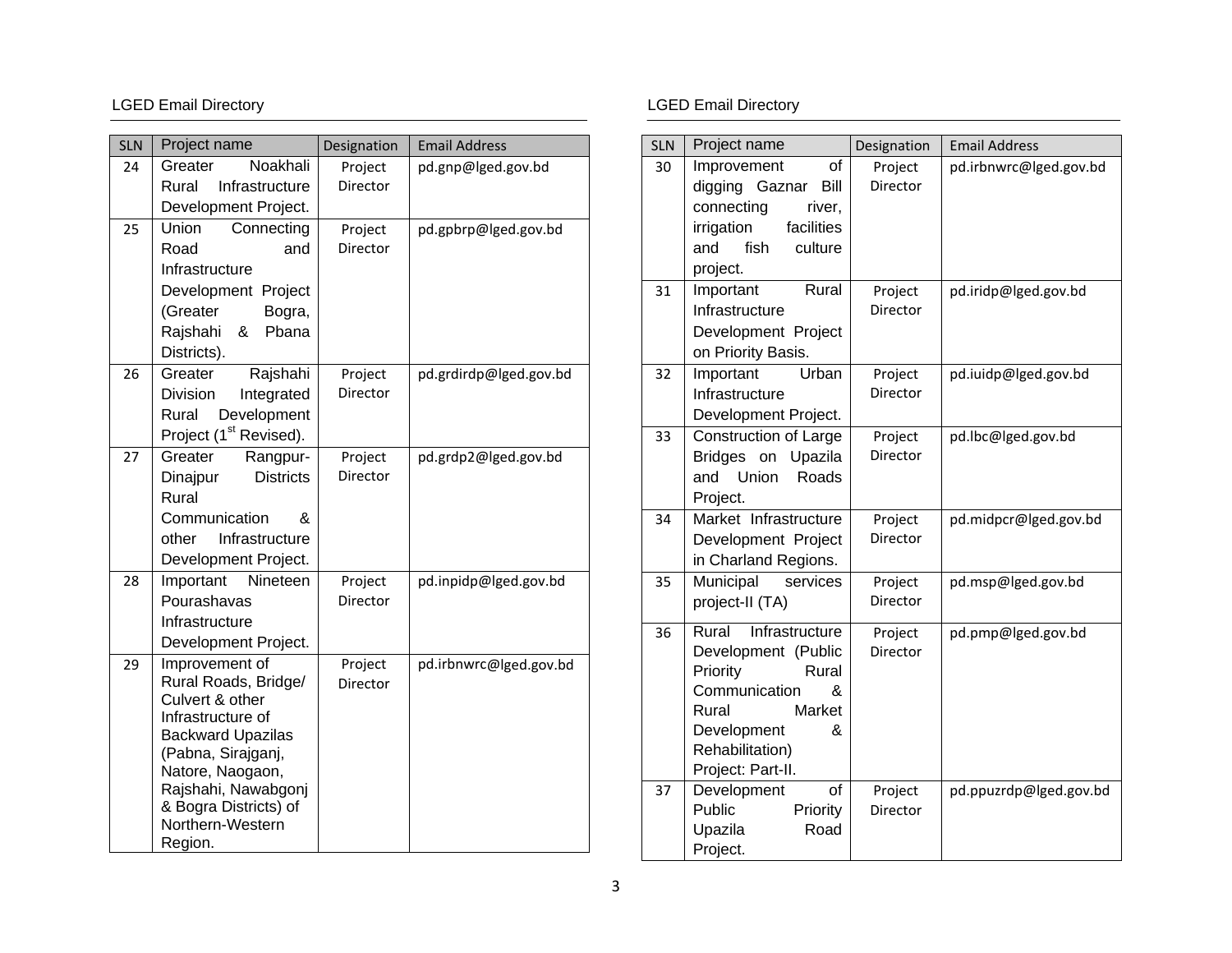| <b>SLN</b> | Project name                                    | Designation | <b>Email Address</b>    |
|------------|-------------------------------------------------|-------------|-------------------------|
| 38         | for<br>Project                                  | Project     | pd.prpinfra@lged.gov.bd |
|            | of<br>Improvement                               | Director    |                         |
|            | Rural<br>Road,<br>Hat-                          |             |                         |
|            | Bazar Infrastructures                           |             |                         |
|            | on Priority Basis.                              |             |                         |
| 39         | Project<br>for<br>The                           | Project     | pd.psb@lged.gov.bd      |
|            | Provision of Portable<br>Steel                  | Director    |                         |
|            | <b>Bridges</b><br>on<br>Union<br>Upazila<br>and |             |                         |
|            | Roads.                                          |             |                         |
| 40         | Participatory<br>Small                          | Project     | pd.psswrsp@lged.gov.bd  |
|            | Scale<br>Water                                  | Director    |                         |
|            | <b>Resources</b><br>Sector                      |             |                         |
|            | Development Project.                            |             |                         |
| 41         | <b>Construction/Reconst</b>                     | Project     | pd.rbctrhd@lged.gov.bd  |
|            | ruction of Upazila &                            | Director    |                         |
|            | Union Roads,                                    |             |                         |
|            | <b>Bridges/Culverts</b>                         |             |                         |
|            | Project (Transferred                            |             |                         |
|            | from RHD.)                                      |             |                         |
| 42         | Ωf<br>Construction                              | Project     | pd.rdam@lged.gov.bd     |
|            | <b>Rubber Dam in Small</b>                      | Director    |                         |
|            | and Medium Rivers                               |             |                         |
|            | increasing<br>for<br>οf<br>Production<br>Food   |             |                         |
|            | Project.                                        |             |                         |
| 43         | Rural Employment &                              | Project     | pd.rermp@lged.gov.bd    |
|            | Maintenance<br>Road                             | Director    |                         |
|            | Programme.                                      |             |                         |
| 44         | Infrastructure<br>Rural                         | Project     | pd.ridpkbs@lged.gov.bd  |
|            | Development Project                             | Director    |                         |
|            | (Khulna, Bagerhat &                             |             |                         |
|            | Satkhira District).                             |             |                         |

| <b>SLN</b> | Project name                           | Designation         | <b>Email Address</b>            |
|------------|----------------------------------------|---------------------|---------------------------------|
| 45         | Second<br>Rural                        | Project             | pd.riip2@lged.gov.bd            |
|            | Infrastructure<br>Improvement Project: | Director            |                                 |
|            | RIIP-II.                               |                     |                                 |
| 46         | Rural Road & Market                    | Project             | pd.rrmaidp@lged.gov.bd          |
|            | Access Infrastructure                  | Director            |                                 |
|            | Development Project                    |                     |                                 |
|            | (Component-3)<br>οf                    |                     |                                 |
|            | Agricultural<br>Sector                 |                     |                                 |
|            | Programme Support                      |                     |                                 |
|            | (ASPS-II).                             |                     |                                 |
| 47         | Roads<br>Rural<br>and                  | Project             | pd.rrmipsylhet@lged.gov.bd      |
|            | Market Improvement                     | Director            |                                 |
|            | Project:<br>Greater                    |                     |                                 |
| 48         | Sylhet District.<br>Rural<br>Transport | Project             | pd.rtip@lged.gov.bd             |
|            | Improvement Project                    | Director            |                                 |
|            | (RDP 26)                               |                     |                                 |
| 49         | Sylhet Division Rural                  | Project             | pd.sdridp@lged.gov.bd           |
|            | Infrastructure                         | Director            |                                 |
|            | <b>Improvement Project</b>             |                     |                                 |
| 50         | Sustainable<br>Rural                   | Project             | pd.sriip@lged.gov.bd            |
|            | Infrastructure                         | Director            |                                 |
|            | Improvement Project                    |                     |                                 |
|            | (SRIIP).<br>Small<br>Scale             |                     |                                 |
| 51         | Water<br><b>Resources</b>              | Project<br>Director | pd.sswrdsp-<br>jica@lged.gov.bd |
|            | Development Project                    |                     |                                 |
|            | Greater<br>in                          |                     |                                 |
|            | Mymensingh,<br>Sylhet                  |                     |                                 |
|            | and Faridpur Areas.                    |                     |                                 |
| 52         | Secondary<br>Towns                     | Project             | pd.stidp2@lged.gov.bd           |
|            | Integrated<br>Flood                    | Director            |                                 |
|            | Protection (Phase-2)                   |                     |                                 |
|            | Project, LGED Part.                    |                     |                                 |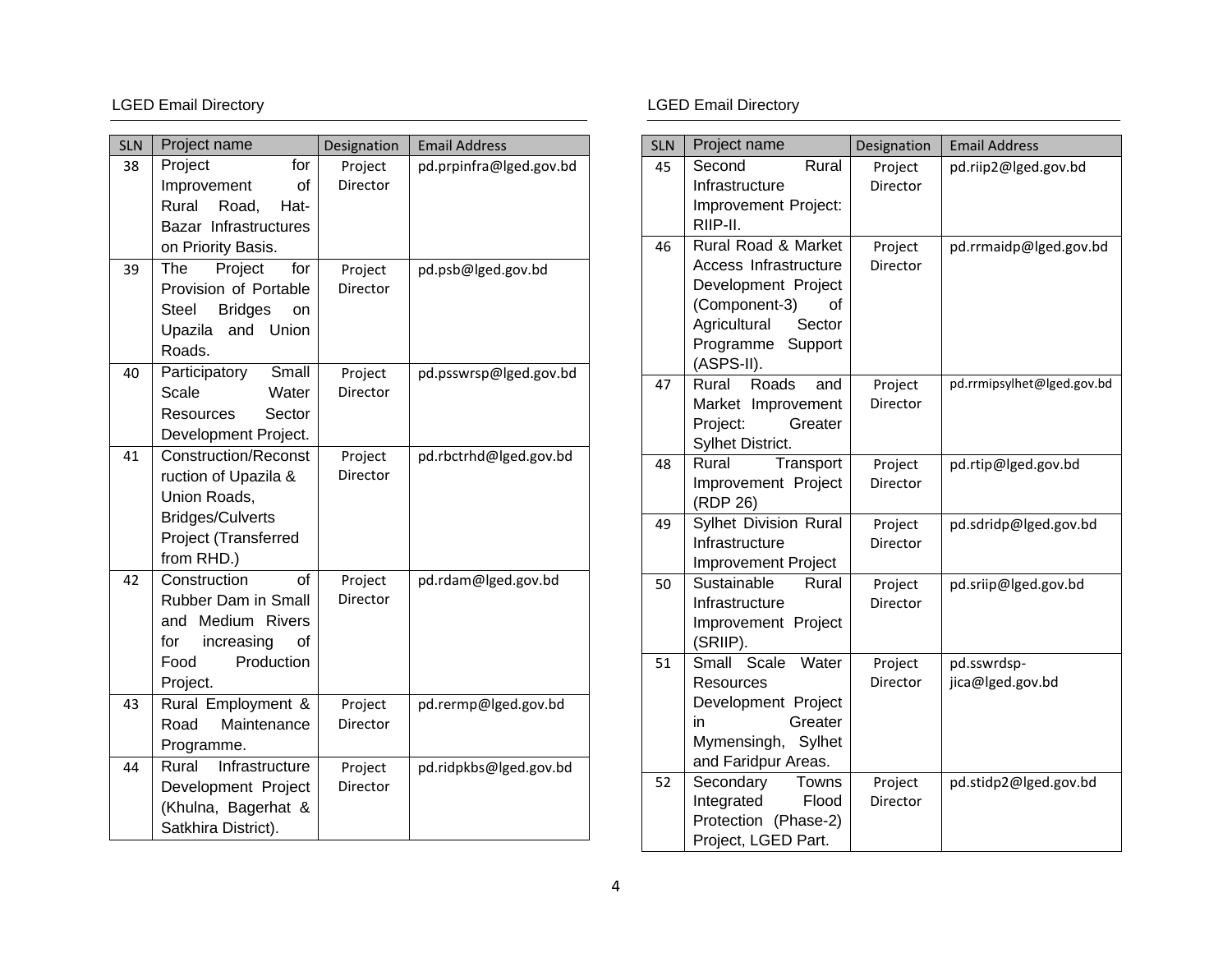| <b>SLN</b> | Project name                 | Designation | <b>Email Address</b>   |
|------------|------------------------------|-------------|------------------------|
| 53         | South-West                   | Project     | pd.swbridp@lged.gov.bd |
|            | Bangladesh<br>Rural          | Director    |                        |
|            | Infrastructure               |             |                        |
|            | Development Project.         |             |                        |
| 54         | Parishad<br>Union            | Project     | pd.ucrippb@lged.gov.bd |
|            | Roads<br>Connecting          | Director    |                        |
|            | Improvement Project:         |             |                        |
|            | Patuakhali                   |             |                        |
|            | <b>Districts</b><br>Barguna  |             |                        |
|            | (Phase-II).                  |             |                        |
| 55         | Urban<br>Second              | Project     | pd.ugiip2@lged.gov.bd  |
|            | Governance                   | Director    |                        |
|            | Infrastructure<br>and        |             |                        |
|            | Improvement                  |             |                        |
|            | (Sector)<br>Project-II       |             |                        |
|            | (UGIIP-II).                  |             |                        |
| 56         | Urban Partnership for        | Project     | pd.upprp@lged.gov.bd   |
|            | Poverty<br>Reduction         | Director    |                        |
|            | Project (UPPRP).             |             |                        |
| 57         | Upazila<br>Town              | Project     | pd.utidp@lged.gov.bd   |
|            | Infrastructure               | Director    |                        |
|            | Development Project.         |             |                        |
| 58         | Upazila<br>Complex           | Project     | pd.uzcex@lged.gov.bd   |
|            | <b>Bhaban</b><br>Expanded    | Director    |                        |
|            | Project.                     |             |                        |
| 59         | Construction<br>οf           | Project     | pd.uzcnew@lged.gov.bd  |
|            | Created<br>&<br><b>Newly</b> | Director    |                        |
|            | River Eroded Upazila         |             |                        |
|            | Complex.                     |             |                        |
| 60         | of<br>Development            | Project     | pd.uzrdp@lged.gov.bd   |
|            | Upazila<br>Road              | Director    |                        |
|            | Project.                     |             |                        |

| <b>SLN</b> | Project name           |     |        | Designation | <b>Email Address</b>      |
|------------|------------------------|-----|--------|-------------|---------------------------|
| 61         | Construction of Bridge |     |        | Project     | se.mymensingh@lged.gov.bd |
|            | Saltia<br>bn           |     | Bazar- | Director    |                           |
|            | Haziganj               |     | Bazar- |             |                           |
|            | Dewanganj Bazar Road   |     |        |             |                           |
|            | over                   | the | old    |             |                           |
|            | Brahamaputra River.    |     |        |             |                           |

### **5. Units of LGED**

| <b>SLN</b>     | Office  | <b>Unit Name</b>            | <b>Email Address</b>    |  |  |
|----------------|---------|-----------------------------|-------------------------|--|--|
| $\mathbf{1}$   | LGED HQ | Audit Cell                  | audit@lged.gov.bd       |  |  |
| $\overline{2}$ | LGED HQ | Design Unit                 | design@lged.gov.bd      |  |  |
| 3              | LGED HQ | <b>GIS Unit</b>             | gis@lged.gov.bd         |  |  |
| 4              | LGED HQ | <b>IWRM Unit</b>            | iwrm@lged.gov.bd        |  |  |
| 5              | LGED HQ | <b>LAW Unit</b>             | law@lged.gov.bd         |  |  |
| $\overline{6}$ | LGED HQ | Library                     | library@lged.gov.bd     |  |  |
| $\overline{7}$ | LGED HQ | <b>Maintenance Unit</b>     | maintenance@lged.gov.bd |  |  |
| 8              | LGED HQ | Mechanical and              | mechanical@lged.gov.bd  |  |  |
|                |         | Electrical unit             |                         |  |  |
| 9              | LGED HQ | MIS Unit                    | mis@lged.gov.bd         |  |  |
| 10             | LGED HQ | <b>Planning Unit</b>        | planning@lged.gov.bd    |  |  |
| 11             | LGED HQ | <b>Procurement Unit</b>     | procurement@lged.gov.bd |  |  |
| 12             | LGED HQ | <b>Project Monitoring</b>   | pme@lged.gov.bd         |  |  |
|                |         | and Evaluation              |                         |  |  |
|                |         | unit                        |                         |  |  |
| 13             | LGED HQ | <b>Quality Control Unit</b> | qc@lged.gov.bd          |  |  |
| 14             | LGED HQ | Road Safety Unit            | roadsafety@lged.gov.bd  |  |  |
| 15             | LGED HQ | <b>Training Unit</b>        | ctu@lged.gov.bd         |  |  |
| 16             | LGED HQ | Urban                       | umsu@lged.gov.bd        |  |  |
|                |         | Management                  |                         |  |  |
|                |         | Support unit                |                         |  |  |
| 17             | LGED HQ | <b>PMT</b>                  | pmta@lged.gov.bd        |  |  |
|                |         | Administration              |                         |  |  |
| 18             | LGED HQ | ROSC MIS Cell               | rosc@lged.gov.bd        |  |  |

### **6. Common Mail**

| SLN   Office     | Description           | <b>Email Address</b> |
|------------------|-----------------------|----------------------|
|                  | LGED HQ   Information | info@lged.gov.bd     |
| LGED HQ   Tender |                       | tender@lged.gov.bd   |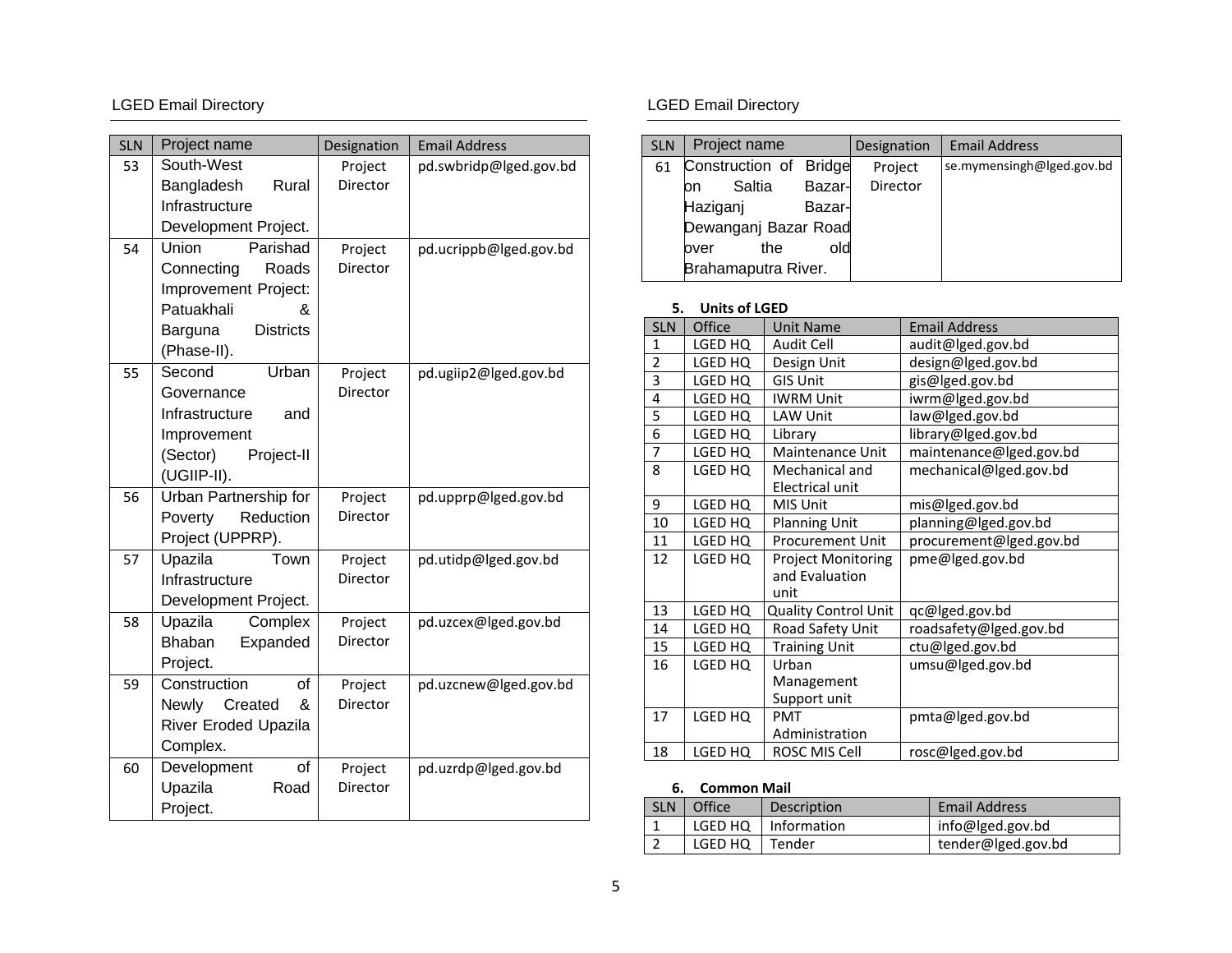### **7. Group Mail**

| <b>SLN</b>     | Group of people          | Location        | <b>Email Address</b>     |
|----------------|--------------------------|-----------------|--------------------------|
| 1              | All LGED Personnel       | All over        | all@lged.gov.bd          |
|                |                          | Bangladesh      |                          |
| $\overline{2}$ | All Additional Chief     | LGED HQ         | ace@lged.gov.bd          |
|                | Engineers                |                 |                          |
| 3              | All Superintending       | LGED HQ &       | se@lged.gov.bd           |
|                | Engineers                | Region          |                          |
| 4              | All Project Directors    | LGED HQ         | pd@lged.gov.bd           |
| 5              | All Executive Engineers  | LGED HQ &       | xen@lged.gov.bd          |
|                |                          | District        |                          |
| 6              | All Executive Engineers  | LGED HQ         | xen.hq@lged.gov.bd       |
| $\overline{7}$ | All Executive Engineers  | District        | xen.dist@lged.gov.bd     |
| 8              | All Deputy directors of  | LGED HQ &       | dd@lged.gov.bd           |
|                | LGED                     | Region          |                          |
| 9              | All Executive Engineers  | LGED HQ &       | xen.training@lged.gov.bd |
|                | (Training)               | Region          |                          |
| 10             | All Upazila Engineers of | Upazila         | ue@lged.gov.bd           |
|                | LGED                     |                 |                          |
| 11             | All Sr. Assistant        | LGED HQ &       | sr.ae@lged.gov.bd        |
|                | Engineers                | District        |                          |
| 12             | All Sr. Assistant        | LGED HQ         | sr.ae.hq@lged.gov.bd     |
|                | Engineers                |                 |                          |
| 13             | All Sr. Assistant        | District        | sr.ae.dist@lged.gov.bd   |
|                | Engineers                |                 |                          |
| 14             | All Assistant            | LGED HQ &       | ae@lged.gov.bd           |
|                | Engineers(Civil + Mech)  | District        |                          |
| 15             | All Assistant            | LGED HQ &       | aec@lged.gov.bd          |
|                | Engineers(Civil)         | District        |                          |
| 16             | All Assistant            | LGED HQ         | aec.hq@lged.gov.bd       |
|                | Engineers(Civil)         |                 |                          |
| 17             | All Assistant            | <b>District</b> | aec.dist@lged.gov.bd     |
|                | Engineers(Civil)         |                 |                          |
| 18             | All Assistant            | LGED HQ &       | aem@lged.gov.bd          |
|                | Engineers(Mech)          | District        |                          |
| 19             | All Assistant            | LGED HQ         | aem.hq@lged.gov.bd       |
|                | Engineers(Mech)          |                 |                          |
| 20             | All Assistant            | District        | aem.dist@lged.gov.bd     |
|                | Engineers(Mech)          |                 |                          |

### LGED Email Directory **LGED** Email Directory

### **B. LGED REGIONAL OFFICES**

| <b>SLN</b>     | Office     | Designation                                | <b>Email Address</b>                |
|----------------|------------|--------------------------------------------|-------------------------------------|
| 1              | Dhaka      | Superintending<br>Engineer (Dhaka)         | se.dhaka@lged.gov.bd                |
|                |            | Deputy Director                            | dd.dhaka@lged.gov.bd                |
|                |            | <b>Executive Engineer</b><br>(Training)    | training.dhaka@lged.gov.bd          |
| $\overline{2}$ | Mymensingh | Superintending<br>Engineer<br>(Mymensingh) | se.mymensingh@lged.gov.bd           |
|                |            | Deputy Director                            | dd.mymensingh@lged.<br>gov.bd       |
|                |            | <b>Executive Engineer</b><br>(Training)    | training.mymensingh@l<br>ged.gov.bd |
| 3              | Faridpur   | Superintending<br>Engineer (Faridpur)      | se.faridpur@lged.gov.bd             |
|                |            | Deputy Director                            | dd.faridpur@lged.gov.bd             |
|                |            | <b>Executive Engineer</b><br>(Training)    | training.faridpur@lged.<br>gov.bd   |
| 4              | Chittagong | Superintending<br>Engineer (Chittagong)    | se.chittagong@lged.gov.bd           |
|                |            | Deputy Director                            | dd.chittagong@lged.<br>gov.bd       |
|                |            | <b>Executive Engineer</b><br>(Training)    | training.chittagong@<br>lged.gov.bd |
| 5              | Comilla    | Superintending<br>Engineer (Comilla)       | se.comilla@lged.gov.bd              |
|                |            | Deputy Director                            | dd.comilla@lged.gov.bd              |
|                |            | <b>Executive Engineer</b><br>(Training)    | training.comilla@lged.<br>gov.bd    |
| 6              | Sylhet     | Superintending<br>Engineer (Sylhet)        | se.sylhet@lged.gov.bd               |
|                |            | Deputy Director                            | dd.sylhet@lged.gov.bd               |
|                |            | <b>Executive Engineer</b>                  | training.sylhet@lged.               |
|                |            | (Training)                                 | gov.bd                              |
| 7              | Rajshahi   | Superintending<br>Engineer (Rajshahi)      | se.rajshahi@lged.gov.bd             |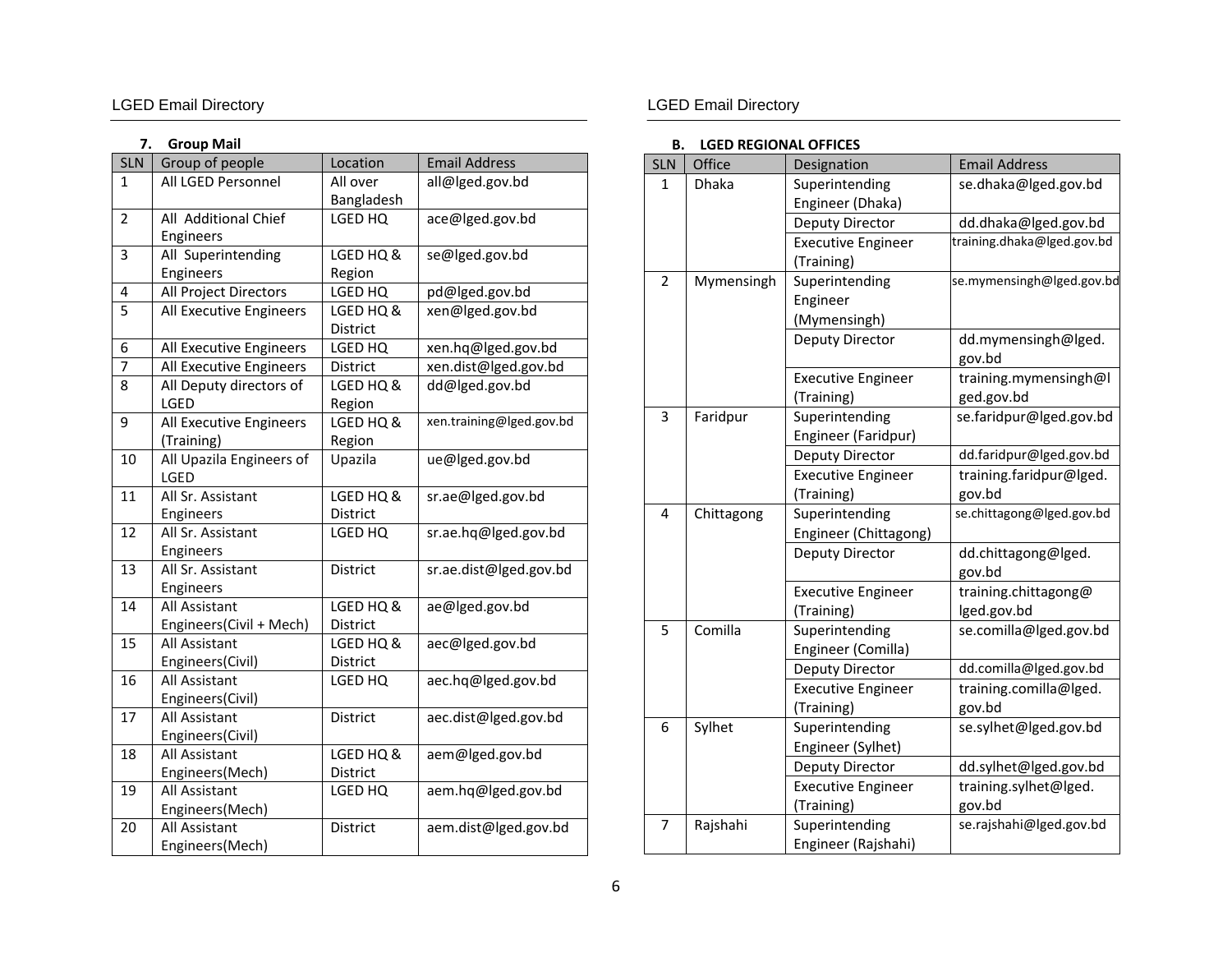|    |         | Deputy Director           | dd.rajshahi@lged.gov.bd |
|----|---------|---------------------------|-------------------------|
|    |         | <b>Executive Engineer</b> | training.rajshahi@lged. |
|    |         | (Training)                | gov.bd                  |
| 8  | Rangpur | Superintending            | se.rangpur@lged.gov.bd  |
|    |         | Engineer (Rangpur)        |                         |
|    |         | Deputy Director           | dd.rangpur@lged.gov.bd  |
|    |         | <b>Executive Engineer</b> | training.rangpur@lged.  |
|    |         | (Training)                | gov.bd                  |
| 9  | Khulna  | Superintending            | se.khulna@lged.gov.bd   |
|    |         | Engineer (Khulna)         |                         |
|    |         | Deputy Director           | dd.khulna@lged.gov.bd   |
|    |         | <b>Executive Engineer</b> | training.khulna@lged.   |
|    |         | (Training)                | gov.bd                  |
| 10 | Barisal | Superintending            | se.barisal@lged.gov.bd  |
|    |         | Engineer (Barisal)        |                         |
|    |         | Deputy Director           | dd.barisal@lged.gov.bd  |
|    |         | <b>Executive Engineer</b> | training.barisal@lged.  |
|    |         | (Training)                | gov.bd                  |

### **C. LGED DISTRICT OFFICES**

| <b>SLN</b> | Office         | Designation       | <b>Email Address</b>      |
|------------|----------------|-------------------|---------------------------|
| 1          | <b>B.BARIA</b> | Executive         | xen.bbaria@lged.gov.bd    |
|            |                | Engineer          |                           |
|            |                | Sr. Assistant     | sr.ae.bbaria@lged.gov.bd  |
|            |                | Engineer          |                           |
|            |                | Assistant         | aec.bbaria@lged.gov.bd    |
|            |                | Engineer(Civil)   |                           |
|            |                | Upazila Engineer, | ue.akhaura@lged.gov.bd    |
|            |                | akhaura           |                           |
|            |                | Upazila Engineer, | ue.nabinagar@lged.gov.bd  |
|            |                | nabinagar         |                           |
|            |                | Upazila Engineer, | ue.nasirnagar@lged.gov.bd |
|            |                | nasirnagar        |                           |
|            |                | Upazila Engineer, | ue.sarail@lged.gov.bd     |
|            |                | sarail            |                           |
|            |                | Upazila Engineer, | ue.ashuganj@lged.gov.bd   |
|            |                | ashuganj          |                           |

| <b>SLN</b>     | Office           | Designation       | <b>Email Address</b>        |
|----------------|------------------|-------------------|-----------------------------|
|                |                  | Upazila Engineer, | ue.bbaria-s@lged.gov.bd     |
|                |                  | b.baria-s         |                             |
|                |                  | Upazila Engineer, | ue.bancharampur@lged.gov.bd |
|                |                  | bancharampur      |                             |
|                |                  | Upazila Engineer, | ue.kasba@lged.gov.bd        |
|                |                  | kasba             |                             |
| $\overline{2}$ | <b>BAGERHAT</b>  | Executive         | xen.bagerhat@lged.gov.bd    |
|                |                  | Engineer          |                             |
|                |                  | Sr. Assistant     | sr.ae.bagerhat@lged.gov.bd  |
|                |                  | Engineer          |                             |
|                |                  | Assistant         | aec.bagerhat@lged.gov.bd    |
|                |                  | Engineer(Civil)   |                             |
|                |                  | Upazila Engineer, | ue.chitalmari@lged.gov.bd   |
|                |                  | chitalmari        |                             |
|                |                  | Upazila Engineer, | ue.mongla@lged.gov.bd       |
|                |                  | mongla            |                             |
|                |                  | Upazila Engineer, | ue.rampal@lged.gov.bd       |
|                |                  | rampal            |                             |
|                |                  | Upazila Engineer, | ue.bagerhat-s@lged.gov.bd   |
|                |                  | bagerhat-s        |                             |
|                |                  | Upazila Engineer, | ue.morrelganj@lged.gov.bd   |
|                |                  | morrelganj        |                             |
|                |                  | Upazila Engineer, | ue.mollahat@lged.gov.bd     |
|                |                  | mollahat          |                             |
|                |                  | Upazila Engineer, | ue.sharankhola@lged.gov.bd  |
|                |                  | sharankhola       |                             |
|                |                  | Upazila Engineer, | ue.fakirhat@lged.gov.bd     |
|                |                  | fakirhat          |                             |
|                |                  | Upazila Engineer, | ue.kachua@lged.gov.bd       |
|                |                  | kachua            |                             |
| 3              | <b>BANDARBAN</b> | Executive         | xen.bandarban@lged.gov.bd   |
|                |                  | Engineer          |                             |
|                |                  | Sr. Assistant     | sr.ae.bandarban@lged.gov.bd |
|                |                  | Engineer          |                             |
|                |                  | Assistant         | aec.bandarban@lged.gov.bd   |
|                |                  | Engineer(Civil)   |                             |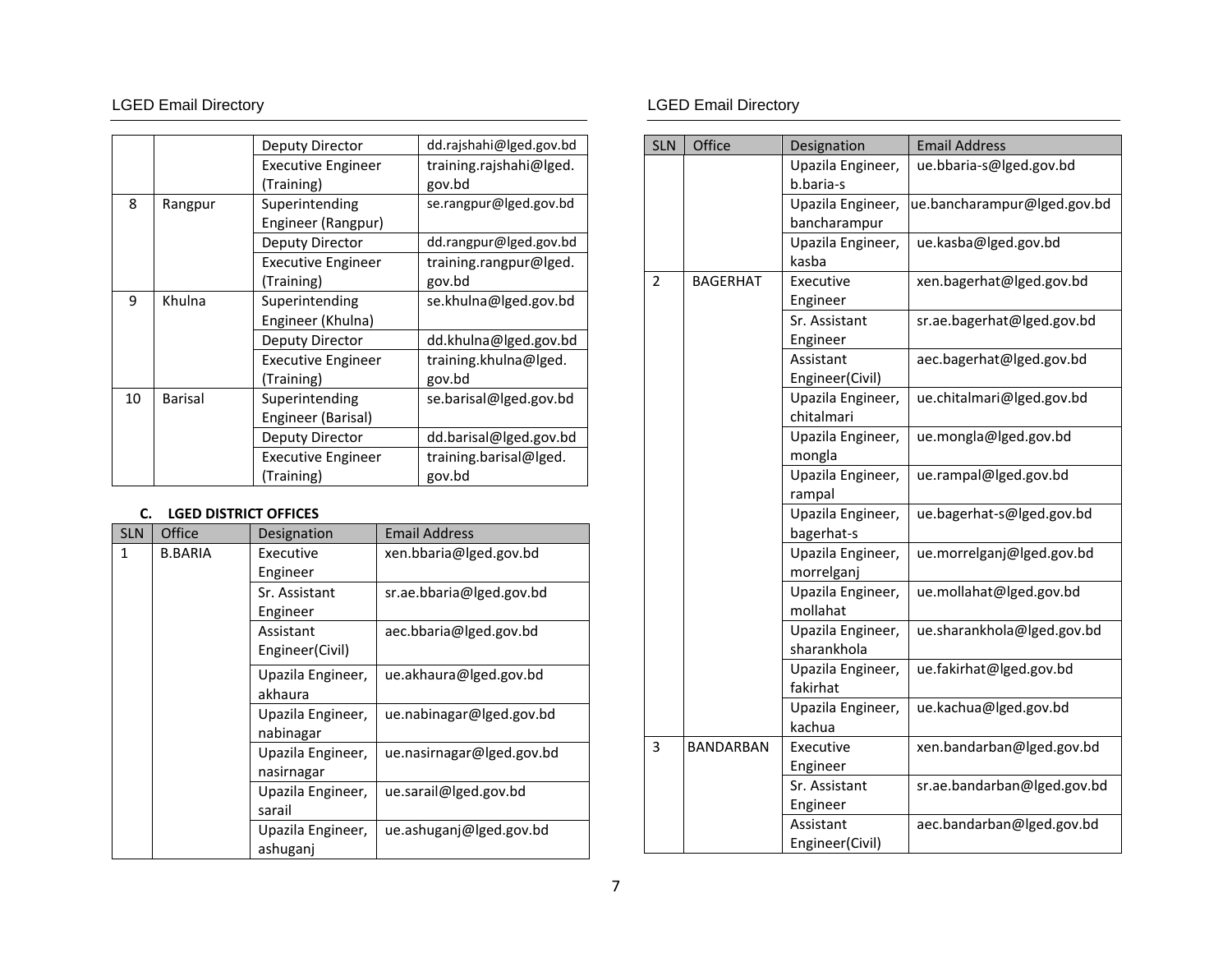| <b>SLN</b> | Office         | Designation                      | <b>Email Address</b>          |
|------------|----------------|----------------------------------|-------------------------------|
|            |                |                                  |                               |
|            |                | Upazila Engineer,                | ue.naikhyongchari@lged.gov.bd |
|            |                | naikhyongchari                   |                               |
|            |                | Upazila Engineer,                | ue.rowangchari@lged.gov.bd    |
|            |                | rowangchari                      |                               |
|            |                | Upazila Engineer,                | ue.alikadam@lged.gov.bd       |
|            |                | alikadam                         |                               |
|            |                | Upazila Engineer,                | ue.ruma@lged.gov.bd           |
|            |                | ruma                             |                               |
|            |                | Upazila Engineer,<br>bandarban-s | ue.bandarban-s@lged.gov.bd    |
|            |                | Upazila Engineer,<br>thanchi     | ue.thanchi@lged.gov.bd        |
|            |                | Upazila Engineer,<br>lama        | ue.lama@lged.gov.bd           |
| 4          | <b>BARGUNA</b> | Executive                        | xen.barguna@lged.gov.bd       |
|            |                | Engineer                         |                               |
|            |                | Sr. Assistant                    | sr.ae.barguna@lged.gov.bd     |
|            |                | Engineer                         |                               |
|            |                | Assistant                        | aec.barguna@lged.gov.bd       |
|            |                | Engineer(Civil)                  |                               |
|            |                | Upazila Engineer,                | ue.patharghata@lged.gov.bd    |
|            |                | patharghata                      |                               |
|            |                | Upazila Engineer,                | ue.amtali@lged.gov.bd         |
|            |                | amtali                           |                               |
|            |                | Upazila Engineer,<br>bamna       | ue.bamna@lged.gov.bd          |
|            |                | Upazila Engineer,                | ue.barguna-s@lged.gov.bd      |
|            |                | barguna-s                        |                               |
|            |                | Upazila Engineer,                | ue.betagi@lged.gov.bd         |
|            |                | betagi                           |                               |
| 5          | <b>BARISAL</b> | Executive                        | xen.barisal@lged.gov.bd       |
|            |                | Engineer                         |                               |
|            |                | Sr. Assistant                    | sr.ae.barisal@lged.gov.bd     |
|            |                | Engineer                         |                               |
|            |                | Assistant                        | aec.barisal@lged.gov.bd       |

| <b>SLN</b> | Office       | Designation                     | <b>Email Address</b>       |
|------------|--------------|---------------------------------|----------------------------|
|            |              | Engineer(Civil)                 |                            |
|            |              | Assistant                       | aem.barisal@lged.gov.bd    |
|            |              | Engineer(Mech)                  |                            |
|            |              | Upazila Engineer,               | ue.banaripara@lged.gov.bd  |
|            |              | banaripara                      |                            |
|            |              | Upazila Engineer,               | ue.uzirpur@lged.gov.bd     |
|            |              | uzirpur                         |                            |
|            |              | Upazila Engineer,               | ue.bakerganj@lged.gov.bd   |
|            |              | bakerganj                       |                            |
|            |              | Upazila Engineer,               | ue.agailjhara@lged.gov.bd  |
|            |              | agailjhara                      |                            |
|            |              | Upazila Engineer,<br>babuganj   | ue.babuganj@lged.gov.bd    |
|            |              | Upazila Engineer,               | ue.mehendiganj@lged.gov.bd |
|            |              | mehendiganj                     |                            |
|            |              | Upazila Engineer,<br>hizla      | ue.hizla@lged.gov.bd       |
|            |              | Upazila Engineer,               | ue.gouranadi@lged.gov.bd   |
|            |              | gouranadi                       |                            |
|            |              | Upazila Engineer,<br>muladi     | ue.muladi@lged.gov.bd      |
|            |              | Upazila Engineer,               | ue.barisal-s@lged.gov.bd   |
|            |              | barisal-s                       |                            |
| 6          | <b>BHOLA</b> | Executive                       | xen.bhola@lged.gov.bd      |
|            |              | Engineer                        |                            |
|            |              | Sr. Assistant                   | sr.ae.bhola@lged.gov.bd    |
|            |              | Engineer                        |                            |
|            |              | Assistant                       | aec.bhola@lged.gov.bd      |
|            |              | Engineer(Civil)                 |                            |
|            |              | Upazila Engineer,               | ue.monpura@lged.gov.bd     |
|            |              | monpura                         |                            |
|            |              | Upazila Engineer,               | ue.tazumuddin@lged.gov.bd  |
|            |              | tazumuddin                      |                            |
|            |              | Upazila Engineer,<br>lalmohan   | ue.lalmohan@lged.gov.bd    |
|            |              | Upazila Engineer,<br>daulatkhan | ue.daulatkhan@lged.gov.bd  |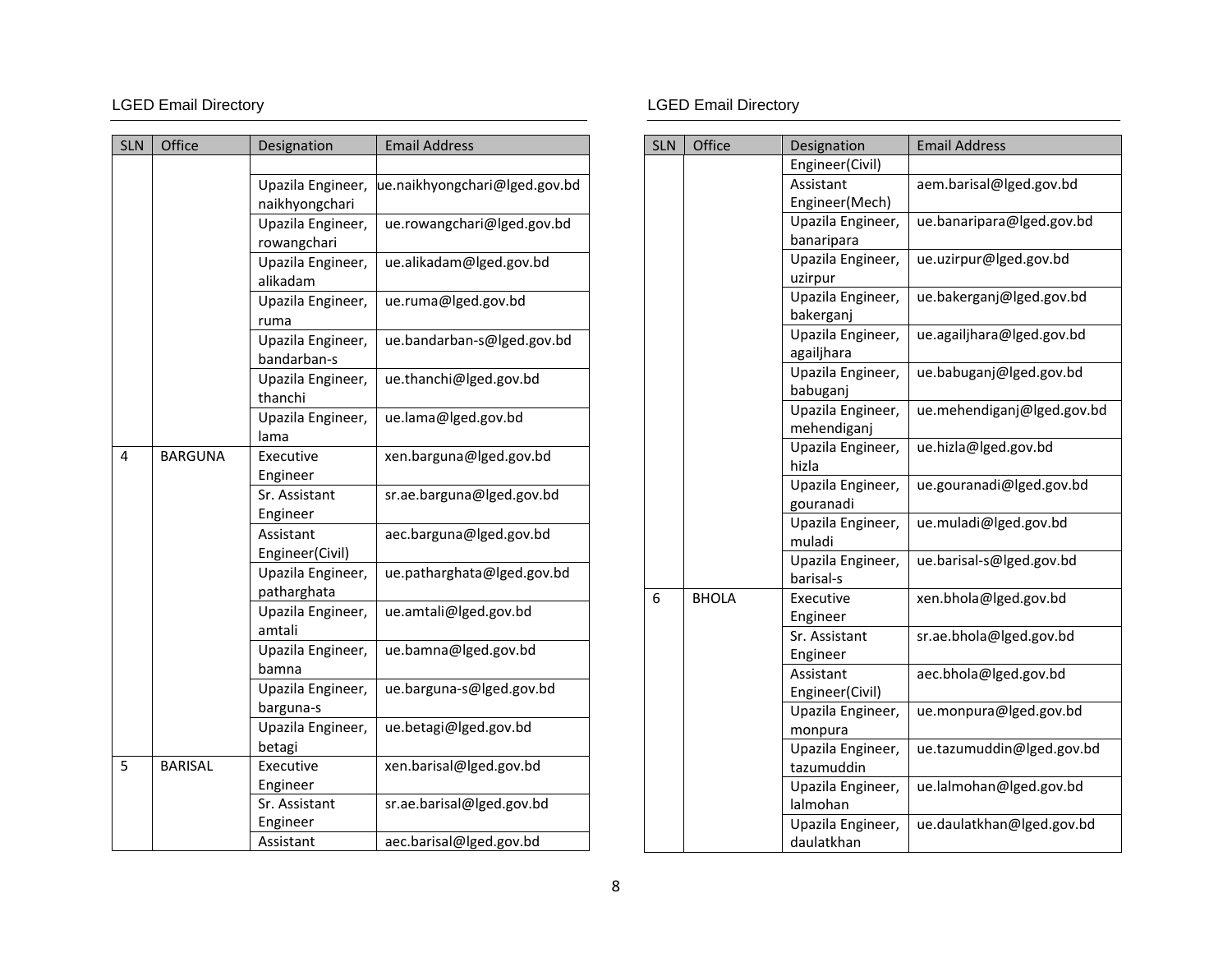| <b>SLN</b> | Office       | Designation                      | <b>Email Address</b>       |
|------------|--------------|----------------------------------|----------------------------|
|            |              | Upazila Engineer,<br>charfassion | ue.charfassion@lged.gov.bd |
|            |              | Upazila Engineer,<br>bhola-s     | ue.bhola-s@lged.gov.bd     |
|            |              | Upazila Engineer,<br>borhanuddin | ue.borhanuddin@lged.gov.bd |
| 7          | <b>BOGRA</b> | Executive<br>Engineer            | xen.bogra@lged.gov.bd      |
|            |              | Sr. Assistant<br>Engineer        | sr.ae.bogra@lged.gov.bd    |
|            |              | Assistant<br>Engineer(Civil)     | aec.bogra@lged.gov.bd      |
|            |              | Assistant<br>Engineer(Mech)      | aem.bogra@lged.gov.bd      |
|            |              | Upazila Engineer,<br>dhunot      | ue.dhunot@lged.gov.bd      |
|            |              | Upazila Engineer,<br>bogra-s     | ue.bogra-s@lged.gov.bd     |
|            |              | Upazila Engineer,<br>dhupchancia | ue.dhupchancia@lged.gov.bd |
|            |              | Upazila Engineer,<br>gabtali     | ue.gabtali@lged.gov.bd     |
|            |              | Upazila Engineer,<br>kahaloo     | ue.kahaloo@lged.gov.bd     |
|            |              | Upazila Engineer,<br>adamdighi   | ue.adamdighi@lged.gov.bd   |
|            |              | Upazila Engineer,<br>sariakandi  | ue.sariakandi@lged.gov.bd  |
|            |              | Upazila Engineer,<br>sherpur     | ue.sherpur@lged.gov.bd     |
|            |              | Upazila Engineer,<br>shibganj    | ue.shibganj@lged.gov.bd    |
|            |              | Upazila Engineer,<br>sonatala    | ue.sonatala@lged.gov.bd    |
|            |              | Upazila Engineer,<br>shajahanpur | ue.shajahanpur@lged.gov.bd |
|            |              | Upazila Engineer,                | ue.nandigram@lged.gov.bd   |

| <b>SLN</b> | Office          | Designation       | <b>Email Address</b>        |
|------------|-----------------|-------------------|-----------------------------|
|            |                 | nandigram         |                             |
| 8          | C. AWABGANJ     | Executive         | xen.cnganj@lged.gov.bd      |
|            |                 | Engineer          |                             |
|            |                 | Sr. Assistant     | sr.ae.cnganj@lged.gov.bd    |
|            |                 | Engineer          |                             |
|            |                 | Assistant         | aec.cnganj@lged.gov.bd      |
|            |                 | Engineer(Civil)   |                             |
|            |                 | Upazila Engineer, | ue.nachol@lged.gov.bd       |
|            |                 | nachol            |                             |
|            |                 | Upazila Engineer, | ue.bholahat@lged.gov.bd     |
|            |                 | bholahat          |                             |
|            |                 | Upazila Engineer, | ue.gomostapur@lged.gov.bd   |
|            |                 | gomostapur        |                             |
|            |                 | Upazila Engineer, | ue.shibganj@lged.gov.bd     |
|            |                 | shibganj          |                             |
|            |                 | Upazila Engineer, | ue.cnganj-s@lged.gov.bd     |
|            |                 | nawabganj-s       |                             |
| 9          | <b>CHANDPUR</b> | Executive         | xen.chandpur@lged.gov.bd    |
|            |                 | Engineer          |                             |
|            |                 | Sr. Assistant     | sr.ae.chandpur@lged.gov.bd  |
|            |                 | Engineer          |                             |
|            |                 | Assistant         | aec.chandpur@lged.gov.bd    |
|            |                 | Engineer(Civil)   |                             |
|            |                 | Upazila Engineer, | ue.haimchar@lged.gov.bd     |
|            |                 | haimchar          |                             |
|            |                 | Upazila Engineer, | ue.haziganj@lged.gov.bd     |
|            |                 | haziganj          |                             |
|            |                 | Upazila Engineer, | ue.chand.kachua@lged.gov.bd |
|            |                 | kachua            |                             |
|            |                 | Upazila Engineer, | ue.umatlab@lged.gov.bd      |
|            |                 | matlab (uttar)    |                             |
|            |                 | Upazila Engineer, | ue.chandpur-s@lged.gov.bd   |
|            |                 | chandpur-s        |                             |
|            |                 | Upazila Engineer, | ue.dmatlab@lged.gov.bd      |
|            |                 | matlab (dakshin)  |                             |
|            |                 | Upazila Engineer, | ue.faridganj@lged.gov.bd    |
|            |                 | faridganj         |                             |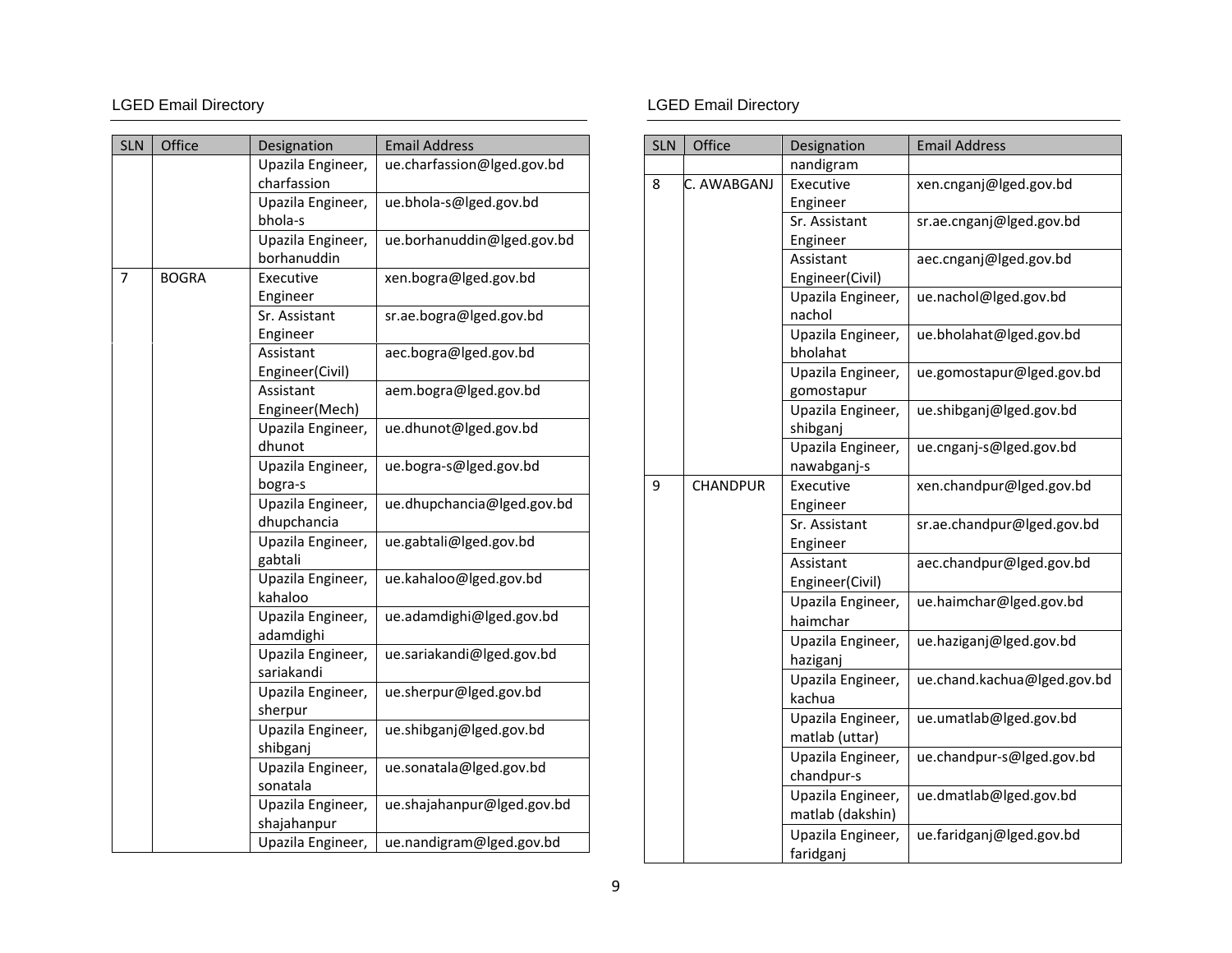| <b>SLN</b> | Office            | Designation                     | <b>Email Address</b>         |
|------------|-------------------|---------------------------------|------------------------------|
|            |                   | Upazila Engineer,<br>shahrasti  | ue.shahrasti@lged.gov.bd     |
| 10         | <b>CHITTAGONG</b> | Executive                       | xen.chittagong@lged.gov.bd   |
|            |                   | Engineer                        |                              |
|            |                   | Sr. Assistant                   | sr.ae.chittagong@lged.gov.bd |
|            |                   | Engineer                        |                              |
|            |                   | Assistant                       | aec.chittagong@lged.gov.bd   |
|            |                   | Engineer(Civil)                 |                              |
|            |                   | Assistant                       | aem.chittagong@lged.gov.bd   |
|            |                   | Engineer(Mech)                  |                              |
|            |                   | Upazila Engineer,<br>rangunia   | ue.rangunia@lged.gov.bd      |
|            |                   | Upazila Engineer,<br>lohagara   | ue.chittagong.lohagara       |
|            |                   | Upazila Engineer,               | ue.satkania@lged.gov.bd      |
|            |                   | satkania                        |                              |
|            |                   | Upazila Engineer,<br>patiya     | ue.patiya@lged.gov.bd        |
|            |                   | Upazila Engineer,               | ue.chandanish@lged.gov.bd    |
|            |                   | chandanish                      |                              |
|            |                   | Upazila Engineer,<br>boalkhali  | ue.boalkhali@lged.gov.bd     |
|            |                   | Upazila Engineer,<br>banskhali  | ue.banskhali@lged.gov.bd     |
|            |                   | Upazila Engineer,<br>fatikchari | ue.fatikchari@lged.gov.bd    |
|            |                   | Upazila Engineer,<br>hathazari  | ue.hathazari@lged.gov.bd     |
|            |                   | Upazila Engineer,<br>mirsharai  | ue.mirsharai@lged.gov.bd     |
|            |                   | Upazila Engineer,<br>anwara     | ue.anwara@lged.gov.bd        |
|            |                   | Upazila Engineer,<br>sitakunda  | ue.sitakunda@lged.gov.bd     |
|            |                   | Upazila Engineer,<br>sandwip    | ue.sandwip@lged.gov.bd       |

| <b>SLN</b> | Office         | Designation       | <b>Email Address</b>        |
|------------|----------------|-------------------|-----------------------------|
|            |                | Upazila Engineer, | ue.raojan@lged.gov.bd       |
|            |                | raojan            |                             |
| 11         | CHUADANGA      | Executive         | xen.chuadanga@lged.gov.bd   |
|            |                | Engineer          |                             |
|            |                | Sr. Assistant     | sr.ae.chuadanga@lged.gov.bd |
|            |                | Engineer          |                             |
|            |                | Assistant         | aec.chuadanga@lged.gov.bd   |
|            |                | Engineer(Civil)   |                             |
|            |                | Upazila Engineer, | ue.chuadanga-s@lged.gov.bd  |
|            |                | chuadanga-s       |                             |
|            |                | Upazila Engineer, | ue.damurhuda@lged.gov.bd    |
|            |                | damurhuda         |                             |
|            |                | Upazila Engineer, | ue.jibannagar@lged.gov.bd   |
|            |                | jibannagar        |                             |
|            |                | Upazila Engineer, | ue.alamdanga@lged.gov.bd    |
|            |                | alamdanga         |                             |
| 12         | <b>COMILLA</b> | Executive         | xen.comilla@lged.gov.bd     |
|            |                | Engineer          |                             |
|            |                | Sr. Assistant     | sr.ae.comilla@lged.gov.bd   |
|            |                | Engineer          |                             |
|            |                | Assistant         | aec.comilla@lged.gov.bd     |
|            |                | Engineer(Civil)   |                             |
|            |                | Assistant         | aem.comilla@lged.gov.bd     |
|            |                | Engineer(Mech)    |                             |
|            |                | Upazila Engineer, | ue.daudkandi@lged.gov.bd    |
|            |                | daudkandi         |                             |
|            |                | Upazila Engineer, | ue.debidwar@lged.gov.bd     |
|            |                | debidwar          |                             |
|            |                | Upazila Engineer, | ue.meghna@lged.gov.bd       |
|            |                | meghna            |                             |
|            |                | Upazila Engineer, | ue.nangalkot@lged.gov.bd    |
|            |                | nangalkot         |                             |
|            |                | Upazila Engineer, | ue.laksham@lged.gov.bd      |
|            |                | laksham           |                             |
|            |                | Upazila Engineer, | ue.comilla-s@lged.gov.bd    |
|            |                | comilla-s         |                             |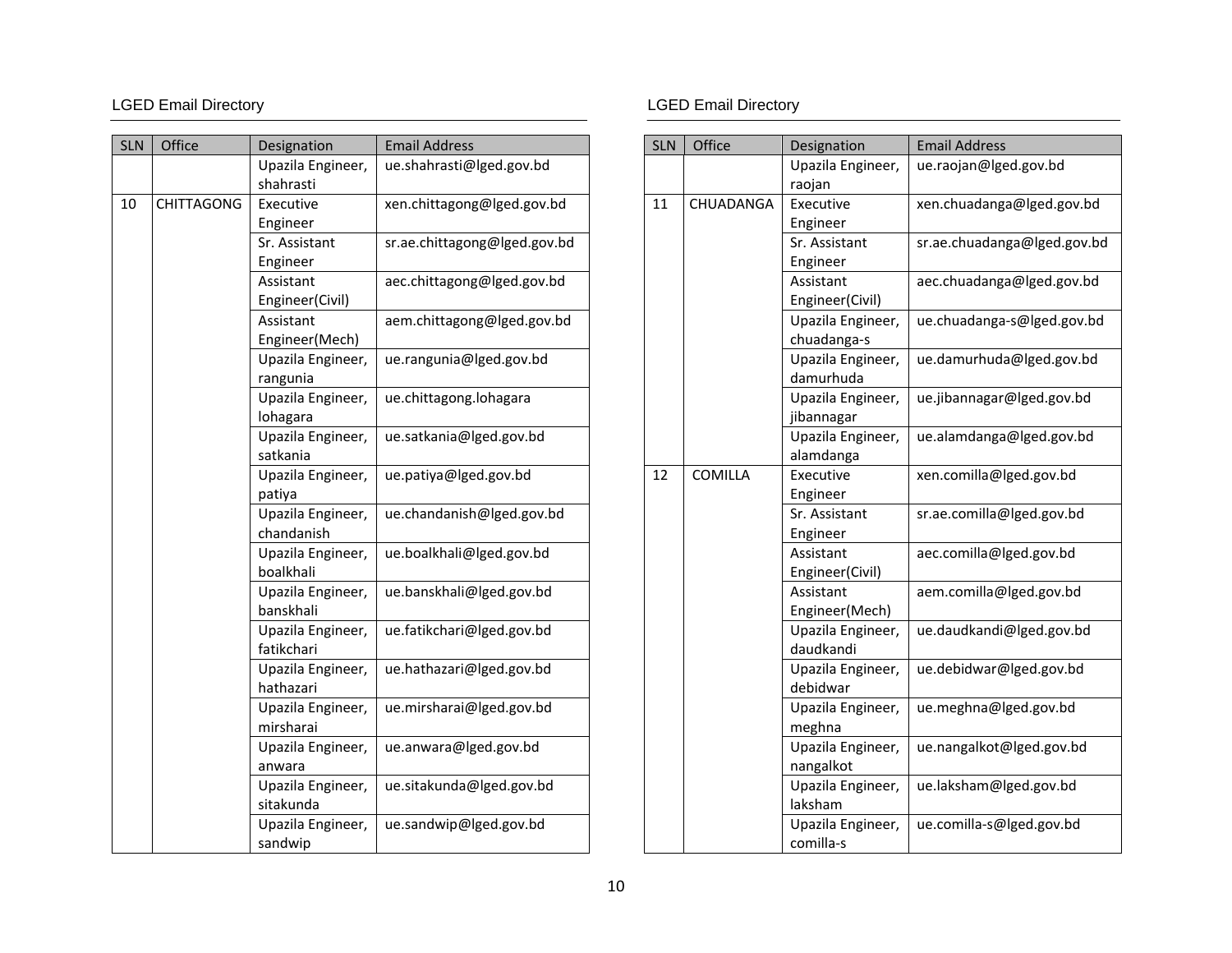| <b>SLN</b> | Office       | Designation                      | <b>Email Address</b>        |
|------------|--------------|----------------------------------|-----------------------------|
|            |              | Upazila Engineer,<br>chouddagram | ue.chouddagram@lged.gov.bd  |
|            |              | Upazila Engineer,                | ue.burichong@lged.gov.bd    |
|            |              | burichong                        |                             |
|            |              | Upazila Engineer,                | ue.barura@lged.gov.bd       |
|            |              | barura                           |                             |
|            |              | Upazila Engineer,<br>homna       | ue.homna@lged.gov.bd        |
|            |              | Upazila Engineer,                | ue.comilla-                 |
|            |              | comilla-s daksin                 | s.daksin@lged.gov.bd        |
|            |              | Upazila Engineer,<br>muradnagar  | ue.muradnagar@lged.gov.bd   |
|            |              | Upazila Engineer,<br>titas       | ue.titas@lged.gov.bd        |
|            |              | Upazila Engineer,<br>monohorganj | ue.monohorganj@lged.gov.bd  |
|            |              | Upazila Engineer,                | ue.chandina@lged.gov.bd     |
|            |              | chandina                         |                             |
|            |              | Upazila Engineer,                | ue.brahmanpara@lged.gov.bd  |
|            |              | brahmanpara                      |                             |
| 13         | COX'S        | Executive                        | xen.coxsbazar@lged.gov.bd   |
|            | <b>BAZAR</b> | Engineer                         |                             |
|            |              | Sr. Assistant<br>Engineer        | sr.ae.coxsbazar@lged.gov.bd |
|            |              | Assistant                        | aec.coxsbazar@lged.gov.bd   |
|            |              | Engineer(Civil)                  |                             |
|            |              | Upazila Engineer,                | ue.coxsbazar-s@lged.gov.bd  |
|            |              | cox's bazar-s                    |                             |
|            |              | Upazila Engineer,                | ue.kutubdia@lged.gov.bd     |
|            |              | kutubdia                         |                             |
|            |              | Upazila Engineer,                | ue.moheskhali@lged.gov.bd   |
|            |              | moheskhali                       |                             |
|            |              | Upazila Engineer,<br>ramu        | ue.ramu@lged.gov.bd         |
|            |              | Upazila Engineer,<br>teknaf      | ue.teknaf@lged.gov.bd       |

| <b>SLN</b> | Office          | Designation                  | <b>Email Address</b>       |
|------------|-----------------|------------------------------|----------------------------|
|            |                 | Upazila Engineer,            | ue.ukhiya@lged.gov.bd      |
|            |                 | ukhiya                       |                            |
|            |                 | Upazila Engineer,            | ue.pekua@lged.gov.bd       |
|            |                 | pekua                        |                            |
|            |                 | Upazila Engineer,            | ue.chakoria@lged.gov.bd    |
|            |                 | chakoria                     |                            |
| 14         | <b>DHAKA</b>    | Executive                    | xen.dhaka@lged.gov.bd      |
|            |                 | Engineer                     |                            |
|            |                 | Sr. Assistant                | sr.ae.dhaka@lged.gov.bd    |
|            |                 | Engineer                     |                            |
|            |                 | Assistant                    | aec.dhaka@lged.gov.bd      |
|            |                 | Engineer(Civil)              |                            |
|            |                 | Assistant                    | aem.dhaka@lged.gov.bd      |
|            |                 | Engineer(Mech)               |                            |
|            |                 | Upazila Engineer,            | ue.savar@lged.gov.bd       |
|            |                 | savar                        |                            |
|            |                 | Upazila Engineer,            | ue.dhaka.nawabganj@lged.   |
|            |                 | nawabganj                    | gov.bd                     |
|            |                 | Upazila Engineer,            | ue.keraniganj@lged.gov.bd  |
|            |                 | keraniganj                   |                            |
|            |                 | Upazila Engineer,<br>dohar   | ue.dohar@lged.gov.bd       |
|            |                 | Upazila Engineer,<br>dhamrai | ue.dhamrai@lged.gov.bd     |
| 15         | <b>DINAJPUR</b> | Executive                    | xen.dinajpur@lged.gov.bd   |
|            |                 | Engineer                     |                            |
|            |                 | Sr. Assistant                | sr.ae.dinajpur@lged.gov.bd |
|            |                 | Engineer                     |                            |
|            |                 | Assistant                    | aec.dinajpur@lged.gov.bd   |
|            |                 | Engineer(Civil)              |                            |
|            |                 | Assistant                    | aem.dinajpur@lged.gov.bd   |
|            |                 | Engineer(Mech)               |                            |
|            |                 | Upazila Engineer,            | ue.ghoraghat@lged.gov.bd   |
|            |                 | ghoraghat                    |                            |
|            |                 | Upazila Engineer,            | ue.birampur@lged.gov.bd    |
|            |                 | birampur                     |                            |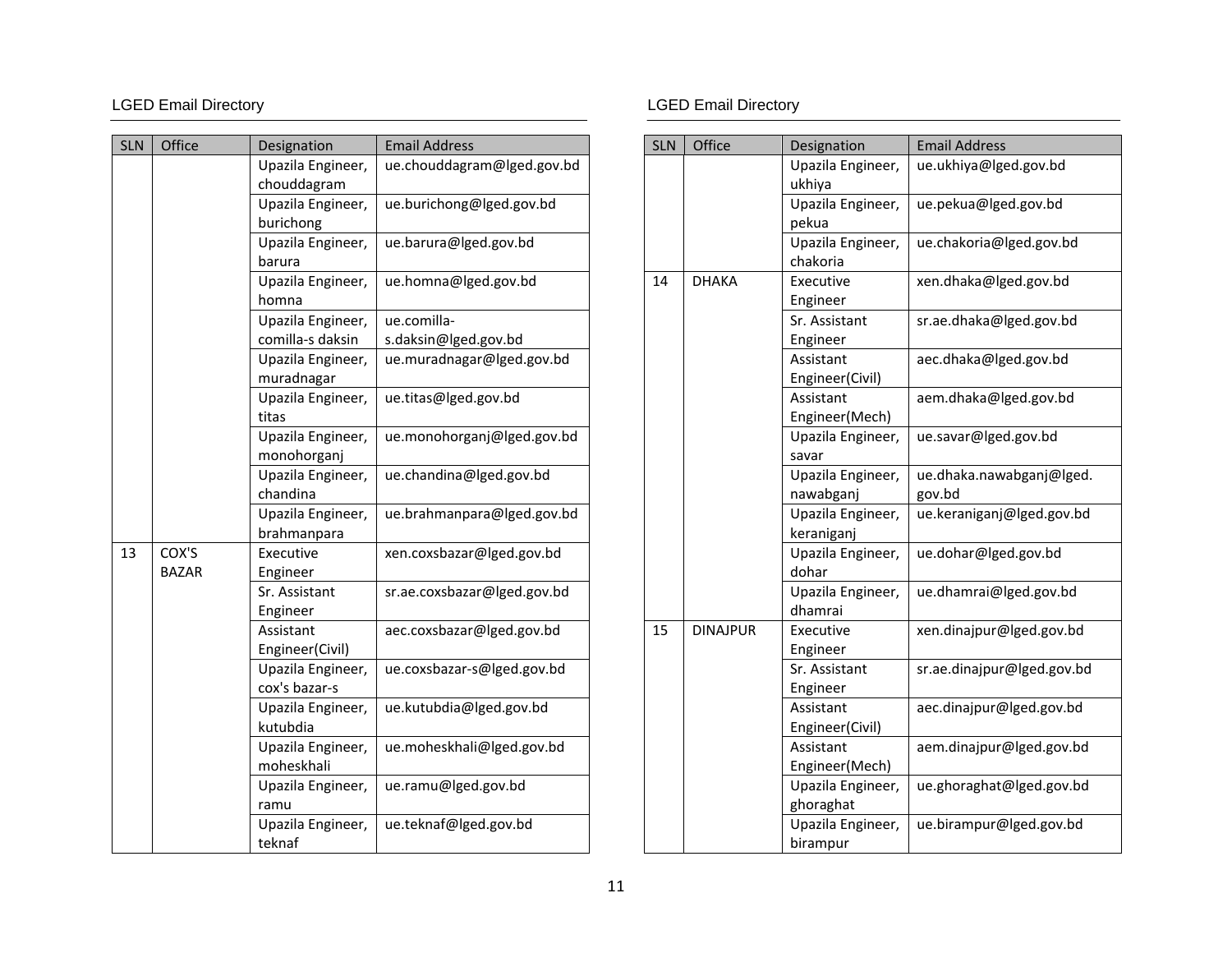| <b>SLN</b> | Office          | Designation                       | <b>Email Address</b>                  |
|------------|-----------------|-----------------------------------|---------------------------------------|
|            |                 | Upazila Engineer,<br>nawabganj    | ue.dinajpur.nawabganj@lged.<br>gov.bd |
|            |                 | Upazila Engineer,<br>birol        | ue.birol@lged.gov.bd                  |
|            |                 | Upazila Engineer,<br>birganj      | ue.birganj@lged.gov.bd                |
|            |                 | Upazila Engineer,<br>bochaganj    | ue.bochaganj@lged.gov.bd              |
|            |                 | Upazila Engineer,<br>chirirbandar | ue.chirirbandar@lged.gov.bd           |
|            |                 | Upazila Engineer,<br>dinajpur-s   | ue.dinajpur-s@lged.gov.bd             |
|            |                 | Upazila Engineer,<br>khanshama    | ue.khanshama@lged.gov.bd              |
|            |                 | Upazila Engineer,<br>kaharol      | ue.kaharol@lged.gov.bd                |
|            |                 | Upazila Engineer,<br>hakimpur     | ue.hakimpur@lged.gov.bd               |
|            |                 | Upazila Engineer,<br>parbatipur   | ue.parbatipur@lged.gov.bd             |
|            |                 | Upazila Engineer,<br>fulbari      | ue.fulbari@lged.gov.bd                |
| 16         | <b>FARIDPUR</b> | Executive<br>Engineer             | xen.faridpur@lged.gov.bd              |
|            |                 | Sr. Assistant<br>Engineer         | sr.ae.faridpur@lged.gov.bd            |
|            |                 | Assistant<br>Engineer(Civil)      | aec.faridpur@lged.gov.bd              |
|            |                 | Assistant<br>Engineer(Mech)       | aem.faridpur@lged.gov.bd              |
|            |                 | Upazila Engineer,<br>alfadanga    | ue.alfadanga@lged.gov.bd              |
|            |                 | Upazila Engineer,<br>nagarkanda   | ue.nagarkanda@lged.gov.bd             |
|            |                 | Upazila Engineer,<br>bhanga       | ue.bhanga@lged.gov.bd                 |

# LGED Email Directory **Contains a later of the COV** CGED Email Directory

| <b>SLN</b> | Office           | Designation                        | <b>Email Address</b>         |
|------------|------------------|------------------------------------|------------------------------|
|            |                  | Upazila Engineer,<br>charbhadrasan | ue.charbhadrasan@lged.gov.bd |
|            |                  | Upazila Engineer,                  | ue.boalmari@lged.gov.bd      |
|            |                  | boalmari                           |                              |
|            |                  | Upazila Engineer,                  | ue.faridpur-s@lged.gov.bd    |
|            |                  | faridpur-s                         |                              |
|            |                  | Upazila Engineer,<br>sadarpur      | ue.sadarpur@lged.gov.bd      |
|            |                  | Upazila Engineer,<br>madhukhali    | ue.madhukhali@lged.gov.bd    |
|            |                  | Upazila Engineer,<br>saltha        | ue.saltha@lged.gov.bd        |
| 17         | <b>FENI</b>      | Executive                          | xen.feni@lged.gov.bd         |
|            |                  | Engineer                           |                              |
|            |                  | Sr. Assistant                      | sr.ae.feni@lged.gov.bd       |
|            |                  | Engineer                           |                              |
|            |                  | Assistant                          | aec.feni@lged.gov.bd         |
|            |                  | Engineer(Civil)                    |                              |
|            |                  | Upazila Engineer,                  | ue.daganbhuiyan@lged.gov.bd  |
|            |                  | daganbhuiyan                       |                              |
|            |                  | Upazila Engineer,<br>fulgazi       | ue.fulgazi@lged.gov.bd       |
|            |                  | Upazila Engineer,<br>chhagalniya   | ue.chhagalniya@lged.gov.bd   |
|            |                  | Upazila Engineer,<br>sonagazi      | ue.sonagazi@lged.gov.bd      |
|            |                  | Upazila Engineer,                  | ue.porshuram@lged.gov.bd     |
|            |                  | porshuram                          |                              |
|            |                  | Upazila Engineer,                  | ue.feni-s@lged.gov.bd        |
|            |                  | feni-s                             |                              |
| 18         | <b>GAIBANDHA</b> | Executive                          | xen.gaibandha@lged.gov.bd    |
|            |                  | Engineer                           |                              |
|            |                  | Sr. Assistant                      | sr.ae.gaibandha@lged.gov.bd  |
|            |                  | Engineer                           |                              |
|            |                  | Assistant                          | aec.gaibandha@lged.gov.bd    |
|            |                  | Engineer(Civil)                    |                              |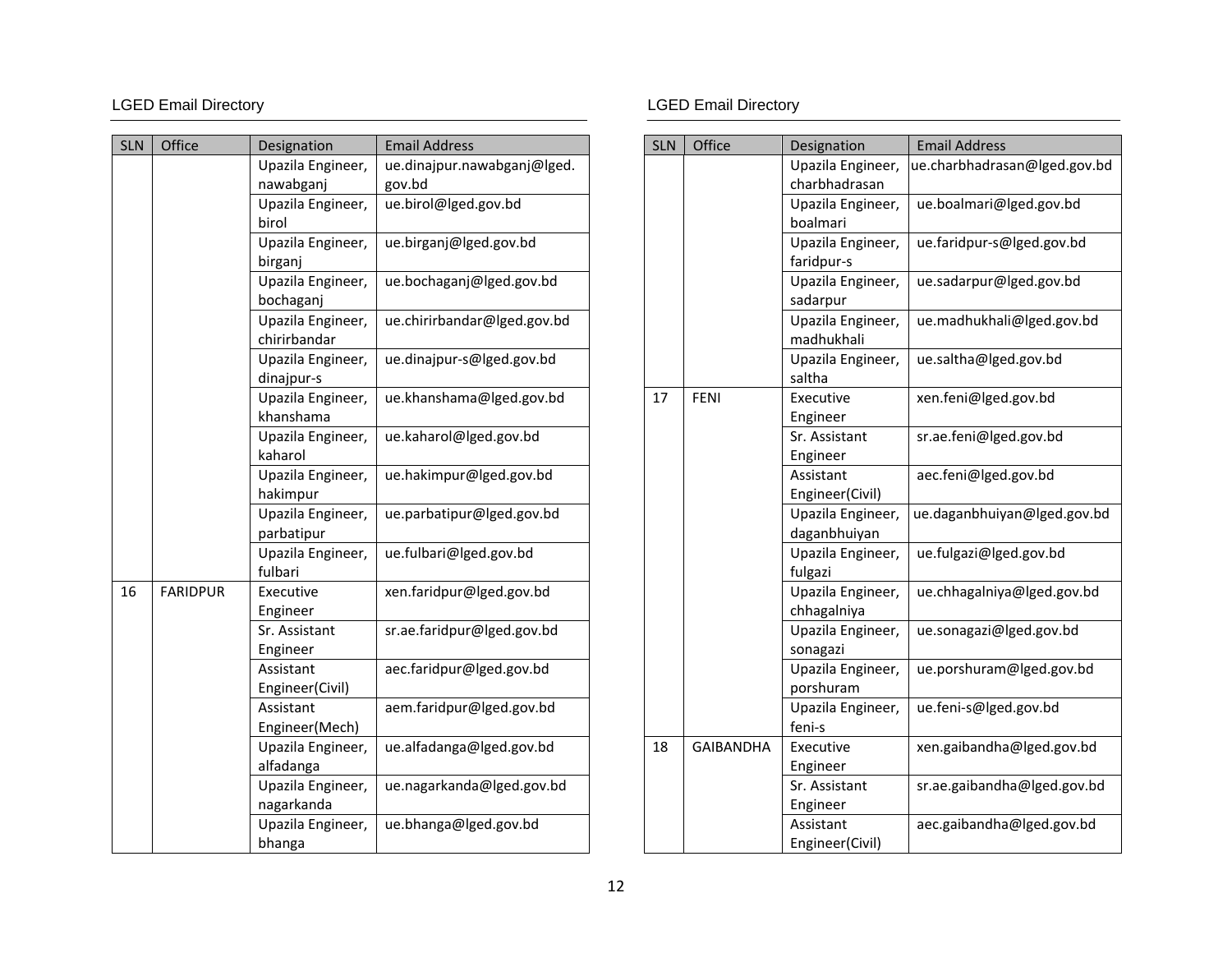| <b>SLN</b> | Office           | Designation               | <b>Email Address</b>        |
|------------|------------------|---------------------------|-----------------------------|
|            |                  | Upazila Engineer,         | ue.sundarganj@lged.gov.bd   |
|            |                  | sundarganj                |                             |
|            |                  | Upazila Engineer,         | ue.saghata@lged.gov.bd      |
|            |                  | saghata                   |                             |
|            |                  | Upazila Engineer,         | ue.fulchari@lged.gov.bd     |
|            |                  | fulchari                  |                             |
|            |                  | Upazila Engineer,         | ue.sadullapur@lged.gov.bd   |
|            |                  | sadullapur                |                             |
|            |                  | Upazila Engineer,         | ue.gaibandha-s@lged.gov.bd  |
|            |                  | gaibandha-s               |                             |
|            |                  | Upazila Engineer,         | ue.gobindaganj@lged.gov.bd  |
|            |                  | gobindaganj               |                             |
|            |                  | Upazila Engineer,         | ue.palashbari@lged.gov.bd   |
| 19         | <b>GAZIPUR</b>   | palashbari<br>Executive   | xen.gazipur@lged.gov.bd     |
|            |                  | Engineer                  |                             |
|            |                  | Sr. Assistant             | sr.ae.gazipur@lged.gov.bd   |
|            |                  | Engineer                  |                             |
|            |                  | Assistant                 | aec.gazipur@lged.gov.bd     |
|            |                  | Engineer(Civil)           |                             |
|            |                  | Upazila Engineer,         | ue.gazipur.kaliganj@lged.   |
|            |                  | kaliganj                  | gov.bd                      |
|            |                  | Upazila Engineer,         | ue.kaliakoir@lged.gov.bd    |
|            |                  | kaliakoir                 |                             |
|            |                  | Upazila Engineer,         | ue.sreepur@lged.gov.bd      |
|            |                  | sreepur                   |                             |
|            |                  | Upazila Engineer,         | ue.kapasia@lged.gov.bd      |
|            |                  | kapasia                   |                             |
|            |                  | Upazila Engineer,         | ue.gazipur-s@lged.gov.bd    |
|            |                  | gazipur-s                 |                             |
| 20         | <b>GOPALGANJ</b> | Executive                 | xen.gopalganj@lged.gov.bd   |
|            |                  | Engineer<br>Sr. Assistant | sr.ae.gopalganj@lged.gov.bd |
|            |                  | Engineer                  |                             |
|            |                  | Assistant                 | aec.gopalganj@lged.gov.bd   |
|            |                  | Engineer(Civil)           |                             |

| <b>SLN</b> | Office          | Designation                    | <b>Email Address</b>       |
|------------|-----------------|--------------------------------|----------------------------|
|            |                 | Upazila Engineer,<br>tungipara | ue.tungipara@lged.gov.bd   |
|            |                 | Upazila Engineer,              | ue.gopalganj-s@lged.gov.bd |
|            |                 | gopalganj-s                    |                            |
|            |                 | Upazila Engineer,              | ue.kasiani@lged.gov.bd     |
|            |                 | kasiani                        |                            |
|            |                 | Upazila Engineer,              | ue.kotwalipara@lged.gov.bd |
|            |                 | kotwalipara                    |                            |
|            |                 | Upazila Engineer,              | ue.muksudpur@lged.gov.bd   |
|            |                 | muksudpur                      |                            |
| 21         | <b>HABIGANJ</b> | Executive                      | xen.habiganj@lged.gov.bd   |
|            |                 | Engineer                       |                            |
|            |                 | Sr. Assistant                  | sr.ae.habiganj@lged.gov.bd |
|            |                 | Engineer                       |                            |
|            |                 | Assistant                      | aec.habiganj@lged.gov.bd   |
|            |                 | Engineer(Civil)                |                            |
|            |                 | Upazila Engineer,              | ue.baniachong@lged.gov.bd  |
|            |                 | baniachong                     |                            |
|            |                 | Upazila Engineer,              | ue.nabiganj@lged.gov.bd    |
|            |                 | nabiganj                       |                            |
|            |                 | Upazila Engineer,              | ue.madhabpur@lged.gov.bd   |
|            |                 | madhabpur                      |                            |
|            |                 | Upazila Engineer,              | ue.lakhai@lged.gov.bd      |
|            |                 | lakhai                         |                            |
|            |                 | Upazila Engineer,              | ue.habiganj-s@lged.gov.bd  |
|            |                 | habiganj-s                     |                            |
|            |                 | Upazila Engineer,              | ue.chunarughat@lged.gov.bd |
|            |                 | chunarughat                    |                            |
|            |                 | Upazila Engineer,              | ue.bahubal@lged.gov.bd     |
|            |                 | bahubal                        |                            |
|            |                 | Upazila Engineer,              | ue.azmiriganj@lged.gov.bd  |
|            |                 | azmiriganj                     |                            |
| 22         | <b>JAMALPUR</b> | Executive                      | xen.jamalpur@lged.gov.bd   |
|            |                 | Engineer                       |                            |
|            |                 | Sr. Assistant                  | sr.ae.jamalpur@lged.gov.bd |
|            |                 | Engineer                       |                            |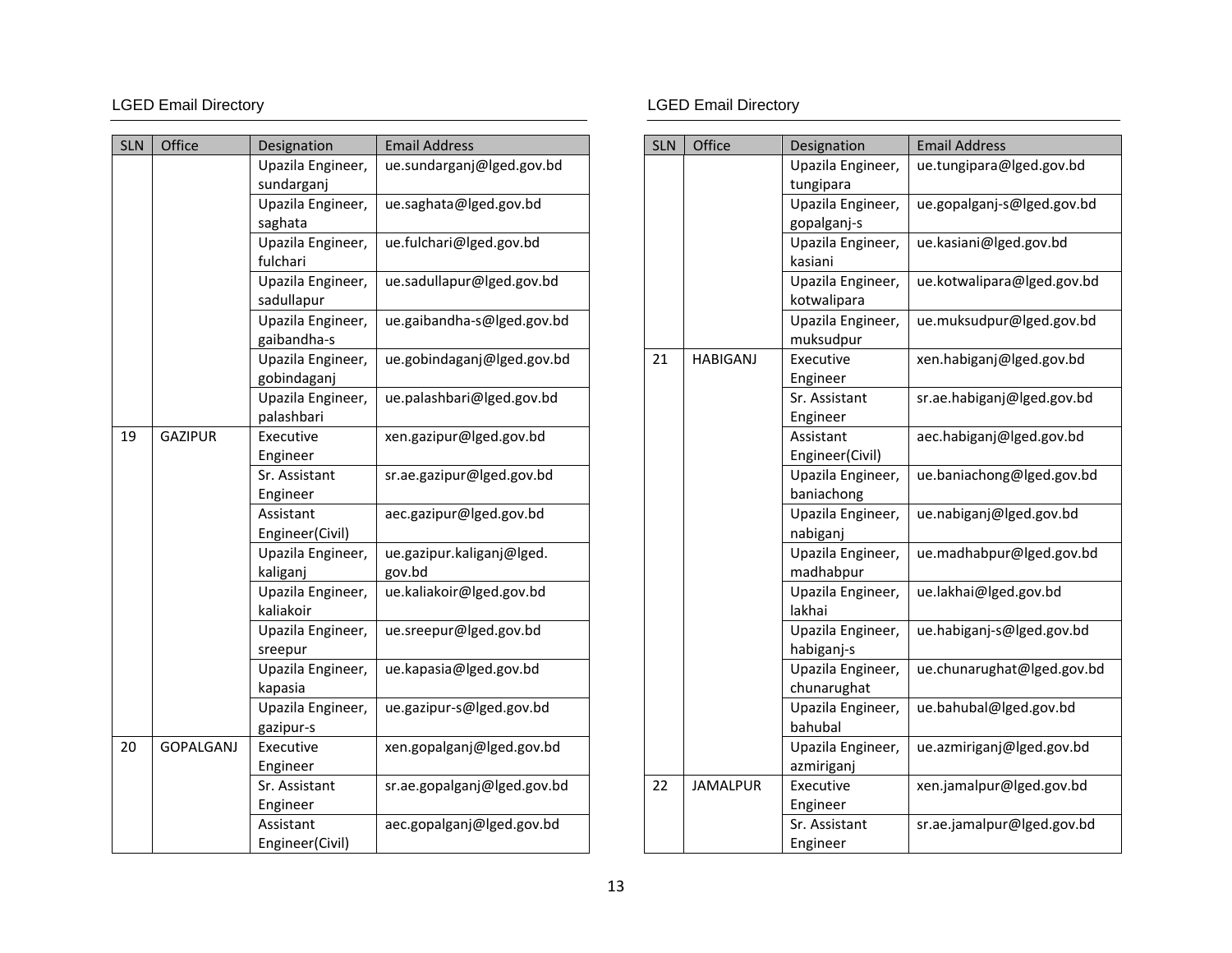| <b>SLN</b> | Office         | Designation                   | <b>Email Address</b>       |
|------------|----------------|-------------------------------|----------------------------|
|            |                | Assistant                     | aec.jamalpur@lged.gov.bd   |
|            |                | Engineer(Civil)               |                            |
|            |                | Assistant                     | aem.jamalpur@lged.gov.bd   |
|            |                | Engineer(Mech)                |                            |
|            |                | Upazila Engineer,             | ue.sarishabari@lged.gov.bd |
|            |                | sarishabari                   |                            |
|            |                | Upazila Engineer,<br>melendah | ue.melendah@lged.gov.bd    |
|            |                | Upazila Engineer,             | ue.madarganj@lged.gov.bd   |
|            |                | madarganj                     |                            |
|            |                | Upazila Engineer,             | ue.jamalpur-s@lged.gov.bd  |
|            |                | jamalpur-s                    |                            |
|            |                | Upazila Engineer,             | ue.islampur@lged.gov.bd    |
|            |                | islampur                      |                            |
|            |                | Upazila Engineer,             | ue.bakshiganj@lged.gov.bd  |
|            |                | bakshiganj                    |                            |
|            |                | Upazila Engineer,             | ue.dewanganj@lged.gov.bd   |
|            |                | dewanganj                     |                            |
| 23         | <b>JESSORE</b> | Executive                     | xen.jessore@lged.gov.bd    |
|            |                | Engineer                      |                            |
|            |                | Sr. Assistant                 | sr.ae.jessore@lged.gov.bd  |
|            |                | Engineer                      |                            |
|            |                | Assistant<br>Engineer(Civil)  | aec.jessore@lged.gov.bd    |
|            |                | Assistant                     | aem.jessore@lged.gov.bd    |
|            |                | Engineer(Mech)                |                            |
|            |                | Upazila Engineer,             | ue.abhoynagar@lged.gov.bd  |
|            |                | abhoynagar                    |                            |
|            |                | Upazila Engineer,             | ue.sarsha@lged.gov.bd      |
|            |                | sarsha                        |                            |
|            |                | Upazila Engineer,             | ue.jessore-s@lged.gov.bd   |
|            |                | jessore-s                     |                            |
|            |                | Upazila Engineer,             | ue.keshabpur@lged.gov.bd   |
|            |                | keshabpur                     |                            |
|            |                | Upazila Engineer,             | ue.jhikargacha@lged.gov.bd |
|            |                | jhikargacha                   |                            |

| <b>SLN</b> | Office            | Designation       | <b>Email Address</b>         |
|------------|-------------------|-------------------|------------------------------|
|            |                   | Upazila Engineer, | ue.bagherpara@lged.gov.bd    |
|            |                   | bagherpara        |                              |
|            |                   | Upazila Engineer, | ue.chowgacha@lged.gov.bd     |
|            |                   | chowgacha         |                              |
|            |                   | Upazila Engineer, | ue.monirampur@lged.gov.bd    |
|            |                   | monirampur        |                              |
| 24         | <b>JHALOKATHI</b> | Executive         | xen.jhalokathi@lged.gov.bd   |
|            |                   | Engineer          |                              |
|            |                   | Sr. Assistant     | sr.ae.jhalokathi@lged.gov.bd |
|            |                   | Engineer          |                              |
|            |                   | Assistant         | aec.jhalokathi@lged.gov.bd   |
|            |                   | Engineer(Civil)   |                              |
|            |                   | Upazila Engineer, | ue.kathalia@lged.gov.bd      |
|            |                   | kathalia          |                              |
|            |                   | Upazila Engineer, | ue.jhalokathi-s@lged.gov.bd  |
|            |                   | jhalokathi-s      |                              |
|            |                   | Upazila Engineer, | ue.nalchity@lged.gov.bd      |
|            |                   | nalchity          |                              |
|            |                   | Upazila Engineer, | ue.rajapur@lged.gov.bd       |
|            |                   | rajapur           |                              |
| 25         | <b>JHENAIDAH</b>  | Executive         | xen.jhenaidah@lged.gov.bd    |
|            |                   | Engineer          |                              |
|            |                   | Sr. Assistant     | sr.ae.jhenaidah@lged.gov.bd  |
|            |                   | Engineer          |                              |
|            |                   | Assistant         | aec.jhenaidah@lged.gov.bd    |
|            |                   | Engineer(Civil)   |                              |
|            |                   | Upazila Engineer, | ue.harinakunda@lged.gov.bd   |
|            |                   | harinakunda       |                              |
|            |                   | Upazila Engineer, | ue.shailkupa@lged.gov.bd     |
|            |                   | shailkupa         |                              |
|            |                   | Upazila Engineer, | ue.jhenaidah-s@lged.gov.bd   |
|            |                   | jhenaidah-s       |                              |
|            |                   | Upazila Engineer, | ue.jhenaidah.kaliganj@lged.  |
|            |                   | kaliganj          | gov.bd                       |
|            |                   | Upazila Engineer, | ue.kotchandpur@lged.gov.bd   |
|            |                   | kotchandpur       |                              |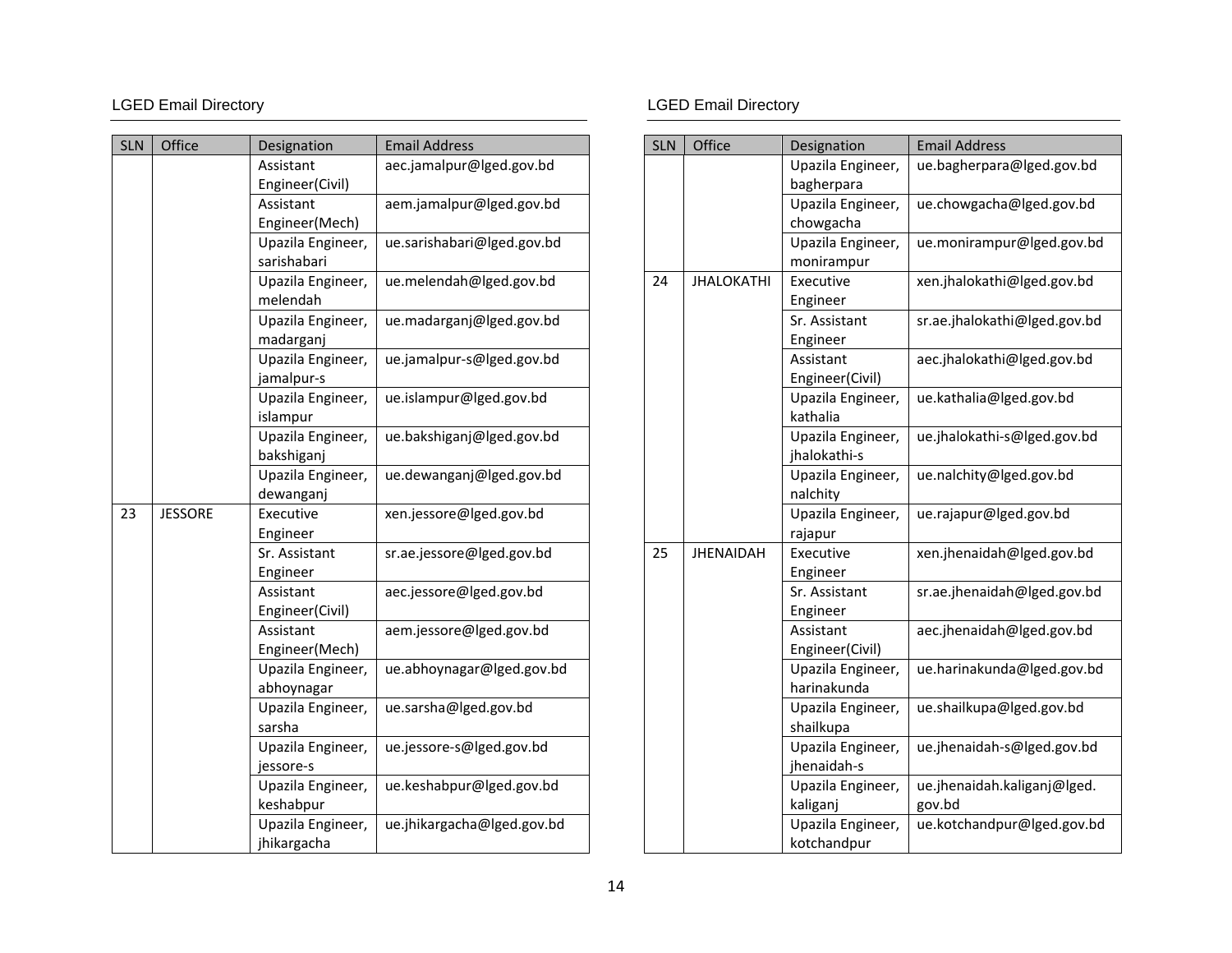| <b>SLN</b> | Office           | Designation                        | <b>Email Address</b>          |
|------------|------------------|------------------------------------|-------------------------------|
|            |                  | Upazila Engineer,<br>moheshpur     | ue.moheshpur@lged.gov.bd      |
| 26         | <b>JOYPURHAT</b> | Executive                          | xen.joypurhat@lged.gov.bd     |
|            |                  | Engineer                           |                               |
|            |                  | Sr. Assistant                      | sr.ae.joypurhat@lged.gov.bd   |
|            |                  | Engineer                           |                               |
|            |                  | Assistant<br>Engineer(Civil)       | aec.joypurhat@lged.gov.bd     |
|            |                  | Upazila Engineer,<br>khetlal       | ue.khetlal@lged.gov.bd        |
|            |                  | Upazila Engineer,<br>joypurhat-s   | ue.joypurhat-s@lged.gov.bd    |
|            |                  | Upazila Engineer,<br>panchbibi     | ue.panchbibi@lged.gov.bd      |
|            |                  | Upazila Engineer,<br>kalai         | ue.kalai@lged.gov.bd          |
|            |                  | Upazila Engineer,<br>akkelpur      | ue.akkelpur@lged.gov.bd       |
| 27         | KHAGRACHARI      | Executive                          | xen.khagrachari@lged.gov.bd   |
|            |                  | Engineer                           |                               |
|            |                  | Sr. Assistant                      | sr.ae.khagrachari@lged.gov.bd |
|            |                  | Engineer                           |                               |
|            |                  | Assistant<br>Engineer(Civil)       | aec.khagrachari@lged.gov.bd   |
|            |                  | Upazila Engineer,<br>laxmichari    | ue.laxmichari@lged.gov.bd     |
|            |                  | Upazila Engineer,<br>khagrachari-s | ue.khagrachari-s@lged.gov.bd  |
|            |                  | Upazila Engineer,                  | ue.ramgarh@lged.gov.bd        |
|            |                  | ramgarh                            |                               |
|            |                  | Upazila Engineer,                  | ue.manikchari@lged.gov.bd     |
|            |                  | manikchari                         |                               |
|            |                  | Upazila Engineer,<br>matiranga     | ue.matiranga@lged.gov.bd      |
|            |                  | Upazila Engineer,                  | ue.panchari@lged.gov.bd       |
|            |                  | panchari                           |                               |

# LGED Email Directory **Contains a later of the COV** CGED Email Directory

| <b>SLN</b> | Office      | Designation                     | <b>Email Address</b>          |
|------------|-------------|---------------------------------|-------------------------------|
|            |             | Upazila Engineer,<br>dighinala  | ue.dighinala@lged.gov.bd      |
|            |             | Upazila Engineer,<br>mahalchari | ue.mahalchari@lged.gov.bd     |
| 28         | KHULNA      | Executive<br>Engineer           | xen.khulna@lged.gov.bd        |
|            |             | Sr. Assistant<br>Engineer       | sr.ae.khulna@lged.gov.bd      |
|            |             | Assistant<br>Engineer(Civil)    | aec.khulna@lged.gov.bd        |
|            |             | Assistant<br>Engineer(Mech)     | aem.khulna@lged.gov.bd        |
|            |             | Upazila Engineer,<br>dumuria    | ue.dumuria@lged.gov.bd        |
|            |             | Upazila Engineer,<br>koira      | ue.koira@lged.gov.bd          |
|            |             | Upazila Engineer,<br>paikgacha  | ue.paikgacha@lged.gov.bd      |
|            |             | Upazila Engineer,<br>phultala   | ue.phultala@lged.gov.bd       |
|            |             | Upazila Engineer,<br>terokhada  | ue.terokhada@lged.gov.bd      |
|            |             | Upazila Engineer,<br>dighalia   | ue.dighalia@lged.gov.bd       |
|            |             | Upazila Engineer,<br>batiaghata | ue.batiaghata@lged.gov.bd     |
|            |             | Upazila Engineer,<br>rupsa      | ue.rupsa@lged.gov.bd          |
|            |             | Upazila Engineer,<br>dacope     | ue.dacope@lged.gov.bd         |
| 29         | KISHOREGANJ | Executive<br>Engineer           | xen.kishoreganj@lged.gov.bd   |
|            |             | Sr. Assistant<br>Engineer       | sr.ae.kishoreganj@lged.gov.bd |
|            |             | Assistant<br>Engineer(Civil)    | aec.kishoreganj@lged.gov.bd   |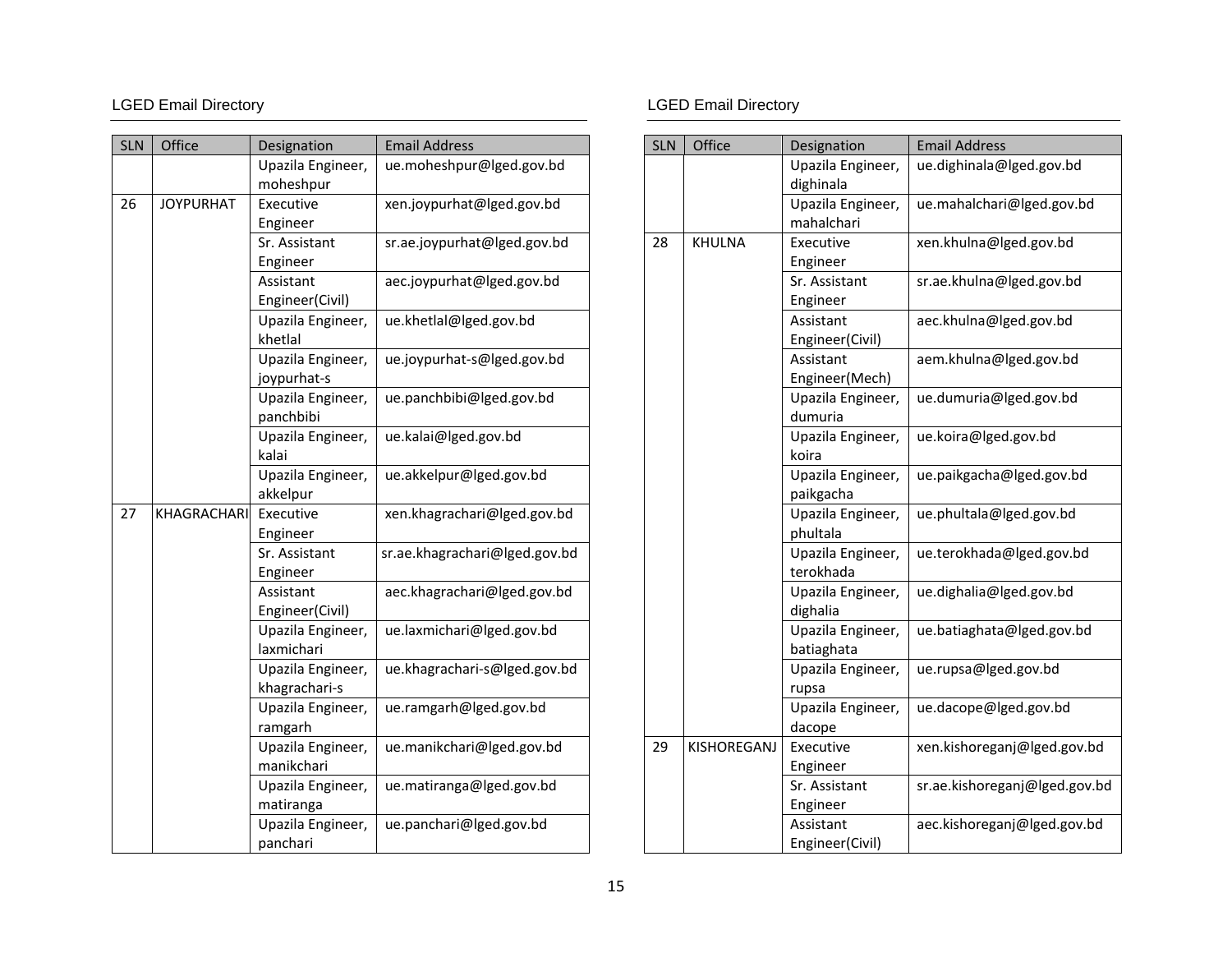| <b>SLN</b> | Office   | Designation                        | <b>Email Address</b>         |
|------------|----------|------------------------------------|------------------------------|
|            |          | Upazila Engineer,<br>nikli         | ue.nikli@lged.gov.bd         |
|            |          | Upazila Engineer,                  | ue.austagram@lged.gov.bd     |
|            |          | austagram                          |                              |
|            |          | Upazila Engineer,                  | ue.bajitpur@lged.gov.bd      |
|            |          | bajitpur                           |                              |
|            |          | Upazila Engineer,<br>bhairab       | ue.bhairab@lged.gov.bd       |
|            |          | Upazila Engineer,<br>karimganj     | ue.karimganj@lged.gov.bd     |
|            |          | Upazila Engineer,<br>katiadi       | ue.katiadi@lged.gov.bd       |
|            |          | Upazila Engineer,<br>kuliarchar    | ue.kuliarchar@lged.gov.bd    |
|            |          | Upazila Engineer,<br>pakundia      | ue.pakundia@lged.gov.bd      |
|            |          | Upazila Engineer,<br>itna          | ue.itna@lged.gov.bd          |
|            |          | Upazila Engineer,<br>tarail        | ue.tarail@lged.gov.bd        |
|            |          | Upazila Engineer,<br>mithamoin     | ue.mithamoin@lged.gov.bd     |
|            |          | Upazila Engineer,<br>hossainpur    | ue.hossainpur@lged.gov.bd    |
|            |          | Upazila Engineer,<br>kishoreganj-s | ue.kishoreganj-s@lged.gov.bd |
| 30         | KURIGRAM | Executive<br>Engineer              | xen.kurigram@lged.gov.bd     |
|            |          | Sr. Assistant                      | sr.ae.kurigram@lged.gov.bd   |
|            |          | Engineer                           |                              |
|            |          | Assistant                          | aec.kurigram@lged.gov.bd     |
|            |          | Engineer(Civil)                    |                              |
|            |          | Upazila Engineer,<br>rajibpur      | ue.rajibpur@lged.gov.bd      |
|            |          | Upazila Engineer,                  | ue.bhurungamari@lged.gov.bd  |
|            |          | bhurungamari                       |                              |

|    | <b>SLN</b> | Office         | Designation                     | <b>Email Address</b>        |
|----|------------|----------------|---------------------------------|-----------------------------|
|    |            |                | Upazila Engineer,<br>chilmari   | ue.chilmari@lged.gov.bd     |
|    |            |                | Upazila Engineer,<br>rajarhat   | ue.rajarhat@lged.gov.bd     |
|    |            |                | Upazila Engineer,<br>nageswari  | ue.nageswari@lged.gov.bd    |
|    |            |                | Upazila Engineer,<br>rowmari    | ue.rowmari@lged.gov.bd      |
|    |            |                | Upazila Engineer,<br>ulipur     | ue.ulipur@lged.gov.bd       |
|    |            |                | Upazila Engineer,<br>fulbari    | ue.fulbari@lged.gov.bd      |
|    |            |                | Upazila Engineer,<br>kurigram-s | ue.kurigram-s@lged.gov.bd   |
|    | 31         | <b>KUSHTIA</b> | Executive<br>Engineer           | xen.kushtia@lged.gov.bd     |
|    |            |                | Sr. Assistant<br>Engineer       | sr.ae.kushtia@lged.gov.bd   |
|    |            |                | Assistant<br>Engineer(Civil)    | aec.kushtia@lged.gov.bd     |
|    |            |                | Assistant<br>Engineer(Mech)     | aem.kushtia@lged.gov.bd     |
|    |            |                | Upazila Engineer,<br>bheramara  | ue.bheramara@lged.gov.bd    |
| þd |            |                | Upazila Engineer,<br>daulatpur  | ue.daulatpur@lged.gov.bd    |
|    |            |                | Upazila Engineer,<br>khoksha    | ue.khoksha@lged.gov.bd      |
|    |            |                | Upazila Engineer,<br>kumarkhali | ue.kumarkhali@lged.gov.bd   |
|    |            |                | Upazila Engineer,<br>kushtia-s  | ue.kushtia-s@lged.gov.bd    |
|    |            |                | Upazila Engineer,<br>mirpur     | ue.mirpur@lged.gov.bd       |
| bd | 32         | LALMONIRHAT    | Executive<br>Engineer           | xen.lalmonirhat@lged.gov.bd |
|    |            |                |                                 |                             |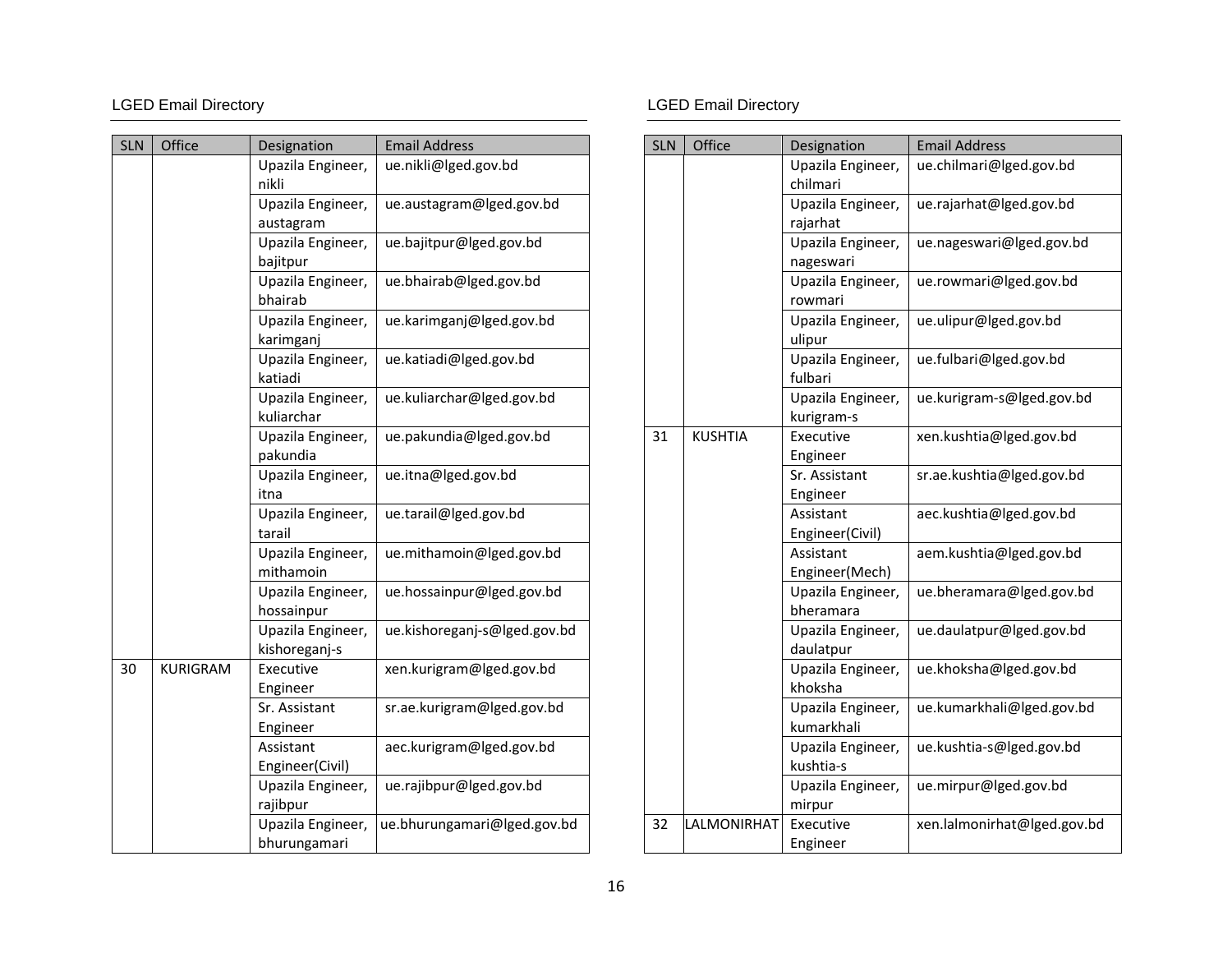| <b>SLN</b> | Office           | Designation           | <b>Email Address</b>          |
|------------|------------------|-----------------------|-------------------------------|
|            |                  | Sr. Assistant         | sr.ae.lalmonirhat@lged.gov.bd |
|            |                  | Engineer              |                               |
|            |                  | Assistant             | aec.lalmonirhat@lged.gov.bd   |
|            |                  | Engineer(Civil)       |                               |
|            |                  | Upazila Engineer,     | ue.hatibandha@lged.gov.bd     |
|            |                  | hatibandha            |                               |
|            |                  | Upazila Engineer,     | ue.lalmonirhat-s@lged.gov.bd  |
|            |                  | lalmonirhat-s         |                               |
|            |                  | Upazila Engineer,     | ue.patgram@lged.gov.bd        |
|            |                  | patgram               |                               |
|            |                  | Upazila Engineer,     | ue.lalmonirhat.kaliganj@lged. |
|            |                  | kaliganj              | gov.bd                        |
|            |                  | Upazila Engineer,     | ue.aditmari@lged.gov.bd       |
|            |                  | aditmari<br>Executive |                               |
| 33         | LAXMIPUR         | Engineer              | xen.laxmipur@lged.gov.bd      |
|            |                  | Sr. Assistant         | sr.ae.laxmipur@lged.gov.bd    |
|            |                  | Engineer              |                               |
|            |                  | Assistant             | aec.laxmipur@lged.gov.bd      |
|            |                  | Engineer(Civil)       |                               |
|            |                  | Upazila Engineer,     | ue.raipur@lged.gov.bd         |
|            |                  | raipur                |                               |
|            |                  | Upazila Engineer,     | ue.komolnagar@lged.gov.bd     |
|            |                  | komol nagar           |                               |
|            |                  | Upazila Engineer,     | ue.ramganj@lged.gov.bd        |
|            |                  | ramganj               |                               |
|            |                  | Upazila Engineer,     | ue.laxmipur-s@lged.gov.bd     |
|            |                  | laxmipur-s            |                               |
|            |                  | Upazila Engineer,     | ue.ramgati@lged.gov.bd        |
|            |                  | ramgati               |                               |
| 34         | <b>MADARIPUR</b> | Executive             | xen.madaripur@lged.gov.bd     |
|            |                  | Engineer              |                               |
|            |                  | Sr. Assistant         | sr.ae.madaripur@lged.gov.bd   |
|            |                  | Engineer              |                               |
|            |                  | Assistant             | aec.madaripur@lged.gov.bd     |
|            |                  | Engineer(Civil)       |                               |

| <b>SLN</b> | Office           | Designation       | <b>Email Address</b>        |
|------------|------------------|-------------------|-----------------------------|
|            |                  | Upazila Engineer, | ue.rajoir@lged.gov.bd       |
|            |                  | rajoir            |                             |
|            |                  | Upazila Engineer, | ue.shibchar@lged.gov.bd     |
|            |                  | shibchar          |                             |
|            |                  | Upazila Engineer, | ue.kalkini@lged.gov.bd      |
|            |                  | kalkini           |                             |
|            |                  | Upazila Engineer, | ue.madaripur-s@lged.gov.bd  |
|            |                  | madaripur-s       |                             |
| 35         | <b>MAGURA</b>    | Executive         | xen.magura@lged.gov.bd      |
|            |                  | Engineer          |                             |
|            |                  | Sr. Assistant     | sr.ae.magura@lged.gov.bd    |
|            |                  | Engineer          |                             |
|            |                  | Assistant         | aec.magura@lged.gov.bd      |
|            |                  | Engineer(Civil)   |                             |
|            |                  | Upazila Engineer, | ue.magura-s@lged.gov.bd     |
|            |                  | magura-s          |                             |
|            |                  | Upazila Engineer, | ue.mohammadpur@lged.        |
|            |                  | mohammadpur       | gov.bd                      |
|            |                  | Upazila Engineer, | ue.sreepur@lged.gov.bd      |
|            |                  | sreepur           |                             |
|            |                  | Upazila Engineer, | ue.salikha@lged.gov.bd      |
|            |                  | salikha           |                             |
| 36         | <b>MANIKGANJ</b> | Executive         | xen.manikganj@lged.gov.bd   |
|            |                  | Engineer          |                             |
|            |                  | Sr. Assistant     | sr.ae.manikganj@lged.gov.bd |
|            |                  | Engineer          |                             |
|            |                  | Assistant         | aec.manikganj@lged.gov.bd   |
|            |                  | Engineer(Civil)   |                             |
|            |                  | Upazila Engineer, | ue.manikganj-s@lged.gov.bd  |
|            |                  | manikganj-s       |                             |
|            |                  | Upazila Engineer, | ue.singair@lged.gov.bd      |
|            |                  | singair           |                             |
|            |                  | Upazila Engineer, | ue.saturia@lged.gov.bd      |
|            |                  | saturia           |                             |
|            |                  | Upazila Engineer, | ue.harirampur@lged.gov.bd   |
|            |                  | harirampur        |                             |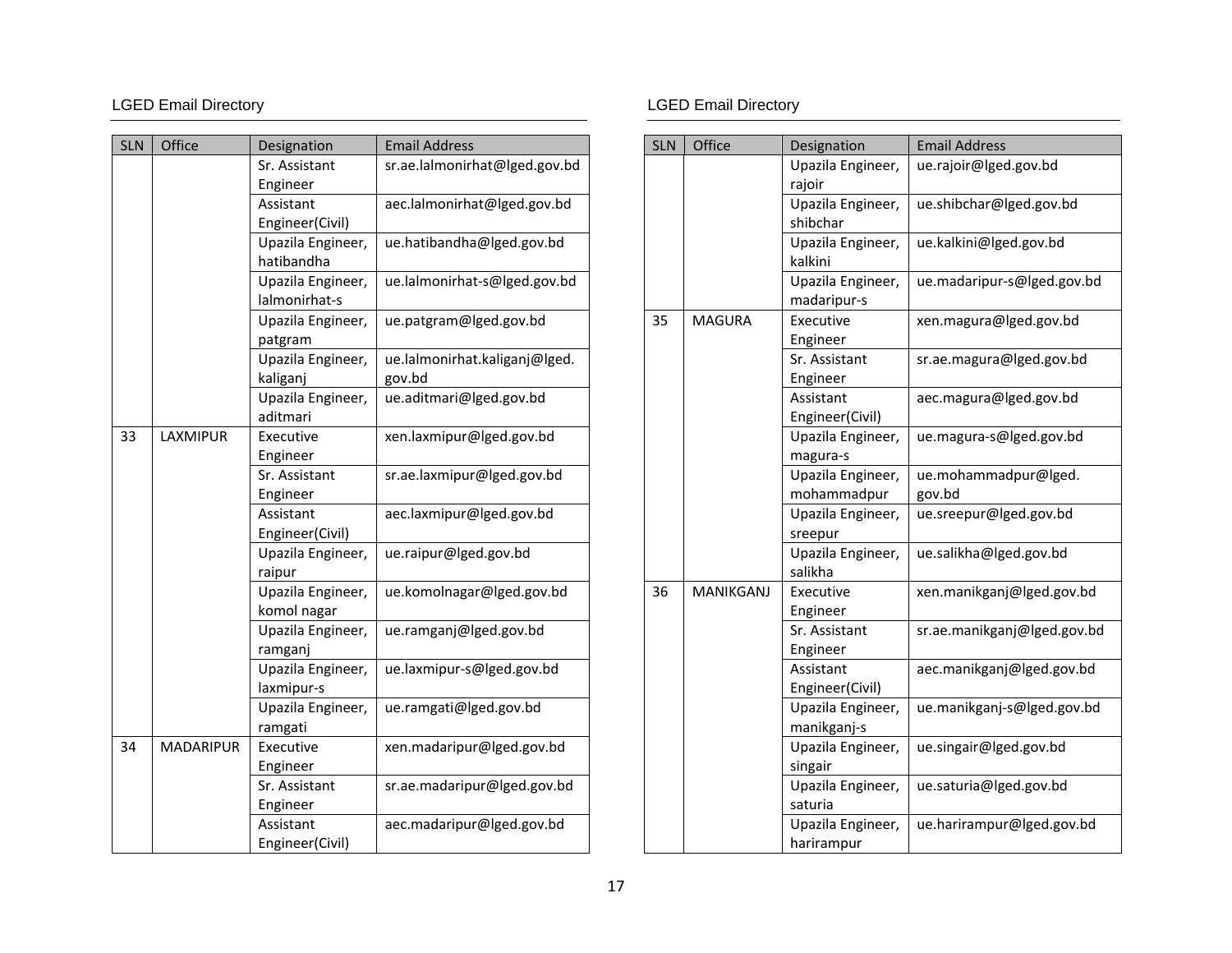| <b>SLN</b> | Office          | Designation                    | <b>Email Address</b>         |
|------------|-----------------|--------------------------------|------------------------------|
|            |                 | Upazila Engineer,<br>ghior     | ue.ghior@lged.gov.bd         |
|            |                 | Upazila Engineer,              | ue.daulatpur@lged.gov.bd     |
|            |                 | daulatpur                      |                              |
|            |                 | Upazila Engineer,              | ue.shivalaya@lged.gov.bd     |
|            |                 | shivalaya                      |                              |
| 37         | <b>MEHERPUR</b> | Executive                      | xen.meherpur@lged.gov.bd     |
|            |                 | Engineer                       |                              |
|            |                 | Sr. Assistant                  | sr.ae.meherpur@lged.gov.bd   |
|            |                 | Engineer                       |                              |
|            |                 | Assistant                      | aec.meherpur@lged.gov.bd     |
|            |                 | Engineer(Civil)                |                              |
|            |                 |                                | ue.gangni@lged.gov.bd        |
|            |                 | Upazila Engineer,<br>gangni    |                              |
|            |                 | Upazila Engineer,              | ue.mujibnagar@lged.gov.bd    |
|            |                 | mujib nagar                    |                              |
|            |                 | Upazila Engineer,              | ue.meherpur-s@lged.gov.bd    |
|            |                 | meherpur-s                     |                              |
| 38         | MOULVIBAZAR     | Executive                      | xen.moulvibazar@lged.gov.bd  |
|            |                 | Engineer                       |                              |
|            |                 | Sr. Assistant                  | sr.ae.moulvibazar@lged.      |
|            |                 | Engineer                       | gov.bd                       |
|            |                 | Assistant                      | aec.moulvibazar@lged.gov.bd  |
|            |                 | Engineer(Civil)                |                              |
|            |                 | Upazila Engineer,<br>kamalganj | ue.kamalganj@lged.gov.bd     |
|            |                 | Upazila Engineer,              | ue.juri@lged.gov.bd          |
|            |                 | juri                           |                              |
|            |                 | Upazila Engineer,              | ue.barlekha@lged.gov.bd      |
|            |                 | barlekha                       |                              |
|            |                 | Upazila Engineer,              | ue.sreemangal@lged.gov.bd    |
|            |                 | sreemangal                     |                              |
|            |                 | Upazila Engineer,              | ue.rajnagar@lged.gov.bd      |
|            |                 | rajnagar                       |                              |
|            |                 | Upazila Engineer,              | ue.moulvibazar-s@lged.gov.bd |

| <b>SLN</b> | Office            | Designation       | <b>Email Address</b>         |
|------------|-------------------|-------------------|------------------------------|
|            |                   | moulvibazar-s     |                              |
|            |                   | Upazila Engineer, | ue.kulaura@lged.gov.bd       |
|            |                   | kulaura           |                              |
| 39         | <b>MUNSHIGANJ</b> | Executive         | xen.munshiganj@lged.gov.bd   |
|            |                   | Engineer          |                              |
|            |                   | Sr. Assistant     | sr.ae.munshiganj@lged.gov.bd |
|            |                   | Engineer          |                              |
|            |                   | Assistant         | aec.munshiganj@lged.gov.bd   |
|            |                   | Engineer(Civil)   |                              |
|            |                   | Upazila Engineer, | ue.sreenagar@lged.gov.bd     |
|            |                   | sreenagar         |                              |
|            |                   | Upazila Engineer, | ue.sirajdikhan@lged.gov.bd   |
|            |                   | sirajdikhan       |                              |
|            |                   | Upazila Engineer, | ue.munshiganj-s@lged.gov.bd  |
|            |                   | munshiganj-s      |                              |
|            |                   | Upazila Engineer, | ue.lauhajong@lged.gov.bd     |
|            |                   | lauhajong         |                              |
|            |                   | Upazila Engineer, | ue.gazaria@lged.gov.bd       |
|            |                   | gazaria           |                              |
|            |                   | Upazila Engineer, | ue.tongibari@lged.gov.bd     |
|            |                   | tongibari         |                              |
| 40         | <b>MYMENSINGH</b> | Executive         | xen.mymensingh@lged.gov.bd   |
|            |                   | Engineer          |                              |
|            |                   | Sr. Assistant     | sr.ae.mymensingh@lged.       |
|            |                   | Engineer          | gov.bd                       |
|            |                   | Assistant         | aec.mymensingh@lged.gov.bd   |
|            |                   | Engineer(Civil)   |                              |
|            |                   | Assistant         | aem.mymensingh@lged.         |
|            |                   | Engineer(Mech)    | gov.bd                       |
|            |                   | Upazila Engineer, | ue.ishwarganj@lged.gov.bd    |
|            |                   | ishwarganj        |                              |
|            |                   | Upazila Engineer, | ue.phulpur@lged.gov.bd       |
|            |                   | phulpur           |                              |
|            |                   | Upazila Engineer, | ue.muktagacha@lged.gov.bd    |
|            |                   | muktagacha        |                              |
|            |                   | Upazila Engineer, | ue.mymensingh-               |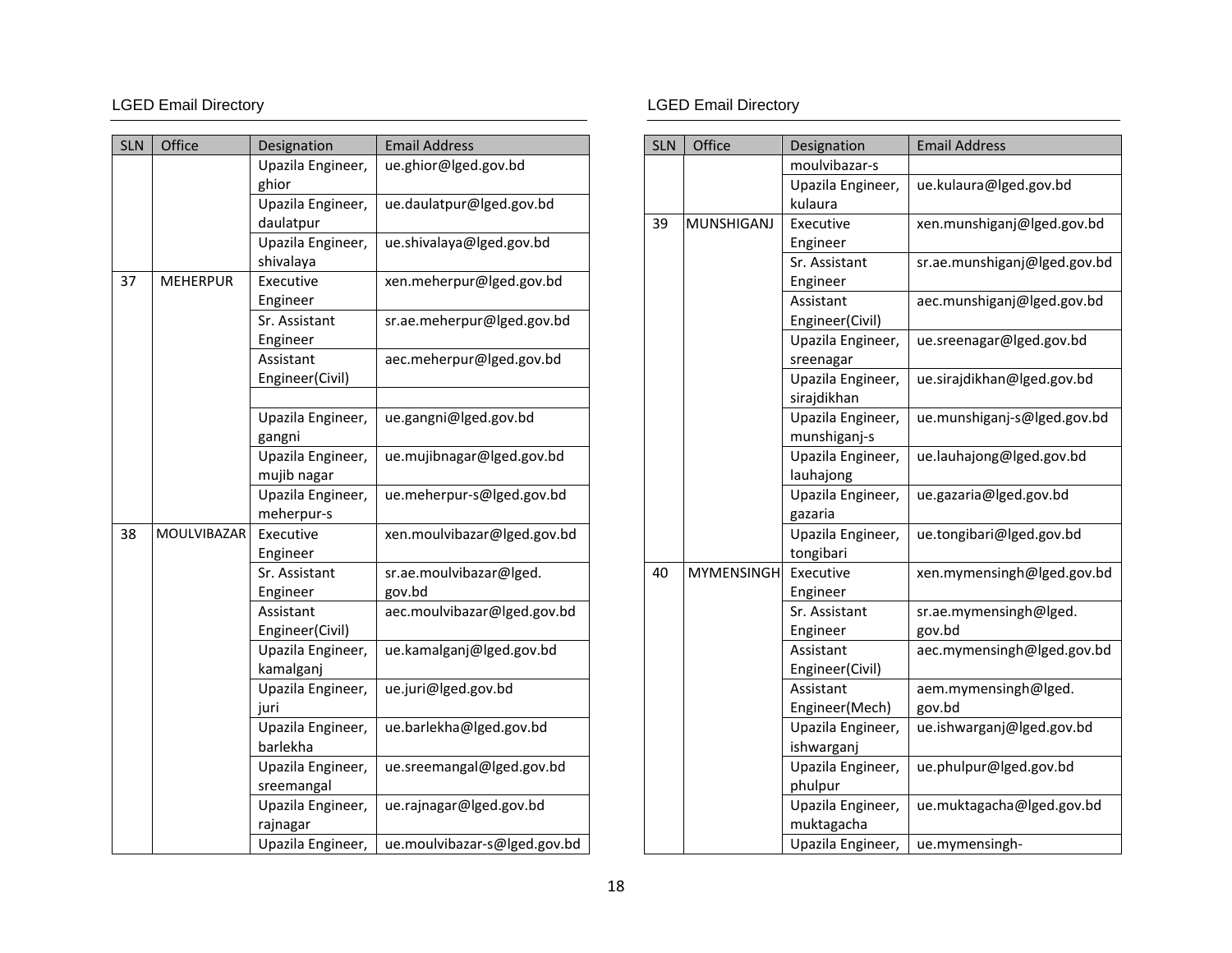| <b>SLN</b> | Office         | Designation                    | <b>Email Address</b>      |
|------------|----------------|--------------------------------|---------------------------|
|            |                | mymensingh-s                   | s@lged.gov.bd             |
|            |                | Upazila Engineer,              | ue.gaffargaon@lged.gov.bd |
|            |                | gaffargaon                     |                           |
|            |                | Upazila Engineer,              | ue.fulbaria@lged.gov.bd   |
|            |                | fulbaria                       |                           |
|            |                | Upazila Engineer,<br>trishal   | ue.trishal@lged.gov.bd    |
|            |                | Upazila Engineer,<br>gouripur  | ue.gouripur@lged.gov.bd   |
|            |                | Upazila Engineer,<br>dhobaura  | ue.dhobaura@lged.gov.bd   |
|            |                | Upazila Engineer,<br>nandail   | ue.nandail@lged.gov.bd    |
|            |                | Upazila Engineer,<br>haluaghat | ue.haluaghat@lged.gov.bd  |
|            |                | Upazila Engineer,<br>bhaluka   | ue.bhaluka@lged.gov.bd    |
| 41         | <b>NAOGAON</b> | Executive                      | xen.naogaon@lged.gov.bd   |
|            |                | Engineer                       |                           |
|            |                | Sr. Assistant                  | sr.ae.naogaon@lged.gov.bd |
|            |                | Engineer                       |                           |
|            |                | Assistant                      | aec.naogaon@lged.gov.bd   |
|            |                | Engineer(Civil)                |                           |
|            |                | Upazila Engineer,<br>porsha    | ue.porsha@lged.gov.bd     |
|            |                | Upazila Engineer,<br>niamatpur | ue.niamatpur@lged.gov.bd  |
|            |                | Upazila Engineer,<br>raninagar | ue.raninagar@lged.gov.bd  |
|            |                | Upazila Engineer,<br>shapahar  | ue.shapahar@lged.gov.bd   |
|            |                | Upazila Engineer,<br>atrai     | ue.atrai@lged.gov.bd      |
|            |                | Upazila Engineer,<br>naogaon-s | ue.naogaon-s@lged.gov.bd  |
|            |                | Upazila Engineer,              | ue.mohadevpur@lged.gov.bd |

| <b>SLN</b> | Office        | Designation       | <b>Email Address</b>         |
|------------|---------------|-------------------|------------------------------|
|            |               | mohadevpur        |                              |
|            |               | Upazila Engineer, | ue.manda@lged.gov.bd         |
|            |               | manda             |                              |
|            |               | Upazila Engineer, | ue.dhamoirhat@lged.gov.bd    |
|            |               | dhamoirhat        |                              |
|            |               | Upazila Engineer, | ue.badalgachi@lged.gov.bd    |
|            |               | badalgachi        |                              |
|            |               | Upazila Engineer, | ue.patnitala@lged.gov.bd     |
|            |               | patnitala         |                              |
| 42         | <b>NARAIL</b> | Executive         | xen.narail@lged.gov.bd       |
|            |               | Engineer          |                              |
|            |               | Sr. Assistant     | sr.ae.narail@lged.gov.bd     |
|            |               | Engineer          |                              |
|            |               | Assistant         | aec.narail@lged.gov.bd       |
|            |               | Engineer(Civil)   |                              |
|            |               | Upazila Engineer, | ue.narail-s@lged.gov.bd      |
|            |               | narail-s          |                              |
|            |               | Upazila Engineer, | ue.narail.lohagara@lged.     |
|            |               | lohagara          | gov.bd                       |
|            |               | Upazila Engineer, | ue.kalia@lged.gov.bd         |
|            |               | kalia             |                              |
| 43         | NARAYANGANJ   | Executive         | xen.narayanganj@lged.gov.bd  |
|            |               | Engineer          |                              |
|            |               | Sr. Assistant     | sr.ae.narayanganj@lged.      |
|            |               | Engineer          | gov.bd                       |
|            |               | Assistant         | aec.narayanganj@lged.gov.bd  |
|            |               | Engineer(Civil)   |                              |
|            |               | Upazila Engineer, | ue.bandar@lged.gov.bd        |
|            |               | bandar            |                              |
|            |               | Upazila Engineer, | ue.sonargaon@lged.gov.bd     |
|            |               | sonargaon         |                              |
|            |               | Upazila Engineer, | ue.rupganj@lged.gov.bd       |
|            |               | rupganj           |                              |
|            |               | Upazila Engineer, | ue.narayanganj-s@lged.gov.bd |
|            |               | narayanganj-s     |                              |
|            |               | Upazila Engineer, | ue.araihazar@lged.gov.bd     |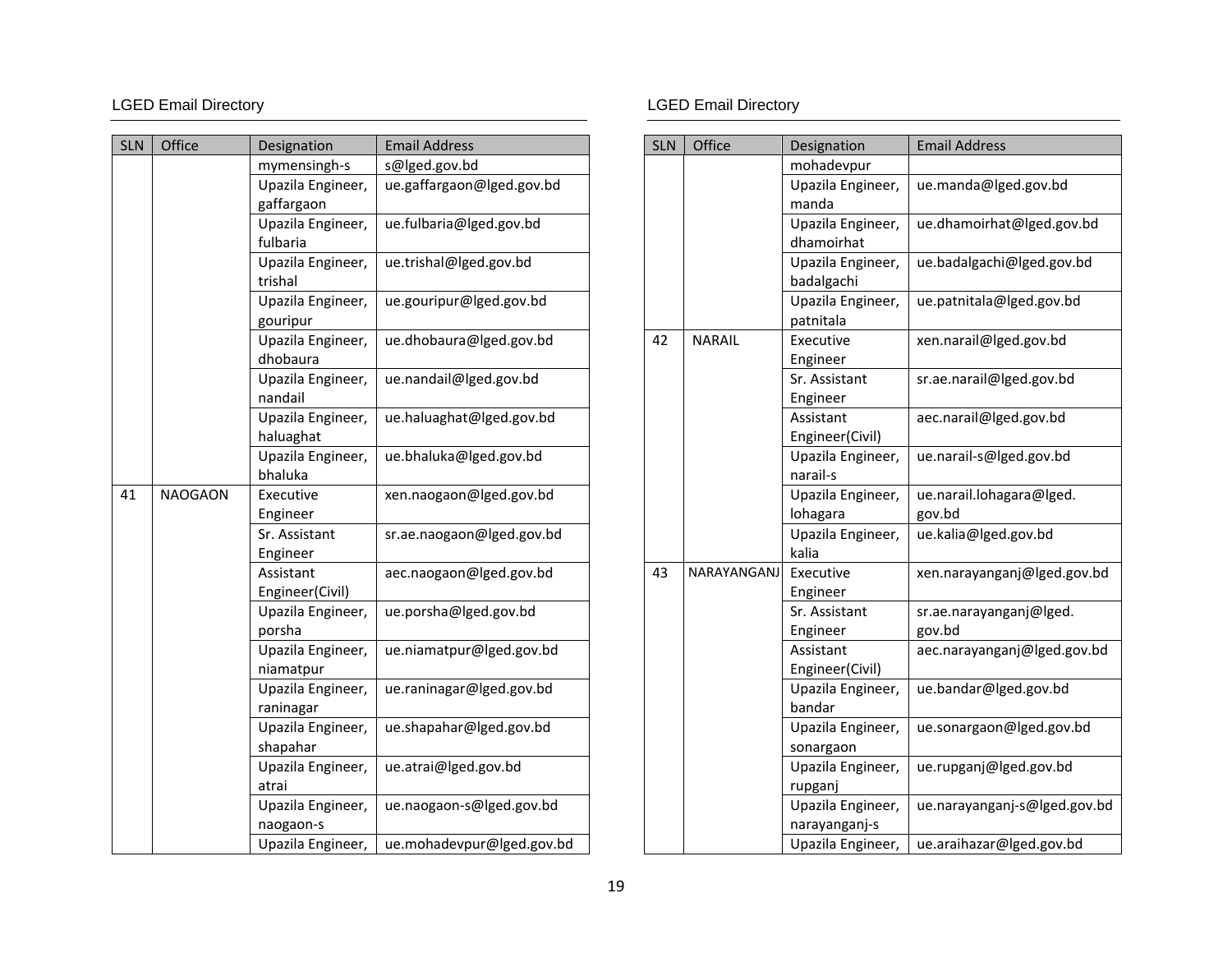| <b>SLN</b> | Office            | Designation       | <b>Email Address</b>         |
|------------|-------------------|-------------------|------------------------------|
|            |                   | araihazar         |                              |
| 44         | <b>NARSHINGDI</b> | Executive         | xen.narshingdi@lged.gov.bd   |
|            |                   | Engineer          |                              |
|            |                   | Sr. Assistant     | sr.ae.narshingdi@lged.gov.bd |
|            |                   | Engineer          |                              |
|            |                   | Assistant         | aec.narshingdi@lged.gov.bd   |
|            |                   | Engineer(Civil)   |                              |
|            |                   | Upazila Engineer, | ue.shibpur@lged.gov.bd       |
|            |                   | shibpur           |                              |
|            |                   | Upazila Engineer, | ue.narshingdi-s@lged.gov.bd  |
|            |                   | narshingdi-s      |                              |
|            |                   | Upazila Engineer, | ue.palash@lged.gov.bd        |
|            |                   | palash            |                              |
|            |                   | Upazila Engineer, | ue.monohardi@lged.gov.bd     |
|            |                   | monohardi         |                              |
|            |                   | Upazila Engineer, | ue.belabo@lged.gov.bd        |
|            |                   | belabo            |                              |
|            |                   | Upazila Engineer, | ue.raipura@lged.gov.bd       |
|            |                   | raipura           |                              |
| 45         | <b>NATORE</b>     | Executive         | xen.natore@lged.gov.bd       |
|            |                   | Engineer          |                              |
|            |                   | Sr. Assistant     | sr.ae.natore@lged.gov.bd     |
|            |                   | Engineer          |                              |
|            |                   | Assistant         | aec.natore@lged.gov.bd       |
|            |                   | Engineer(Civil)   |                              |
|            |                   | Upazila Engineer, | ue.bagatipara@lged.gov.bd    |
|            |                   | bagatipara        |                              |
|            |                   | Upazila Engineer, | ue.natore-s@lged.gov.bd      |
|            |                   | natore-s          |                              |
|            |                   | Upazila Engineer, | ue.singra@lged.gov.bd        |
|            |                   | singra            |                              |
|            |                   | Upazila Engineer, | ue.gurudaspur@lged.gov.bd    |
|            |                   | gurudaspur        |                              |
|            |                   | Upazila Engineer, | ue.baraigram@lged.gov.bd     |
|            |                   | baraigram         |                              |
|            |                   | Upazila Engineer, | ue.lalpur@lged.gov.bd        |

| <b>SLN</b> | Office           | Designation       | <b>Email Address</b>         |
|------------|------------------|-------------------|------------------------------|
|            |                  | lalpur            |                              |
| 46         | <b>NETROKONA</b> | Executive         | xen.netrokona@lged.gov.bd    |
|            |                  | Engineer          |                              |
|            |                  | Sr. Assistant     | sr.ae.netrokona@lged.gov.bd  |
|            |                  | Engineer          |                              |
|            |                  | Assistant         | aec.netrokona@lged.gov.bd    |
|            |                  | Engineer(Civil)   |                              |
|            |                  | Upazila Engineer, | ue.barhatta@lged.gov.bd      |
|            |                  | barhatta          |                              |
|            |                  | Upazila Engineer, | ue.atpara@lged.gov.bd        |
|            |                  | atpara            |                              |
|            |                  | Upazila Engineer, | ue.mohanganj@lged.gov.bd     |
|            |                  | mohanganj         |                              |
|            |                  | Upazila Engineer, | ue.khaliajuri@lged.gov.bd    |
|            |                  | khaliajuri        |                              |
|            |                  | Upazila Engineer, | ue.madan@lged.gov.bd         |
|            |                  | madan             |                              |
|            |                  | Upazila Engineer, | ue.durgapur@lged.gov.bd      |
|            |                  | durgapur          |                              |
|            |                  | Upazila Engineer, | ue.kalmakanda@lged.gov.bd    |
|            |                  | kalmakanda        |                              |
|            |                  | Upazila Engineer, | ue.netrakona-s@lged.gov.bd   |
|            |                  | netrakona-s       |                              |
|            |                  | Upazila Engineer, | ue.purbadhala@lged.gov.bd    |
|            |                  | purbadhala        |                              |
|            |                  | Upazila Engineer, | ue.kendua@lged.gov.bd        |
|            |                  | kendua            |                              |
| 47         | NILPHAMARI       | Executive         | xen.nilphamari@lged.gov.bd   |
|            |                  | Engineer          |                              |
|            |                  | Sr. Assistant     | sr.ae.nilphamari@lged.gov.bd |
|            |                  | Engineer          |                              |
|            |                  | Assistant         | aec.nilphamari@lged.gov.bd   |
|            |                  | Engineer(Civil)   |                              |
|            |                  | Upazila Engineer, | ue.sayedpur@lged.gov.bd      |
|            |                  | sayedpur          |                              |
|            |                  | Upazila Engineer, | ue.jaldhaka@lged.gov.bd      |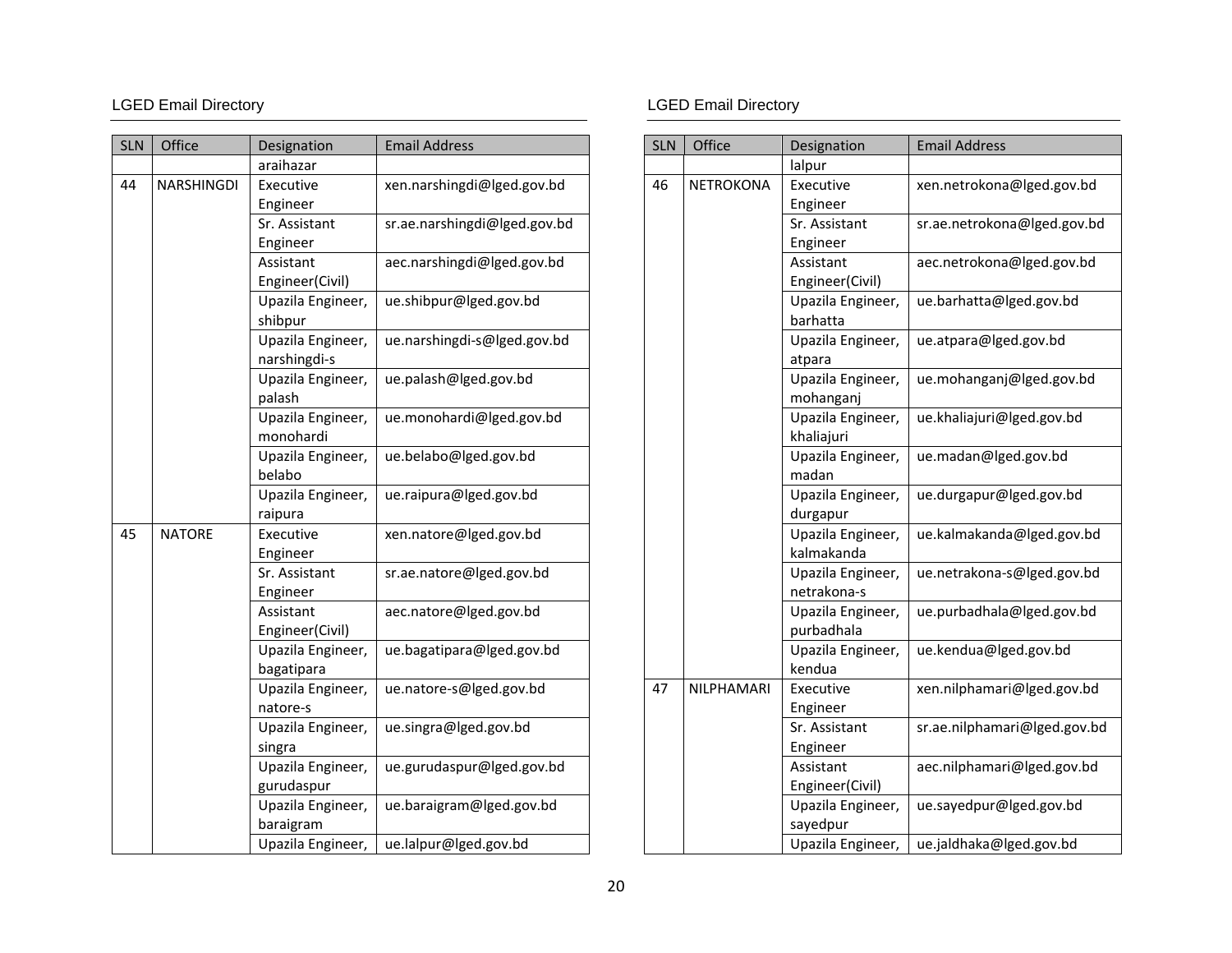| <b>SLN</b> | Office          | Designation                       | <b>Email Address</b>        |
|------------|-----------------|-----------------------------------|-----------------------------|
|            |                 | jaldhaka                          |                             |
|            |                 | Upazila Engineer,<br>dimla        | ue.dimla@lged.gov.bd        |
|            |                 | Upazila Engineer,<br>kishoreganj  | ue.kishoreganj@lged.gov.bd  |
|            |                 | Upazila Engineer,<br>nilphamari-s | ue.nilphamari-s@lged.gov.bd |
|            |                 | Upazila Engineer,<br>domar        | ue.domar@lged.gov.bd        |
| 48         | <b>NOAKHALI</b> | Executive<br>Engineer             | xen.noakhali@lged.gov.bd    |
|            |                 | Sr. Assistant<br>Engineer         | sr.ae.noakhali@lged.gov.bd  |
|            |                 | Assistant<br>Engineer(Civil)      | aec.noakhali@lged.gov.bd    |
|            |                 | Assistant<br>Engineer(Mech)       | aem.noakhali@lged.gov.bd    |
|            |                 | Upazila Engineer,                 | ue.noakhali.companiganj@    |
|            |                 | companiganj                       | lged.gov.bd                 |
|            |                 | Upazila Engineer,<br>subarna char | ue.subarnachar@lged.gov.bd  |
|            |                 | Upazila Engineer,<br>noakhali-s   | ue.noakhali-s@lged.gov.bd   |
|            |                 | Upazila Engineer,<br>kabir hat    | ue.kabirhat@lged.gov.bd     |
|            |                 | Upazila Engineer,<br>senbag       | ue.senbag@lged.gov.bd       |
|            |                 | Upazila Engineer,<br>begumganj    | ue.begumganj@lged.gov.bd    |
|            |                 | Upazila Engineer,<br>sonaimuri    | ue.sonaimuri@lged.gov.bd    |
|            |                 | Upazila Engineer,<br>hatiya       | ue.hatiya@lged.gov.bd       |
|            |                 | Upazila Engineer,<br>chatkhil     | ue.chatkhil@lged.gov.bd     |
| 49         | <b>PABNA</b>    | Executive                         | xen.pabna@lged.gov.bd       |

| <b>SLN</b> | Office     | Designation                       | <b>Email Address</b>        |
|------------|------------|-----------------------------------|-----------------------------|
|            |            | Engineer                          |                             |
|            |            | Sr. Assistant                     | sr.ae.pabna@lged.gov.bd     |
|            |            | Engineer                          |                             |
|            |            | Assistant                         | aec.pabna@lged.gov.bd       |
|            |            | Engineer(Civil)                   |                             |
|            |            | Assistant                         | aem.pabna@lged.gov.bd       |
|            |            | Engineer(Mech)                    |                             |
|            |            | Upazila Engineer,                 | ue.bhangura@lged.gov.bd     |
|            |            | bhangura                          |                             |
|            |            | Upazila Engineer,<br>atghoria     | ue.atghoria@lged.gov.bd     |
|            |            | Upazila Engineer,<br>bera         | ue.bera@lged.gov.bd         |
|            |            | Upazila Engineer,<br>chatmohar    | ue.chatmohar@lged.gov.bd    |
|            |            | Upazila Engineer,<br>faridpur     | ue.faridpur@lged.gov.bd     |
|            |            | Upazila Engineer,<br>ishwardi     | ue.ishwardi@lged.gov.bd     |
|            |            | Upazila Engineer,<br>pabna-s      | ue.pabna-s@lged.gov.bd      |
|            |            | Upazila Engineer,<br>santhia      | ue.santhia@lged.gov.bd      |
|            |            | Upazila Engineer,<br>sujanagar    | ue.sujanagar@lged.gov.bd    |
| 50         | PANCHAGARH | Executive<br>Engineer             | xen.panchagarh@lged.gov.bd  |
|            |            | Sr. Assistant                     | sr.ae.panchagarh@lged.      |
|            |            | Engineer                          | gov.bd                      |
|            |            | Assistant                         | aec.panchagarh@lged.gov.bd  |
|            |            | Engineer(Civil)                   |                             |
|            |            | Upazila Engineer,<br>boda         | ue.boda@lged.gov.bd         |
|            |            | Upazila Engineer,<br>panchagarh-s | ue.panchagarh-s@lged.gov.bd |
|            |            | Upazila Engineer,                 | ue.tetulia@lged.gov.bd      |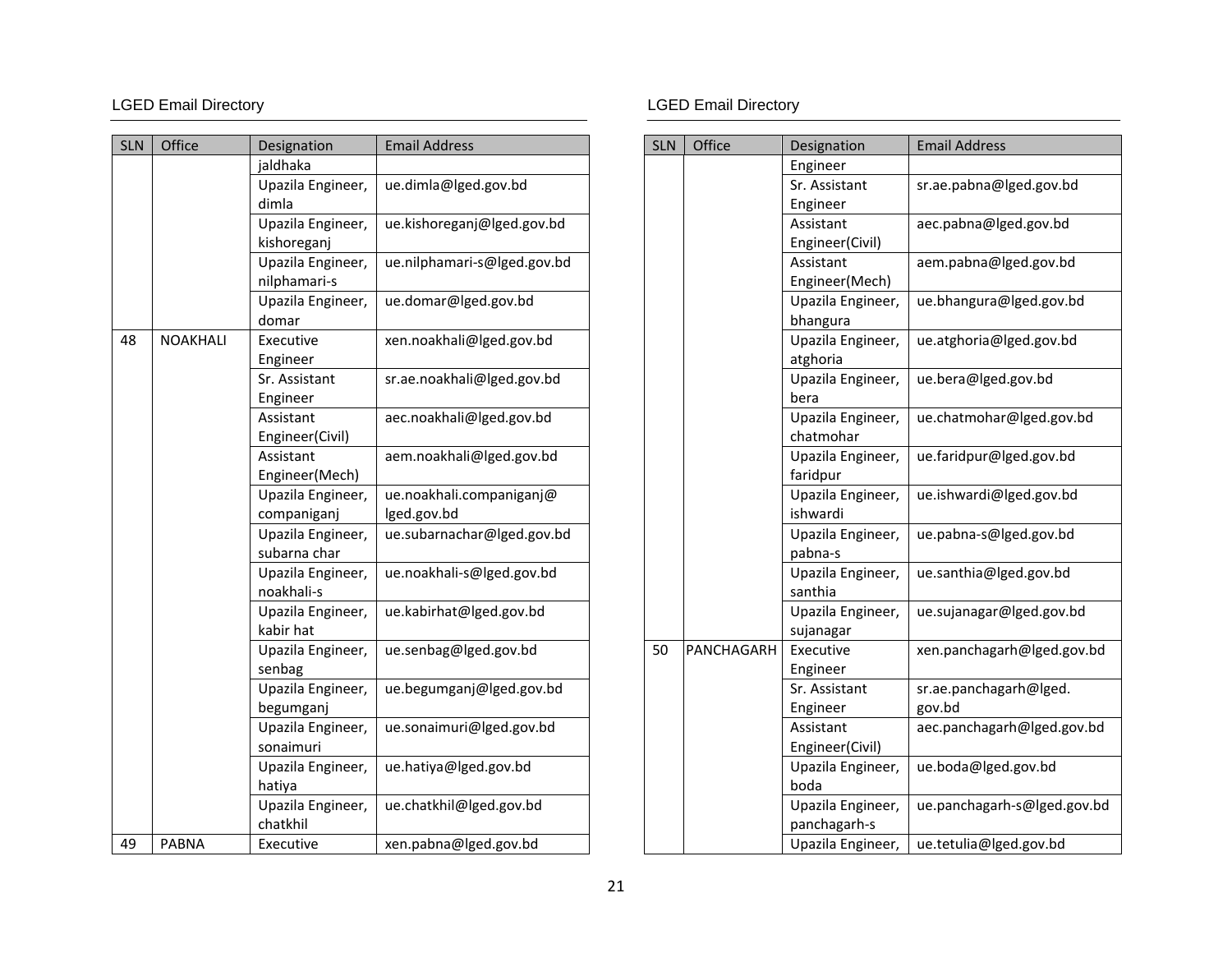| <b>SLN</b> | Office          | Designation       | <b>Email Address</b>         |
|------------|-----------------|-------------------|------------------------------|
|            |                 | tetulia           |                              |
|            |                 | Upazila Engineer, | ue.debiganj@lged.gov.bd      |
|            |                 | debiganj          |                              |
|            |                 | Upazila Engineer, | ue.atwari@lged.gov.bd        |
|            |                 | atwari            |                              |
| 51         | PATUAKHALI      | Executive         | xen.patuakhali@lged.gov.bd   |
|            |                 | Engineer          |                              |
|            |                 | Sr. Assistant     | sr.ae.patuakhali@lged.gov.bd |
|            |                 | Engineer          |                              |
|            |                 | Assistant         | aec.patuakhali@lged.gov.bd   |
|            |                 | Engineer(Civil)   |                              |
|            |                 | Assistant         | aem.patuakhali@lged.gov.bd   |
|            |                 | Engineer(Mech)    |                              |
|            |                 | Upazila Engineer, | ue.dumki@lged.gov.bd         |
|            |                 | dumki             |                              |
|            |                 | Upazila Engineer, | ue.mirjaganj@lged.gov.bd     |
|            |                 | mirjaganj         |                              |
|            |                 | Upazila Engineer, | ue.patuakhali-s@lged.gov.bd  |
|            |                 | patuakhali-s      |                              |
|            |                 | Upazila Engineer, | ue.kalapara@lged.gov.bd      |
|            |                 | kalapara          |                              |
|            |                 | Upazila Engineer, | ue.galachipa@lged.gov.bd     |
|            |                 | galachipa         |                              |
|            |                 | Upazila Engineer, | ue.dashmina@lged.gov.bd      |
|            |                 | dashmina          |                              |
|            |                 | Upazila Engineer, | ue.bauphal@lged.gov.bd       |
|            |                 | bauphal           |                              |
| 52         | <b>PEROJPUR</b> | Executive         | xen.perojpur@lged.gov.bd     |
|            |                 | Engineer          |                              |
|            |                 | Sr. Assistant     | sr.ae.perojpur@lged.gov.bd   |
|            |                 | Engineer          |                              |
|            |                 | Assistant         | aec.perojpur@lged.gov.bd     |
|            |                 | Engineer(Civil)   |                              |
|            |                 | Upazila Engineer, | ue.kawkhali@lged.gov.bd      |
|            |                 | kawkhali          |                              |
|            |                 | Upazila Engineer, | ue.zianagar@lged.gov.bd      |
|            |                 | zianagar          |                              |

| <b>SLN</b> | Office   | Designation                     | <b>Email Address</b>       |
|------------|----------|---------------------------------|----------------------------|
|            |          | Upazila Engineer,<br>bhandaria  | ue.bhandaria@lged.gov.bd   |
|            |          | Upazila Engineer,<br>mothbaria  | ue.mothbaria@lged.gov.bd   |
|            |          | Upazila Engineer,<br>nazirpur   | ue.nazirpur@lged.gov.bd    |
|            |          | Upazila Engineer,<br>perojpur-s | ue.perojpur-s@lged.gov.bd  |
|            |          | Upazila Engineer,<br>nesarabad  | ue.nesarabad@lged.gov.bd   |
| 53         | RAJBARI  | Executive<br>Engineer           | xen.rajbari@lged.gov.bd    |
|            |          | Sr. Assistant<br>Engineer       | sr.ae.rajbari@lged.gov.bd  |
|            |          | Assistant<br>Engineer(Civil)    | aec.rajbari@lged.gov.bd    |
|            |          | Upazila Engineer,<br>rajbari-s  | ue.rajbari-s@lged.gov.bd   |
|            |          | Upazila Engineer,<br>kalukhali  | ue.kalukhali@lged.gov.bd   |
|            |          | Upazila Engineer,<br>pangsha    | ue.pangsha@lged.gov.bd     |
|            |          | Upazila Engineer,<br>goalanda   | ue.goalanda@lged.gov.bd    |
|            |          | Upazila Engineer,<br>baliakandi | ue.baliakandi@lged.gov.bd  |
| 54         | RAJSHAHI | Executive<br>Engineer           | xen.rajshahi@lged.gov.bd   |
|            |          | Sr. Assistant<br>Engineer       | sr.ae.rajshahi@lged.gov.bd |
|            |          | Assistant<br>Engineer(Civil)    | aec.rajshahi@lged.gov.bd   |
|            |          | Assistant<br>Engineer(Mech)     | aem.rajshahi@lged.gov.bd   |
|            |          | Upazila Engineer,<br>bagha      | ue.bagha@lged.gov.bd       |
|            |          | Upazila Engineer,               | ue.tanore@lged.gov.bd      |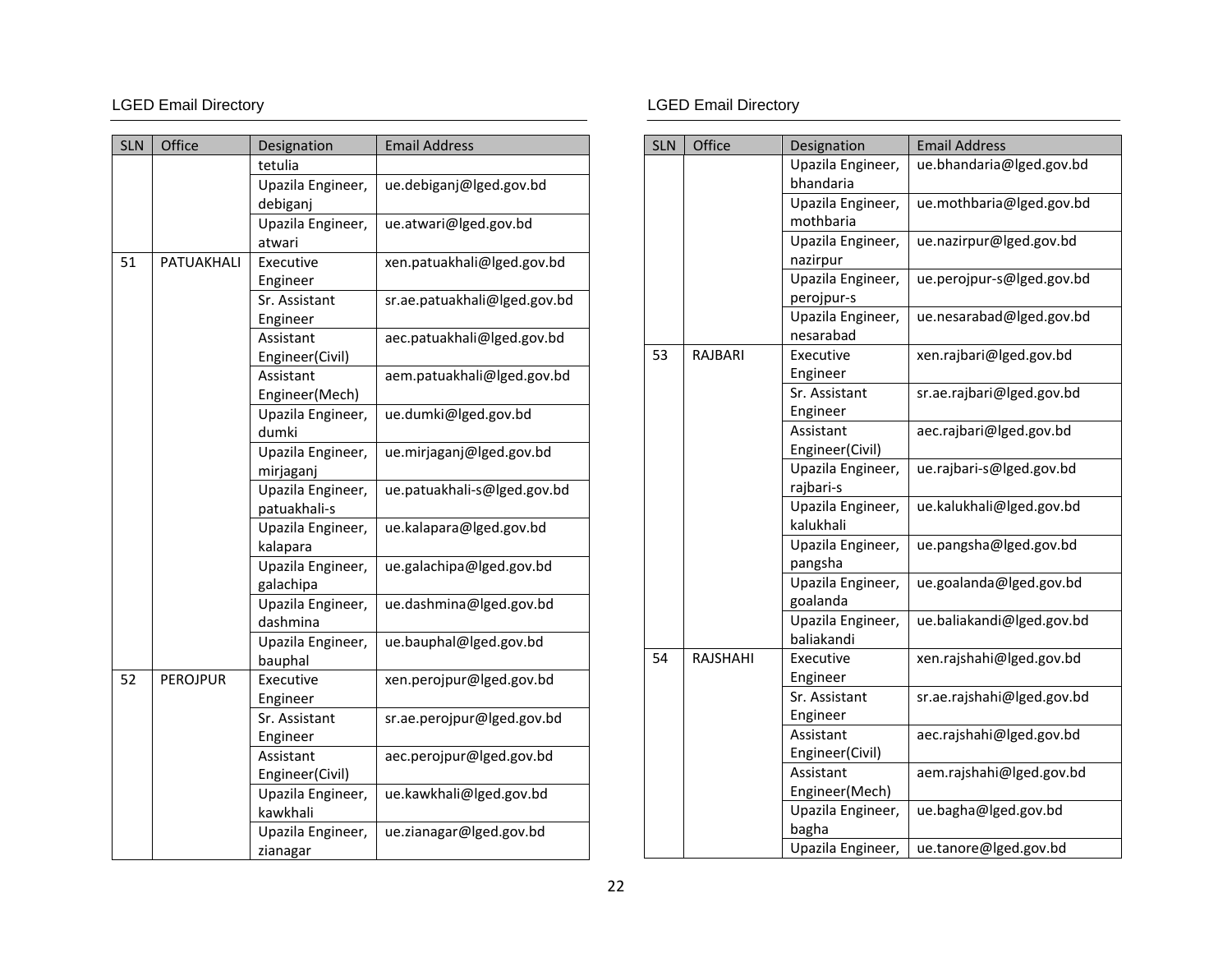| <b>SLN</b> | Office           | Designation                      | <b>Email Address</b>        |
|------------|------------------|----------------------------------|-----------------------------|
|            |                  | tanore                           |                             |
|            |                  | Upazila Engineer,<br>puthia      | ue.puthia@lged.gov.bd       |
|            |                  | Upazila Engineer,<br>paba        | ue.paba@lged.gov.bd         |
|            |                  | Upazila Engineer,<br>mohanpur    | ue.mohanpur@lged.gov.bd     |
|            |                  | Upazila Engineer,<br>durgapur    | ue.durgapur@lged.gov.bd     |
|            |                  | Upazila Engineer,<br>charghat    | ue.charghat@lged.gov.bd     |
|            |                  | Upazila Engineer,<br>bagmara     | ue.bagmara@lged.gov.bd      |
|            |                  | Upazila Engineer,<br>godagari    | ue.godagari@lged.gov.bd     |
| 55         | <b>RANGAMATI</b> | Executive<br>Engineer            | xen.rangamati@lged.gov.bd   |
|            |                  | Sr. Assistant<br>Engineer        | sr.ae.rangamati@lged.gov.bd |
|            |                  | Assistant<br>Engineer(Civil)     | aec.rangamati@lged.gov.bd   |
|            |                  | Assistant<br>Engineer(Mech)      | aem.rangamati@lged.gov.bd   |
|            |                  | Upazila Engineer,<br>rajosthali  | ue.rajosthali@lged.gov.bd   |
|            |                  | Upazila Engineer,<br>belaichari  | ue.belaichari@lged.gov.bd   |
|            |                  | Upazila Engineer,<br>langadu     | ue.langadu@lged.gov.bd      |
|            |                  | Upazila Engineer,<br>kaukhali    | ue.kaukhali@lged.gov.bd     |
|            |                  | Upazila Engineer,<br>barkal      | ue.barkal@lged.gov.bd       |
|            |                  | Upazila Engineer,<br>baghaichari | ue.baghaichari@lged.gov.bd  |
|            |                  | Upazila Engineer,<br>juraichari  | ue.juraichari@lged.gov.bd   |

| <b>SLN</b> | Office          | Designation       | <b>Email Address</b>       |
|------------|-----------------|-------------------|----------------------------|
|            |                 | Upazila Engineer, | ue.nanniarchar@lged.gov.bd |
|            |                 | nanniarchar       |                            |
|            |                 | Upazila Engineer, | ue.rangamati-s@lged.gov.bd |
|            |                 | rangamati-s       |                            |
|            |                 | Upazila Engineer, | ue.kaptai@lged.gov.bd      |
|            |                 | kaptai            |                            |
| 56         | <b>RANGPUR</b>  | Executive         | xen.rangpur@lged.gov.bd    |
|            |                 | Engineer          |                            |
|            |                 | Sr. Assistant     | sr.ae.rangpur@lged.gov.bd  |
|            |                 | Engineer          |                            |
|            |                 | Assistant         | aec.rangpur@lged.gov.bd    |
|            |                 | Engineer(Civil)   |                            |
|            |                 | Assistant         | aem.rangpur@lged.gov.bd    |
|            |                 | Engineer(Mech)    |                            |
|            |                 | Upazila Engineer, | ue.mithapukur@lged.gov.bd  |
|            |                 | mithapukur        |                            |
|            |                 | Upazila Engineer, | ue.pirgacha@lged.gov.bd    |
|            |                 | pirgacha          |                            |
|            |                 | Upazila Engineer, | ue.pirganj@lged.gov.bd     |
|            |                 | pirganj           |                            |
|            |                 | Upazila Engineer, | ue.taraganj@lged.gov.bd    |
|            |                 | taraganj          |                            |
|            |                 | Upazila Engineer, | ue.gangachara@lged.gov.bd  |
|            |                 | gangachara        |                            |
|            |                 | Upazila Engineer, | ue.kaunia@lged.gov.bd      |
|            |                 | kaunia            |                            |
|            |                 | Upazila Engineer, | ue.badarganj@lged.gov.bd   |
|            |                 | badarganj         |                            |
|            |                 | Upazila Engineer, | ue.rangpur-s@lged.gov.bd   |
|            |                 | rangpur-s         |                            |
| 57         | <b>SATKHIRA</b> | Executive         | xen.satkhira@lged.gov.bd   |
|            |                 | Engineer          |                            |
|            |                 | Sr. Assistant     | sr.ae.satkhira@lged.gov.bd |
|            |                 | Engineer          |                            |
|            |                 | Assistant         | aec.satkhira@lged.gov.bd   |
|            |                 | Engineer(Civil)   |                            |
|            |                 | Upazila Engineer, | ue.satkhira-s@lged.gov.bd  |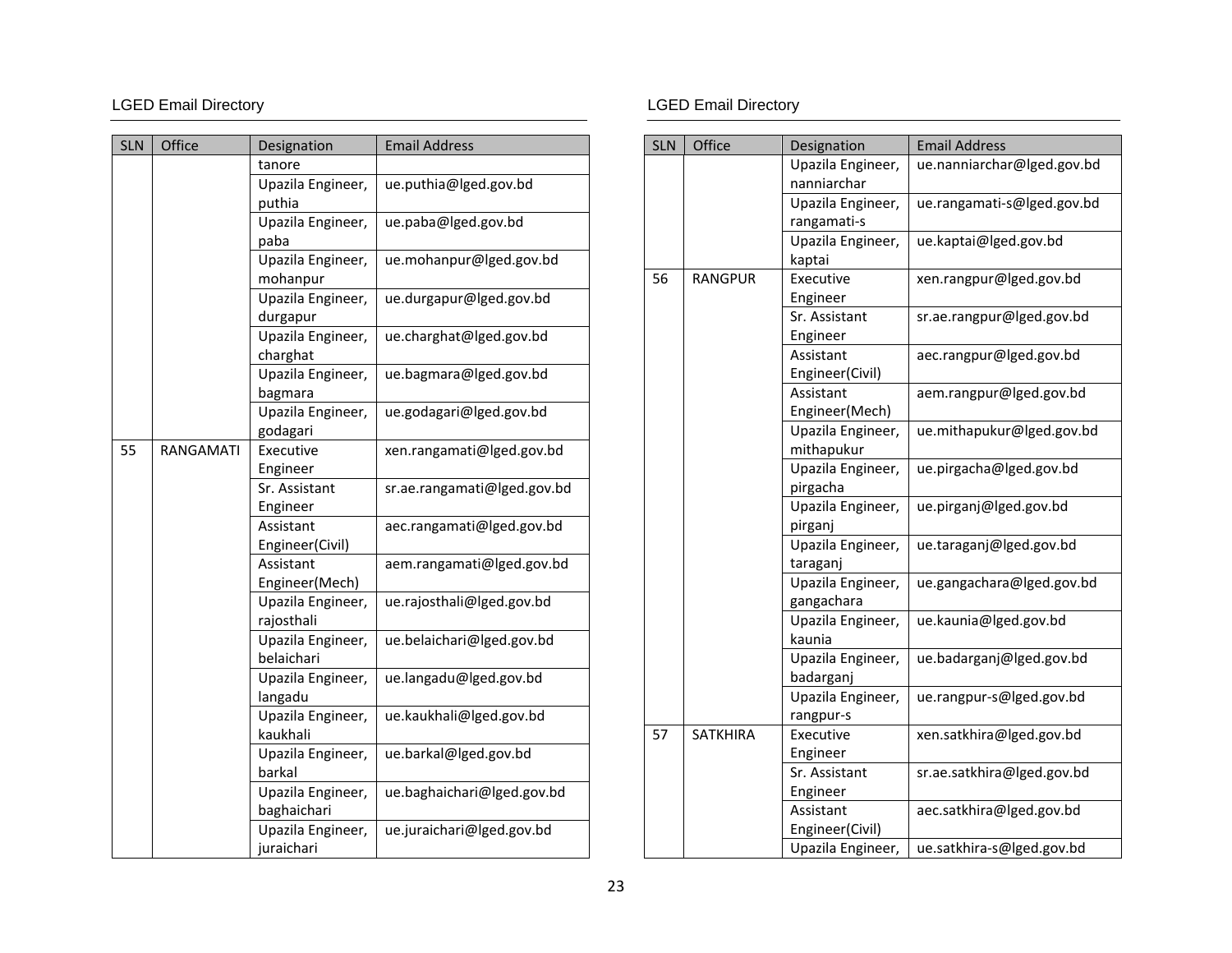| <b>SLN</b> | Office    | Designation                      | <b>Email Address</b>                 |
|------------|-----------|----------------------------------|--------------------------------------|
|            |           | satkhira-s                       |                                      |
|            |           | Upazila Engineer,<br>debhata     | ue.debhata@lged.gov.bd               |
|            |           | Upazila Engineer,<br>tala        | ue.tala@lged.gov.bd                  |
|            |           | Upazila Engineer,<br>kalaroa     | ue.kalaroa@lged.gov.bd               |
|            |           | Upazila Engineer,<br>kaliganj    | ue.satkhira.kaliganj@lged.<br>gov.bd |
|            |           | Upazila Engineer,<br>assasuni    | ue.assasuni@lged.gov.bd              |
|            |           | Upazila Engineer,<br>shyamnagar  | ue.shyamnagar@lged.gov.bd            |
| 58         | SERAJGANJ | Executive<br>Engineer            | xen.serajganj@lged.gov.bd            |
|            |           | Sr. Assistant<br>Engineer        | sr.ae.serajganj@lged.gov.bd          |
|            |           | Assistant<br>Engineer(Civil)     | aec.serajganj@lged.gov.bd            |
|            |           | Upazila Engineer,<br>raiganj     | ue.raiganj@lged.gov.bd               |
|            |           | Upazila Engineer,<br>kamarkhand  | ue.kamarkhand@lged.gov.bd            |
|            |           | Upazila Engineer,<br>kazipur     | ue.kazipur@lged.gov.bd               |
|            |           | Upazila Engineer,<br>belkuchi    | ue.belkuchi@lged.gov.bd              |
|            |           | Upazila Engineer,<br>chowhali    | ue.chowhali@lged.gov.bd              |
|            |           | Upazila Engineer,<br>shahzadpur  | ue.shahzadpur@lged.gov.bd            |
|            |           | Upazila Engineer,<br>serajganj-s | ue.serajganj-s@lged.gov.bd           |
|            |           | Upazila Engineer,<br>tarash      | ue.tarash@lged.gov.bd                |
|            |           | Upazila Engineer,<br>ullapara    | ue.ullapara@lged.gov.bd              |

| <b>SLN</b> | Office           | Designation                       | <b>Email Address</b>         |
|------------|------------------|-----------------------------------|------------------------------|
| 59         | SHARIATPUR       | Executive                         | xen.shariatpur@lged.gov.bd   |
|            |                  | Engineer                          |                              |
|            |                  | Sr. Assistant                     | sr.ae.shariatpur@lged.gov.bd |
|            |                  | Engineer                          |                              |
|            |                  | Assistant                         | aec.shariatpur@lged.gov.bd   |
|            |                  | Engineer(Civil)                   |                              |
|            |                  | Upazila Engineer,<br>bhedarganj   | ue.bhedarganj@lged.gov.bd    |
|            |                  | Upazila Engineer,<br>damuddya     | ue.damuddya@lged.gov.bd      |
|            |                  | Upazila Engineer,<br>goshairhat   | ue.goshairhat@lged.gov.bd    |
|            |                  | Upazila Engineer,<br>shariatpur-s | ue.shariatpur-s@lged.gov.bd  |
|            |                  | Upazila Engineer,<br>janjira      | ue.janjira@lged.gov.bd       |
|            |                  | Upazila Engineer,<br>naria        | ue.naria@lged.gov.bd         |
| 60         | <b>SHERPUR</b>   | Executive                         | xen.sherpur@lged.gov.bd      |
|            |                  | Engineer                          |                              |
|            |                  | Sr. Assistant                     | sr.ae.sherpur@lged.gov.bd    |
|            |                  | Engineer                          |                              |
|            |                  | Assistant                         | aec.sherpur@lged.gov.bd      |
|            |                  | Engineer(Civil)                   |                              |
|            |                  | Upazila Engineer,<br>nakla        | ue.nakla@lged.gov.bd         |
|            |                  | Upazila Engineer,                 | ue.nalitabari@lged.gov.bd    |
|            |                  | nalitabari                        |                              |
|            |                  | Upazila Engineer,<br>jhenaigati   | ue.jhenaigati@lged.gov.bd    |
|            |                  | Upazila Engineer,<br>sherpur-s    | ue.sherpur-s@lged.gov.bd     |
|            |                  | Upazila Engineer,<br>sreebordi    | ue.sreebordi@lged.gov.bd     |
| 61         | <b>SUNAMGANJ</b> | Executive                         | xen.sunamganj@lged.gov.bd    |
|            |                  | Engineer                          |                              |
|            |                  | Sr. Assistant                     | sr.ae.sunamganj@lged.gov.bd  |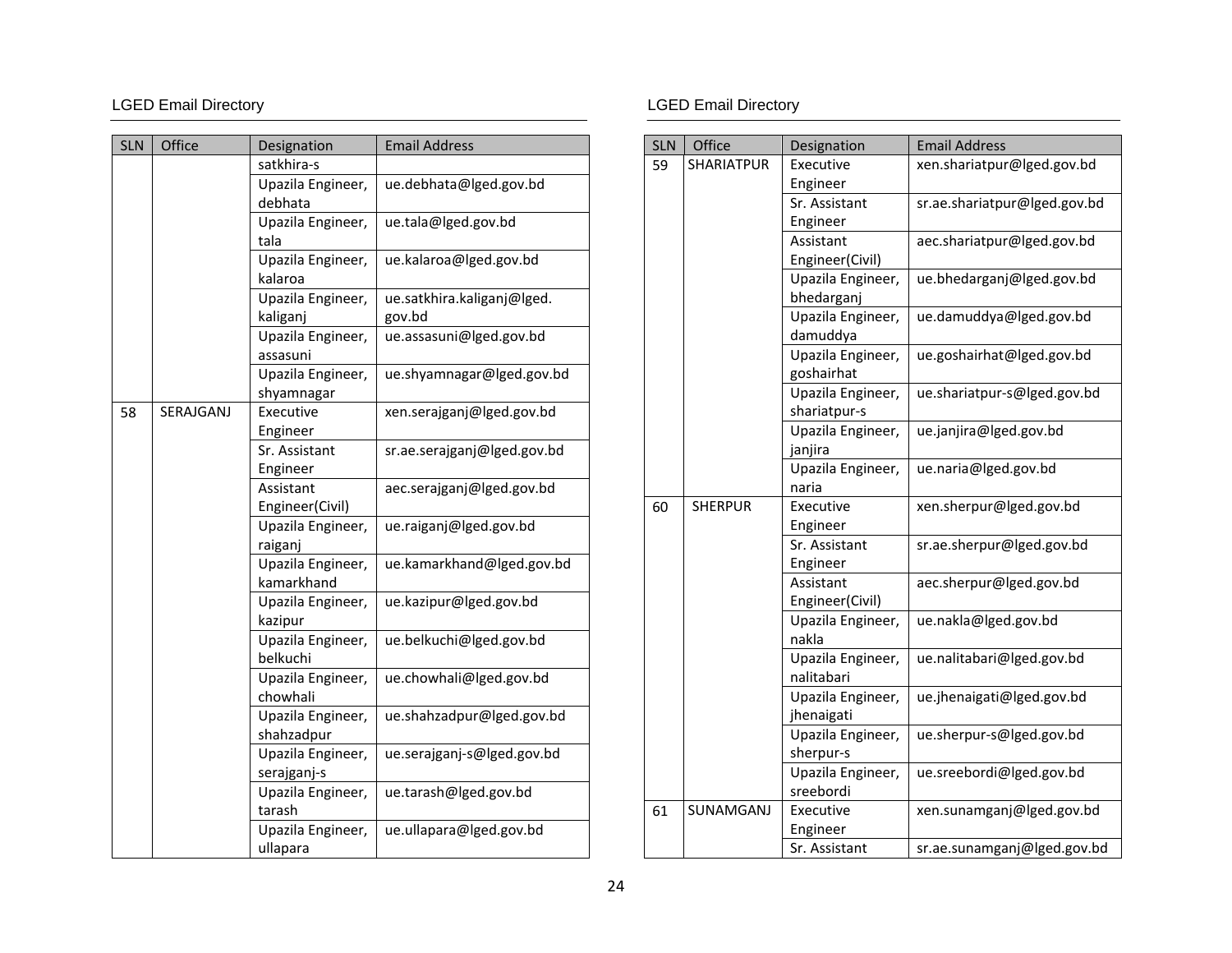| <b>SLN</b> | Office | Designation       | <b>Email Address</b>        |
|------------|--------|-------------------|-----------------------------|
|            |        | Engineer          |                             |
|            |        | Assistant         | aec.sunamganj@lged.gov.bd   |
|            |        | Engineer(Civil)   |                             |
|            |        | Upazila Engineer, | ue.doarabazar@lged.gov.bd   |
|            |        | doarabazar        |                             |
|            |        | Upazila Engineer, | ue.dsunamganj@lged.gov.bd   |
|            |        | dakhin            |                             |
|            |        | sunamganj         |                             |
|            |        | Upazila Engineer, | ue.chatak@lged.gov.bd       |
|            |        | chatak            |                             |
|            |        | Upazila Engineer, | ue.dharmapasha@lged.gov.bd  |
|            |        | dharmapasha       |                             |
|            |        | Upazila Engineer, | ue.biswamvarpur@lged.       |
|            |        | biswamvarpur      | gov.bd                      |
|            |        | Upazila Engineer, | ue.jagannathpur@lged.gov.bd |
|            |        | jagannathpur      |                             |
|            |        | Upazila Engineer, | ue.jamalganj@lged.gov.bd    |
|            |        | jamalganj         |                             |
|            |        | Upazila Engineer, | ue.sulla@lged.gov.bd        |
|            |        | sulla             |                             |
|            |        | Upazila Engineer, | ue.sunamganj-s@lged.gov.bd  |
|            |        | sunamganj-s       |                             |
|            |        | Upazila Engineer, | ue.tahirpur@lged.gov.bd     |
|            |        | tahirpur          |                             |
|            |        | Upazila Engineer, | ue.derai@lged.gov.bd        |
|            |        | derai             |                             |
| 62         | SYLHET | Executive         | xen.sylhet@lged.gov.bd      |
|            |        | Engineer          |                             |
|            |        | Sr. Assistant     | sr.ae.sylhet@lged.gov.bd    |
|            |        | Engineer          |                             |
|            |        | Assistant         | aec.sylhet@lged.gov.bd      |
|            |        | Engineer(Civil)   |                             |
|            |        | Assistant         | aem.sylhet@lged.gov.bd      |
|            |        | Engineer(Mech)    |                             |
|            |        | Upazila Engineer, | ue.balaganj@lged.gov.bd     |
|            |        | balaganj          |                             |
|            |        | Upazila Engineer, | ue.beanibazar@lged.gov.bd   |
|            |        | beanibazar        |                             |

| <b>SLN</b> | Office         | Designation                        | <b>Email Address</b>        |
|------------|----------------|------------------------------------|-----------------------------|
|            |                | Upazila Engineer,<br>biswanath     | ue.biswanath@lged.gov.bd    |
|            |                | Upazila Engineer,                  | ue.sylhet.companiganj@lged. |
|            |                | companiganj                        | gov.bd                      |
|            |                | Upazila Engineer,                  | ue.fenchuganj@lged.gov.bd   |
|            |                | fenchuganj                         |                             |
|            |                | Upazila Engineer,                  | ue.golapganj@lged.gov.bd    |
|            |                | golapganj                          |                             |
|            |                | Upazila Engineer,<br>gowainghat    | ue.gowainghat@lged.gov.bd   |
|            |                | Upazila Engineer,<br>kanaighat     | ue.kanaighat@lged.gov.bd    |
|            |                | Upazila Engineer,<br>sylhet-s      | ue.sylhet-s@lged.gov.bd     |
|            |                | Upazila Engineer,<br>zakiganj      | ue.zakiganj@lged.gov.bd     |
|            |                | Upazila Engineer,<br>dakshin surma | ue.dakshinsurma@lged.gov.bd |
|            |                | Upazila Engineer,<br>jointiapur    | ue.jointiapur@lged.gov.bd   |
| 63         | <b>TANGAIL</b> | Executive                          | xen.tangail@lged.gov.bd     |
|            |                | Engineer                           |                             |
|            |                | Sr. Assistant<br>Engineer          | sr.ae.tangail@lged.gov.bd   |
|            |                | Assistant                          | aec.tangail@lged.gov.bd     |
|            |                | Engineer(Civil)                    |                             |
|            |                | Assistant                          | aem.tangail@lged.gov.bd     |
|            |                | Engineer(Mech)                     |                             |
|            |                | Upazila Engineer,<br>ghatail       | ue.ghatail@lged.gov.bd      |
|            |                | Upazila Engineer,                  | ue.dhanbari@lged.gov.bd     |
|            |                | dhanbari                           |                             |
|            |                | Upazila Engineer,                  | ue.tangail-s@lged.gov.bd    |
|            |                | tangail-s                          |                             |
|            |                | Upazila Engineer,                  | ue.shakhipur@lged.gov.bd    |
|            |                | shakhipur                          |                             |
|            |                | Upazila Engineer,                  | ue.nagarpur@lged.gov.bd     |
|            |                | nagarpur                           |                             |